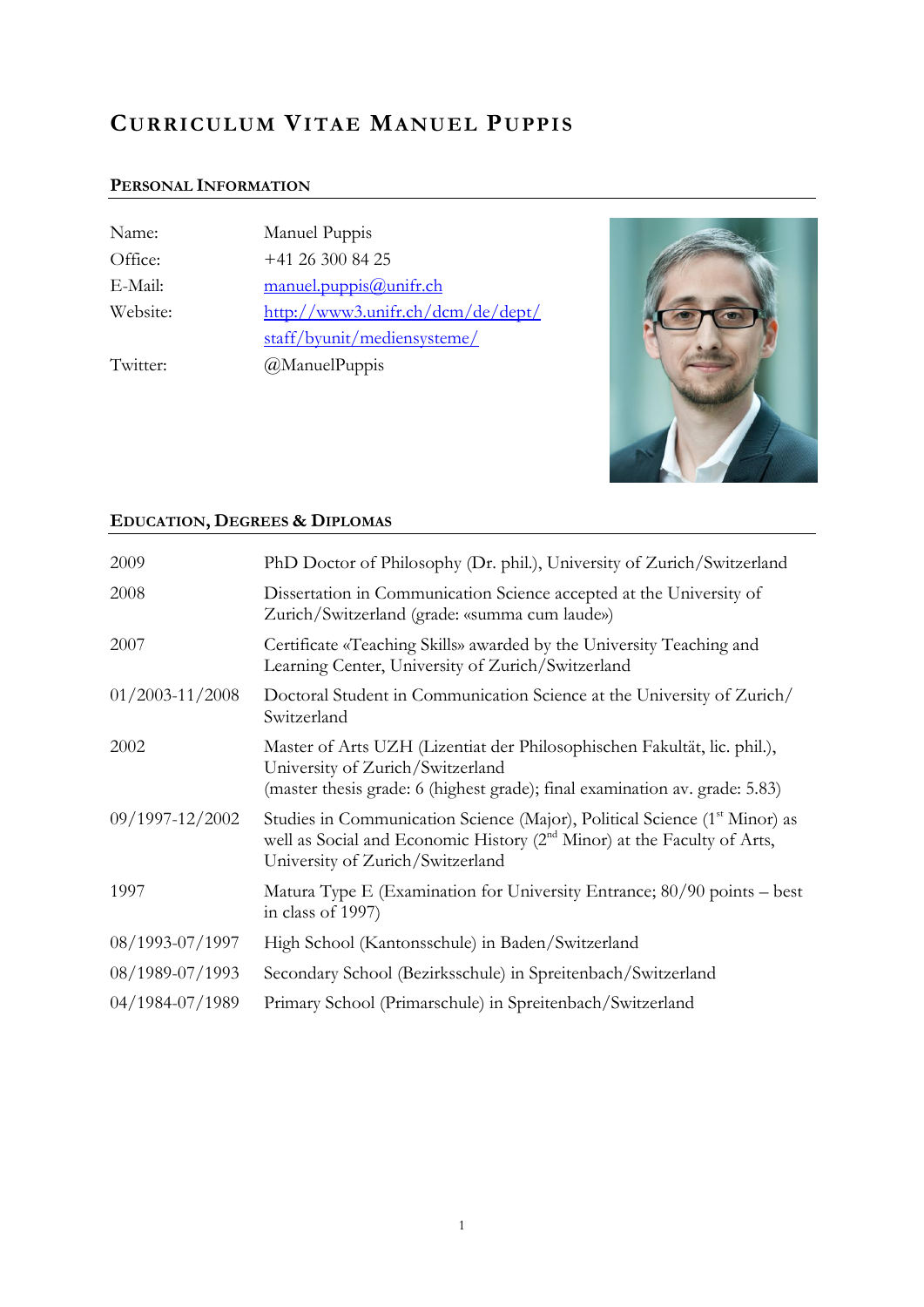## **PROFESSIONAL EXPERIENCE**

| $02/2018 - 05/2018$ | Visiting Scholar, Department of Media, Culture, and Communication, NYU<br>Steinhardt School of Culture, Education, and Human Development, New<br>York/USA                                         |
|---------------------|---------------------------------------------------------------------------------------------------------------------------------------------------------------------------------------------------|
| since $05/2016$     | Full Professor in Media Systems and Media Structures, Department of<br>Communication and Media Research DCM, University of Fribourg/<br>Switzerland                                               |
| since $08/2015$     | Head of Department, Department of Communication and Media Research<br>DCM, University of Fribourg/Switzerland                                                                                     |
| 08/2014-07/2015     | Vice-Head of Department, Department of Communication and Media<br>Research DCM, University of Fribourg/Switzerland                                                                                |
| 09/2013-04/2016     | Associate Professor in Media Systems and Media Structures, Department of<br>Communication and Media Research DCM, University of Fribourg/<br>Switzerland                                          |
| 09/2012-12/2012     | Visiting Resident Scholar (Guest Professor), Annenberg School for<br>Communication, University of Pennsylvania, Philadelphia/USA                                                                  |
| 03/2012-05/2012     | Visiting Scholar, Hans-Bredow-Institute for Media Research at the<br>University of Hamburg/Germany & Research Center for Media and<br>Communication, Hamburg/Germany                              |
| $01/2011 - 02/2011$ | Short-Term Visiting Scholar, Center for Global Communication Studies,<br>Annenberg School for Communication, University of Pennsylvania,<br>Philadelphia/USA                                      |
| 10/2009-08/2013     | Post Doctoral Researcher, National Center of Competence in Research<br>(NCCR): Challenges to Democracy in the 21 <sup>st</sup> Century, University of<br>Zurich/Switzerland                       |
| 09/2009-09/2011     | Managing Director of the «Media and Politics» Division, Institute of Mass<br>Communication and Media Research (IPMZ), University of Zurich/<br>Switzerland (two consecutive one-year fixed terms) |
| $01/2009 - 08/2013$ | Senior Research and Teaching Associate, Institute of Mass Communication<br>and Media Research (IPMZ), University of Zurich/Switzerland                                                            |
| 2004-2017           | Annually Service in Elderly Care and Transport of Patients, Civil Defense,<br>City of Zurich/Switzerland                                                                                          |
| $01/2003 - 12/2008$ | Research and Teaching Associate, Institute of Mass Communication and<br>Media Research (IPMZ), University of Zurich/Switzerland                                                                   |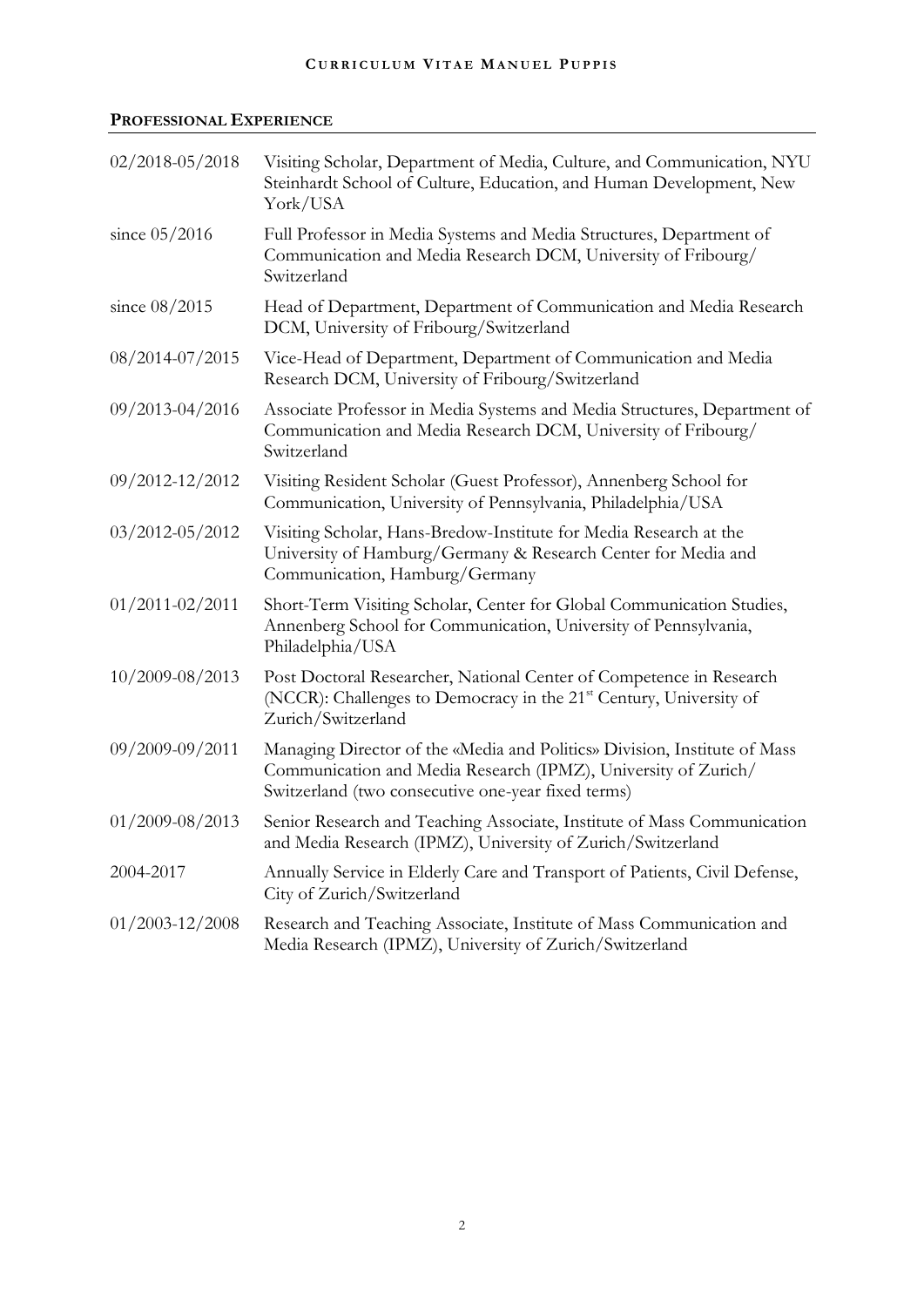#### **PUBLICATIONS**

#### *Journal Articles*

- Ali, C., & Puppis, M. (2018). When the Watchdog Neither Barks nor Bites: Communication as a Power Resource in Media Policy and Regulation. *Communication Theory* (forthcoming). doi:10.1093/ct/qtx003
- Just, N., & Puppis, M. (2018). Moving Beyond Self-Castigation: Let's Reinvigorate Communication Policy Research Now! *Journal of Communication, 68*(2), 327-336. doi:10.1093/joc/jqx012
- Puppis, M. (2018). "Die Organisation der SRG SSR als Verein, dem Jede und Jeder beitreten kann". Antworten zu vier zentralen Fragen der österreichischen Rundfunkpolitik. *Medien & Zeit,* Sonderausgabe (forthcoming).
- Schweizer, C., Puppis, M., Künzler, M., & Studer, S. (2014). Blast from the Past? A Comparative Analysis of Broadcast Licensing in the Digital Era. *Journal of Information Policy, 4*, 507-528. doi:10.5325/jinfopoli.4.2014.0507
- Puppis, M., Maggetti, M., Gilardi, F., Biela, J. & Papadopoulos, Y. (2014). The Political Communication of Independent Regulatory Agencies. *Swiss Political Science Review, 20*(3), 388- 412. doi: 10.1111/spsr.12118
- Puppis, M. (2013). Ulrich Saxer: Der Stifter. *Studies in Communication Sciences, 13*(1), 90-91. doi: 10.1016/j.scoms.2013.04.026
- Puppis, M. (2012). Between Independence and Autonomous Adaptation: The Europeanization of Television Regulation in Non-EU Member States. *Communications, 37*(4), 393-416. doi: 10.1515/commun-2012-0022
- Puppis, M., Künzler, M., & Jarren, O. (2012). «Eine Situation höchster Konkurrenz»: Rundfunkpolitische Strategien von Kleinstaaten im Schatten großer Nachbarn. *Medien & Kommunikationswissenschaft, 60* (Special Issue 2), 59-75.
- Puppis, M. (2012). Medienselbstregulierung als Garant für Qualitätsjournalismus? Europäische Presseräte im Vergleich. Beilage zu *Osteuropa Recht, 58*(1), 50-63.
- Puppis, M., & Künzler, M. (2011). Coping with Change: The Reorganization of the Swiss Public Service Broadcaster SRG SSR. *Studies in Communication Sciences, 11*(2), 167-190.
- Signer, S., Puppis, M., & Piga A. (2011). Minorities, Integration and the Media. Media Regulation and Media Performance in Multicultural and Multilingual Switzerland. *International Communication Gazette, 73*(5), 419-439. doi: 10.1177/1748048511405818
- Puppis, M. (2010). Media Governance: A New Concept for the Analysis of Media Policy and Regulation. *Communication, Culture & Critique, 3*(2), 134-149. doi: 10.1111/j.1753-9137. 2010.01063.x
- von Rimscha, M. B., de Acevedo, M., & Puppis, M. (2010). «Relevant was Werte und Normen betrifft». Public Value von TV-Unterhaltung in Klein- und Großstaaten. *Medien Journal, 34*(2), 3-14.
- Puppis, M. (2009). Introduction: Media Regulation in Small States. *International Communication Gazette, 71*(1-2), 7-17. doi: 10.1177/1748048508097927
- Puppis, M., & d'Haenens, L. (2009). Editorial. *International Communication Gazette, 71*(1-2), 5-6. doi: 10.1177/1748048508097926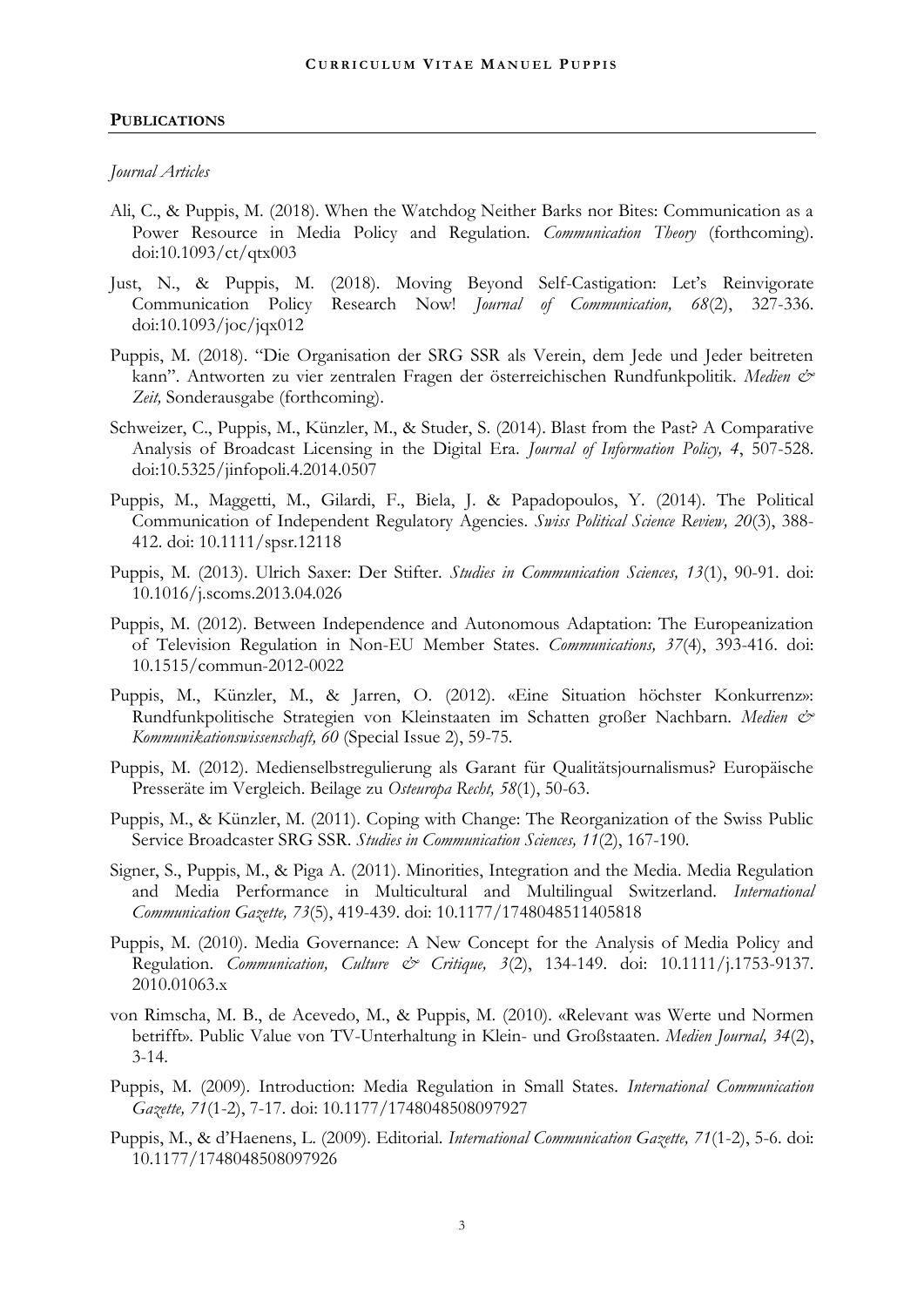- Puppis, M., d'Haenens, L., Künzler, M., & Steinmaurer, T. (2009). The European and Global Dimension: Taking Small Media Systems Research to the Next Level. *International Communication Gazette, 71*(1-2), 105-112. doi: 10.1177/1748048508097936
- Puppis, M. (2008). National Media Regulation in the Era of Free Trade. The Role of Global Media Governance. *European Journal of Communication, 23*(4), 405-424. doi: 10.1177/ 0267323108096992
- Puppis, M. (2007). Media Governance as a Horizontal Extension of Media Regulation: The Importance of Self- and Co-Regulation. *Communications, 32*(3), 383-389. doi: 10.1515/ COMMUN.2007.020
- Puppis, M. (2003). Rundfunk zwischen Aufsicht und Selbstverantwortung. *Medienheft,* (Politik 19).
- Puppis, M. (2002). Co-Regulierung im Rundfunk: Zusammenspiel von staatlicher Regulierung und Selbstregulierung als Erfolgsgarant? *Medienwissenschaft Schweiz,* (1), 31-35.
- Künzler, M., & Puppis, M. (2001). «Service public» garantiert. Novellierung des Rundfunkgesetzes in der Schweiz. *Fernseh-Informationen, 52*(4), 25-28.

#### *Monographs & Edited Volumes*

- Van den Bulck, H., Puppis, M., Donders, K., & Van Audenhove, L. (Eds.) (2018). *The Palgrave Handbook of Methods for Media Policy Research.* Basingstoke/New York: Palgrave Macmillan. (forthcoming)
- Puppis, M., Schenk, M., & Hofstetter, B. (Eds.) (2017). *Medien und Meinungsmacht* (TA-SWISS, Vol. 65). Zürich: vdf. [https://vdf.ch/medien-und-meinungsmacht-e-book.html.](https://vdf.ch/medien-und-meinungsmacht-e-book.html) doi:10.3218/3793-7
- Simpson, S., Puppis, M., & Van den Bulck, H. (Eds.) (2016). *European Media Policy for the 21st Century: Assessing the Past, Setting Agendas for the Future*. New York/London: Routledge.
- von Rimscha, B. M., Studer, S., & Puppis, M. (Eds.) (2016). *Methodische Zugänge zur Erforschung von Medienstrukturen, Medienorganisationen und Medienstrategien* (Medienökonomie, Vol. 9). Baden-Baden: Nomos.
- Schulz, W., Dreyer, S., Dankert, K., Puppis, M., Künzler, M., & Wassmer, C. (2015). *Identifikation von Good Practice im Jugendmedienschutz im internationalen Vergleich* (Beiträge zur sozialen Sicherheit, Vol. 12/2015). Bern: BSV. [https://www.bsvlive.admin.ch/praxis/forschung/publikationen/](https://www.bsvlive.admin.ch/praxis/forschung/publikationen/index.html?lang=de&download=NHzLpZig7t,lnp6I0NTU042l2Z6ln1acy4Zn4Z2qZpnO2Yuq2Z6gpJCEdYJ8fmym162dpYbUzd,Gpd6emK2Oz9aGodetmqaN19XI2IdvoaCUZ,s-.pdf) [index.html?lang=de&download=NHzLpZig7t,lnp6I0NTU042l2Z6ln1acy4Zn4Z2qZpnO2Yu](https://www.bsvlive.admin.ch/praxis/forschung/publikationen/index.html?lang=de&download=NHzLpZig7t,lnp6I0NTU042l2Z6ln1acy4Zn4Z2qZpnO2Yuq2Z6gpJCEdYJ8fmym162dpYbUzd,Gpd6emK2Oz9aGodetmqaN19XI2IdvoaCUZ,s-.pdf) [q2Z6gpJCEdYJ8fmym162dpYbUzd,Gpd6emK2Oz9aGodetmqaN19XI2IdvoaCUZ,s-.pdf.](https://www.bsvlive.admin.ch/praxis/forschung/publikationen/index.html?lang=de&download=NHzLpZig7t,lnp6I0NTU042l2Z6ln1acy4Zn4Z2qZpnO2Yuq2Z6gpJCEdYJ8fmym162dpYbUzd,Gpd6emK2Oz9aGodetmqaN19XI2IdvoaCUZ,s-.pdf)
- Altmeppen, K.-D., Donges, P., Künzler, M., Puppis, M., Röttger, U., & Wessler, H. (Eds.) (2015). *Soziale Ordnung durch Kommunikation?* (Medienstrukturen, Vol. 5). Baden-Baden: Nomos.
- Künzler, M., Oehmer, F., Puppis, M., & Wassmer, C. (Eds.) (2013). *Medien als Institutionen und Organisationen. Institutionalistische Ansätze in der Publizistik- und Kommunikationswissenschaft*  (Medienstrukturen, Vol. 2). Baden-Baden: Nomos.
- Puppis, M., Künzler, M., & Jarren, O. (Eds.) (2013). *Media Structures and Media Performance / Medienstrukturen und Medienperformanz* (Relation n. s., Vol. 4). Wien: Verlag der Österreichischen Akademie der Wissenschaften.
- Jarren, O., Künzler, M., & Puppis, M. (Eds.) (2012). *Medienwandel oder Medienkrise? Folgen für Medienstrukturen und ihre Erforschung* (Medienstrukturen, Vol. 1). Baden-Baden: Nomos.
- Just, N., & Puppis, M. (Eds.) (2012). *Trends in Communication Policy Research. New Theories, Methods and Subjects* (ECREA Book Series, Vol. 7). Bristol/Chicago: intellect.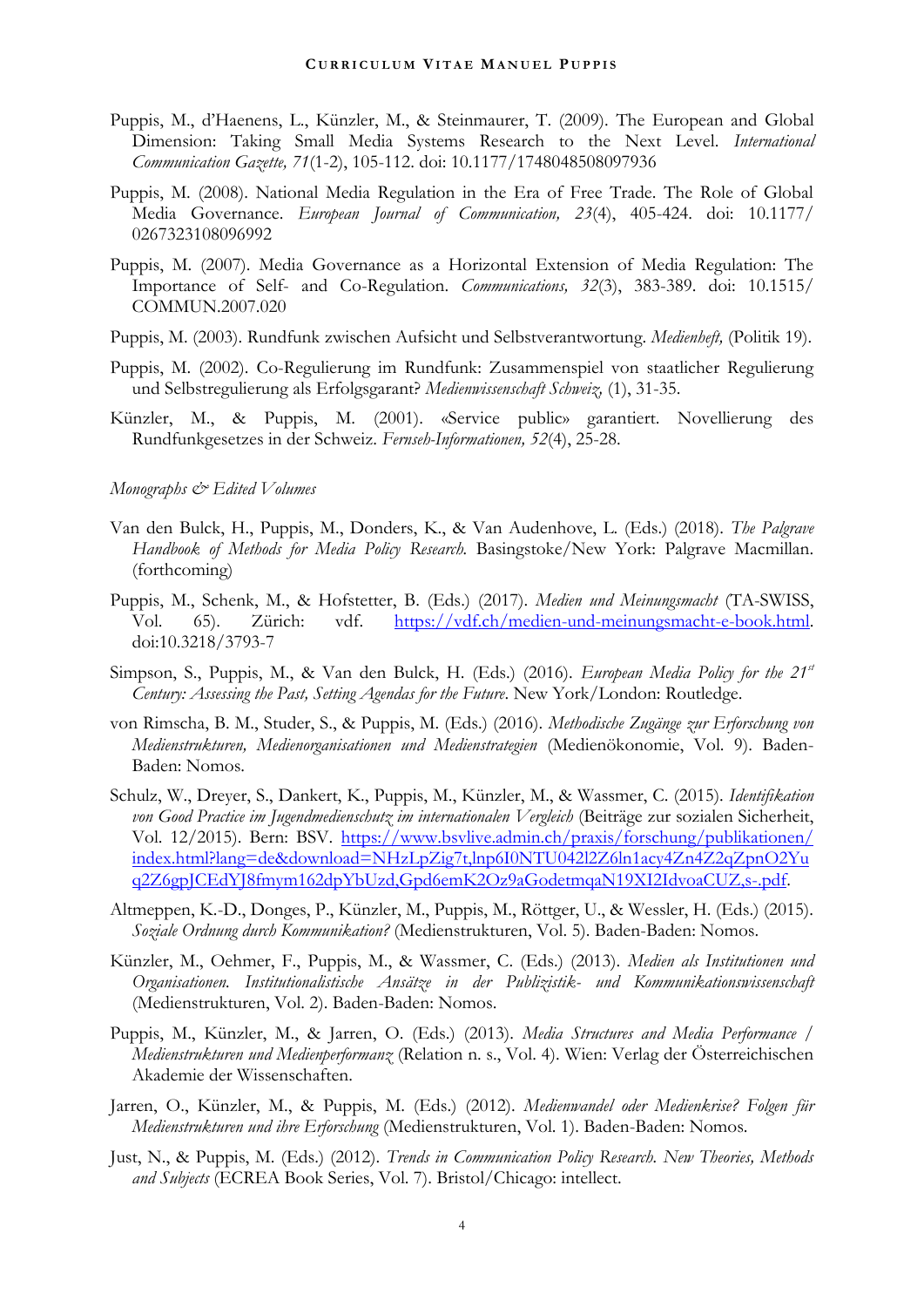Puppis, M. (2010). *Einführung in die Medienpolitik* (2nd edition). Konstanz: UVK.

- Puppis, M., & d'Haenens, L. (Special Issue Editors) (2009). *Media Diversity in Small States – Limited Options for Media Regulation?* Special Issue of the International Communication Gazette, 71(1-2).
- Puppis, M. (2009). *Organisationen der Medienselbstregulierung. Europäische Presseräte im Vergleich*. Köln: Halem.
- Puppis, M. (2007). *Einführung in die Medienpolitik*. Konstanz: UVK.
- Donges, P., & Puppis, M. (Eds.). (2003). *Die Zukunft des öffentlichen Rundfunks. Internationale Beiträge aus Wissenschaft und Praxis*. Köln: Halem.
- Jarren, O., Weber, R. H., Donges, P., Dörr, B., Künzler, M., & Puppis, M. (2002). *Rundfunkregulierung. Leitbilder, Modelle und Erfahrungen im internationalen Vergleich. Eine sozial- und rechtswissenschaftliche Analyse*. Zurich: Seismo.

#### *Book Chapters*

- Donges, P., & Puppis, M. (2018). Kommunikations- und medienpolitische Perspektiven: Internet Governance. In W. Schweiger & K. Beck (Eds.), *Handbuch Onlinekommunikation* (2<sup>nd</sup> ed.). Wiesbaden: Springer (forthcoming). doi:10.1007/978-3-658-18017-1\_5-1
- Puppis, M., & Van den Bulck, H. (2018). Media Policy and Media Policy Research Methods. In: H. Van den Bulck, M. Puppis, K. Donders & L. Van Audenhove (Eds.), *The Palgrave Handbook of Methods for Media Policy Research.* Basingstoke/New York: Palgrave Macmillan (forthcoming).
- Puppis, M. (2018). Analyzing Talk and Text I: Qualitative Content Analysis. In: H. Van den Bulck, M. Puppis, K. Donders & L. Van Audenhove (Eds.), *The Palgrave Handbook of Methods for Media Policy Research.* Basingstoke/New York: Palgrave Macmillan (forthcoming).
- Puppis, M., & Van den Bulck, H. (2018). Finanzierungsmodelle und Unabhängigkeit des öffentlichen Rundfunks. In K. Mitschka & K. Unterberger (Eds.), *Public Open Space. Zur Zukunft öffentlich-rechtlicher Medien* (pp. 257-271). Wien: facultas Universitätsverlag.
- Schweizer, C., & Puppis, M. (2018). Public Service Media in the 'Network' Era. A Comparison of Remits, Funding, and Debate in 17 Countries. In G. F. Lowe, H. Van den Bulck & K. Donders (Eds.), *Public Service Media in the Networked Society. RIPE@2017* (pp. 109-124). Göteborg: Nordicom. http://www.nordicom.gu.se/sites/default/files/kapitel-pdf/07 [schweizer\\_puppis.pdf.](http://www.nordicom.gu.se/sites/default/files/kapitel-pdf/07_%0bschweizer_puppis.pdf)
- Puppis, M. (2017). Einleitung. In M. Puppis, M. Schenk & B. Hofstetter (Eds.), *Medien und Meinungsmacht* (TA-SWISS, Vol. 65; pp. 73-83). Zürich: vdf. doi:10.3218/3793-7
- Puppis, M., Hofstetter, B., & Ingenhoff, D. (2017). Medienorganisationen im Wandel. In M. Puppis, M. Schenk & B. Hofstetter (Eds.), *Medien und Meinungsmacht* (TA-SWISS, Vol. 65; pp. 205-292). Zürich: vdf. doi:10.3218/3793-7
- Puppis, M., Schenk, M., Bosshart, S., & Hofstetter, B. (2017). Schlussfolgerungen. In M. Puppis, M. Schenk & B. Hofstetter (Eds.), *Medien und Meinungsmacht* (TA-SWISS, Vol. 65; pp. 353-377). Zürich: vdf. doi:10.3218/3793-7
- Puppis, M. (2017). Anything but a Utopia. A Response to Slavko Splichal's Dialogue with History. In W. A. Meier (Ed.), *Abbruch – Umbruch – Aufbruch. Globaler Medienwandel und lokale Medienkrisen* (Medienstrukturen, Vol. 11; pp. 35-39). Baden-Baden: Nomos.
- Fürst, S., Meißner, M., Hofstetter, B., Puppis, M., & Schönhagen, P. (2017). Gefährdete Autonomie? Kontinuität und Wandel der journalistischen Berichterstattungsfreiheit und redaktioneller Arbeitsbedingungen in der Schweiz. In I. Stapf, M. Prinzing & A. Filipović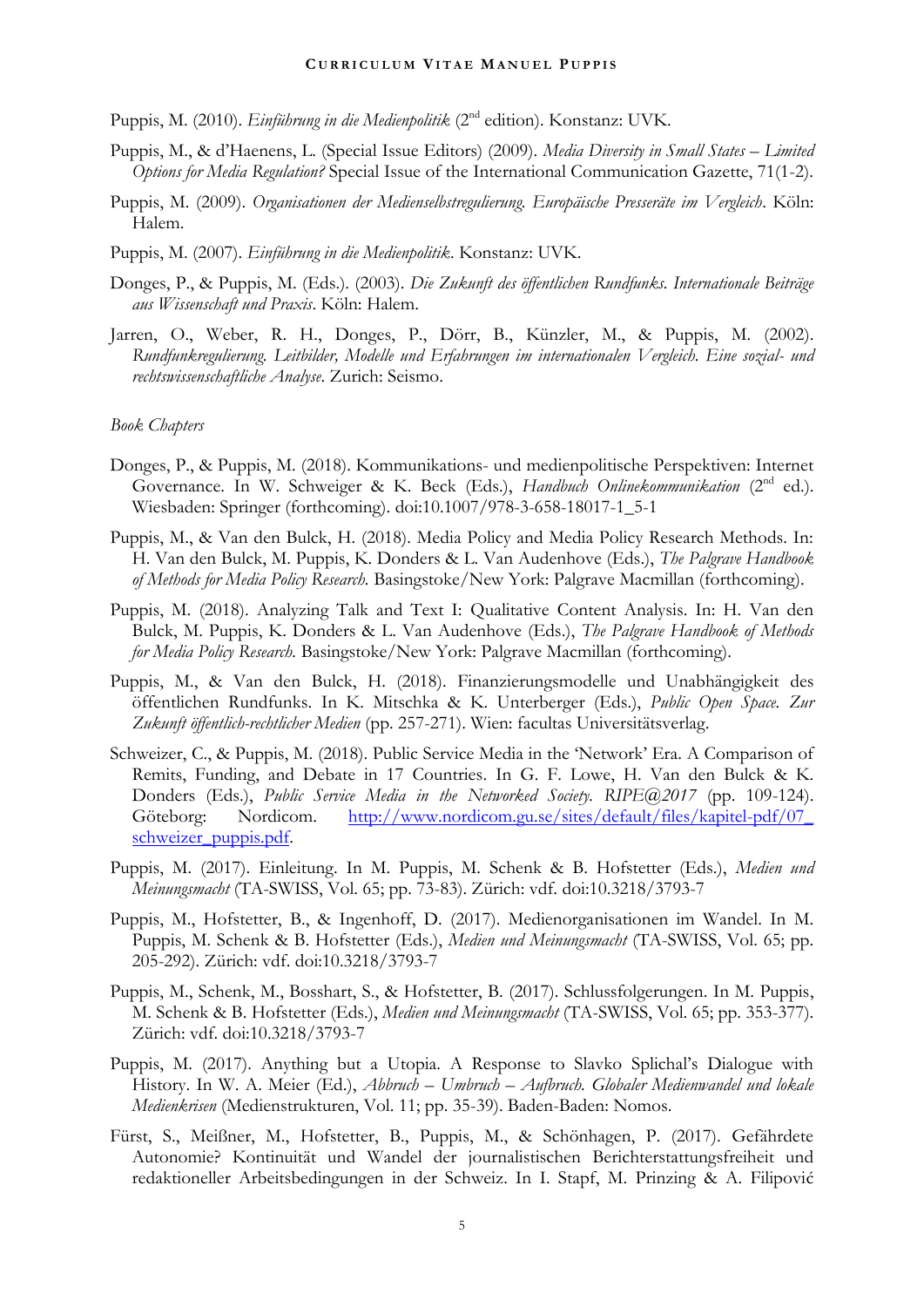(Eds.), *Gesellschaft ohne Diskurs? Digitaler Wandel und Journalismus aus medienethischer Perspektive* (Kommunikations- und Medienethik, Vol. 5; pp. 219-236). Baden-Baden: Nomos.

- Puppis, M., & Künzler, M. (2016). Reforming or Conforming? The Contribution of Communication Studies to Media Policy in Switzerland. In D. Freedman, J. Obar, C. Martens & R. McChesney (Eds.), *Strategies for Media Reform. International Perspectives* (pp. 239-251). New York: Fordham University Press.
- Puppis, M., Simpson, S., & Van den Bulck, H. (2016). Contextualising European Media Policy in the Twenty-First Century. In S. Simpson, M. Puppis & H. Van den Bulck (Eds.), *European Media Policy for the 21st Century: Assessing the Past, Setting Agendas for the Future* (pp. 1-19). New York/London: Routledge.
- Puppis, M. (2016). Institution und Organisation. In O. Jarren & C. Steininger (Eds.), *Journalismus jenseits von Markt und Staat. Institutionentheoretische Ansätze und Konzepte in der Publizistik- und Kommunikationswissenschaft* (pp. 155-182). Baden-Baden: Nomos.
- Puppis, M., Studer, S., & Schade, E. (2016). Back to the Future: What Teletext's Past Tells Us about the Future Relationship between Public Service Media and Publishers in Switzerland. In H. Moe & H. Van den Bulck (Eds.), *Teletext in Europe. From the Analog to the Digital Era* (pp. 89- 110). Göteborg: Nordicom.
- von Rimscha, B. M., Studer, S., & Puppis, M. (2016). Methodische Zugänge zur Erforschung von Medienstrukturen, Medienorganisationen und Medienstrategien – Einleitung. In B. M. von Rimscha, S. Studer & M. Puppis (Eds.), *Methodische Zugänge zur Erforschung von Medienstrukturen, Medienorganisationen und Medienstrategien* (Medienökonomie, Vol. 9; pp. 7-14). Baden-Baden: Nomos.
- Puppis, M. (2015). Political Media Regulation. In: G. Mazzoleni (Ed.), *The International Encyclopedia of Political Communication*. (pp. 789-801). Hoboken: Wiley-Blackwell. doi:10.1002/ 9781118541555.wbiepc201
- Just, N., & Puppis, M. (2015). Einsamer Rufer in der Wüste? Selbstzweifel und Leistung der Medienpolitik-Forschung. In M. Leonarz (Ed.), *Wissenschaftliche und praktische Medienpolitik als politische Daueraufgabe* (Medienstrukturen, Vol. 6; pp. 303-319). Baden-Baden: Nomos.
- Puppis, M., Künzler, M., Schweizer, C., & Studer, S. (2015). Das Projekt Regulierungs-Monitoring: Solide Wissensgrundlagen für medienpolitische Weichenstellungen. In M. Leonarz (Ed.), *Wissenschaftliche und praktische Medienpolitik als politische Daueraufgabe*  (Medienstrukturen, Vol. 6; pp. 97-127). Baden-Baden: Nomos.
- Altmeppen, K.-D., Donges, P., Künzler, M., Puppis, M., Röttger, U., & Wessler, H. (2015). Die Ordnung der Dinge durch Kommunikation: Eine Einleitung über Leistungen der Medien und Strukturen der Gesellschaft. In: K.-D. Altmeppen, P. Donges, M. Künzler, M. Puppis, U. Röttger & H. Wessler (Eds.). *Soziale Ordnung durch Kommunikation?* (Medienstrukturen, Vol. 5; pp. 11-26). Baden-Baden: Nomos.
- Puppis, M. (2014). The Regulation of Political Communication. In: C. Reinemann (Ed.), *Handbooks of Communication Science. Volume 18: Political Communication* (pp. 39-61). Berlin: de Gruyter Mouton. doi:10.1515/9783110238174.39
- Puppis, M. (2013). Press Governance: A New Concept for Analyzing Press Regulation. In: P. Murschetz (Ed.), *State Aid for Newspapers. Theories, Cases, Actions* (pp. 99-111). Heidelberg/New York/Dordrecht/London: Springer. doi:10.1007/978-3-642-35691-9\_7
- Puppis, M., Künzler, M., & Steinmaurer, T. (2013). Public Service Broadcasting in the Digital Age: Regulation and Organizational Strategies in Ireland, Austria and Switzerland. In: M. Löblich & S. Pfaff-Rüdiger (Eds.), *Communication and Media Policy in the Era of Digitization and the*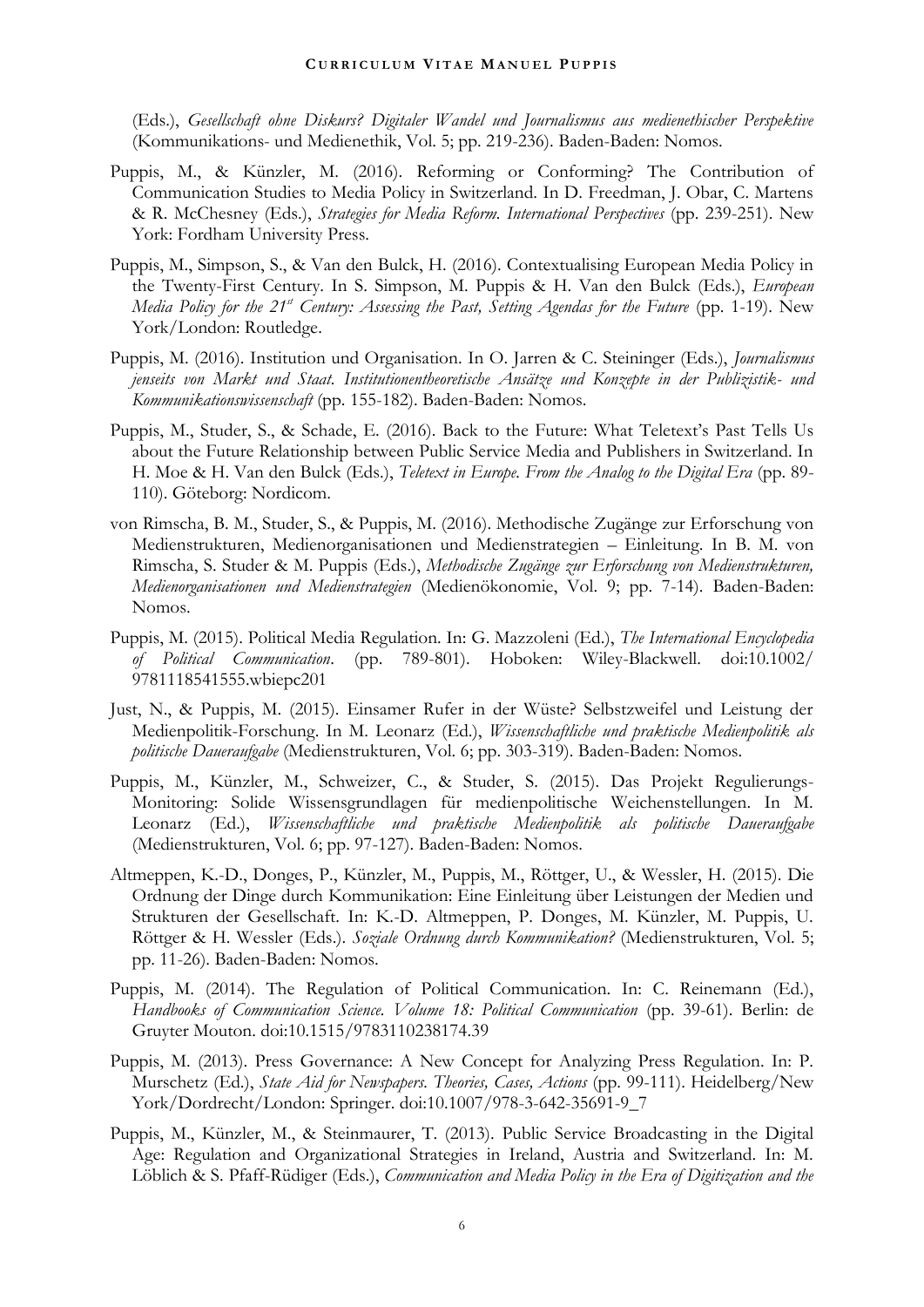*Internet* (Schriften des Münchner Centrums für Governance-Forschung, Vol. 9; pp. 95-105). Baden-Baden: Nomos.

- Puppis, M. (2013). Presse- und Medienräte in Europa: Organisationen der Medienselbstregulierung im Vergleich. In: H. Koziol, J. Seethaler & T. Thiede (Eds.), *Medienpolitik und Recht II. Presserat, WikiLeaks und Redaktionsgeheimnis* (pp. 15-37). Wien: Jan Sramek.
- Künzler, M., Wassmer, C., Oehmer F., & Puppis, M. (2013). Medien als Institutionen und Organisationen: Anachronismus in der Onlinewelt? In: M. Künzler, F. Oehmer, M. Puppis & C. Wassmer (Eds.), *Medien als Institutionen und Organisationen. Institutionalistische Ansätze in der Publizistik- und Kommunikationswissenschaft* (Medienstrukturen, Vol. 2; pp. 13-25). Baden-Baden: Nomos.
- Price, M. E., Puppis, M., & Verhulst, S. G. (2013). Media Policy and Governance. *Oxford Bibliographies Online*. [http://www.oxfordbibliographies.com/view/document/obo-978019975](http://www.oxfordbibliographies.com/view/document/obo-9780199756841/obo-9780199756841-0119.xml) [6841/obo-9780199756841-0119.xml.](http://www.oxfordbibliographies.com/view/document/obo-9780199756841/obo-9780199756841-0119.xml) doi:10.1093/OBO/9780199756841-0119
- Puppis, M. (2013). Medienregulierung als Institution und als Organisation. In: M. Künzler, F. Oehmer, M. Puppis & C. Wassmer (Eds.), *Medien als Institutionen und Organisationen. Institutionalistische Ansätze in der Publizistik- und Kommunikationswissenschaft* (Medienstrukturen, Vol. 2; pp. 175-190). Baden-Baden: Nomos.
- Puppis, M., & Künzler, M. (2013). Private Television in Small European States: Ireland, Austria, Switzerland. In: K. Donders, C. Pauwels & J. Loisen (Eds.), *Private Television in Europe: Content, Markets and Policies* (Palgrave Global Media Policy and Business, Vol. 1; pp. 85-101). Basingstoke/New York: Palgrave Macmillan.
- Puppis, M., Jarren, O., & Künzler M. (2013). Mediensysteme, Institutionen und Medienorganisationen als Forschungsfeld der Publizistik- und Kommunikationswissenschaft. In: M. Puppis, M. Künzler & O. Jarren (Eds.), *Media Structures and Media Performance / Medienstrukturen und Medienperformanz* (Relation n. s., Vol. 4; pp. 11-44). Wien: Verlag der Österreichischen Akademie der Wissenschaften.
- Puppis, M. (2012). Öffentliche Finanzierung als Antwort auf die Medienkrise? In: W. A. Meier, H. Bonfadelli & J. Trappel (Eds.), *Gehen in den Leuchttürmen die Lichter aus? Was aus den Schweizer Leitmedien wird* (Swiss: Forschung und Wissenschaft, Vol. 8; pp. 297-312). Münster: Lit Verlag.
- Just, N., & Puppis, M. (2012). Kommunikationspolitik-Forschung: Selbstverständnis und Praxisrelevanz. In: S. Fengler, T. Eberwein, & J. Jorch (Eds.), *Theoretisch praktisch!? Anwendungsoptionen und gesellschaftliche Relevanz der Kommunikations- und Medienforschung*  (Schriftenreihe der DGPuK, Vol. 39; pp. 43-57)*.* Konstanz: UVK.
- Künzler, M., Puppis, M., & Jarren, O. (2012). Der «praktische» Beitrag der Kommunikationswissenschaft an die Ausgestaltung der schweizerischen Medienordnung: Eine Analyse des rekursiven Verhältnisses von Kommunikationswissenschaft und Medienpolitik. In: S. Fengler, T. Eberwein, & J. Jorch (Eds.), *Theoretisch praktisch!? Anwendungsoptionen und gesellschaftliche Relevanz der Kommunikations- und Medienforschung*  (Schriftenreihe der DGPuK, Vol. 39; pp. 95-109)*.* Konstanz: UVK.
- Puppis, M., & d'Haenens, L. (2012). Comparing Media Policy and Regulation. In F. Esser & Th. Hanitzsch (Eds.), *Handbook of Comparative Communication Research. ICA Handbook Series* (pp. 221- 233). London: Routledge.
- Puppis, M., Künzler, M., & Jarren, O. (2012): Einleitung: Medienwandel oder Medienkrise? In: O. Jarren, M. Künzler, & M. Puppis (Eds.), *Medienwandel oder Medienkrise? Folgen für*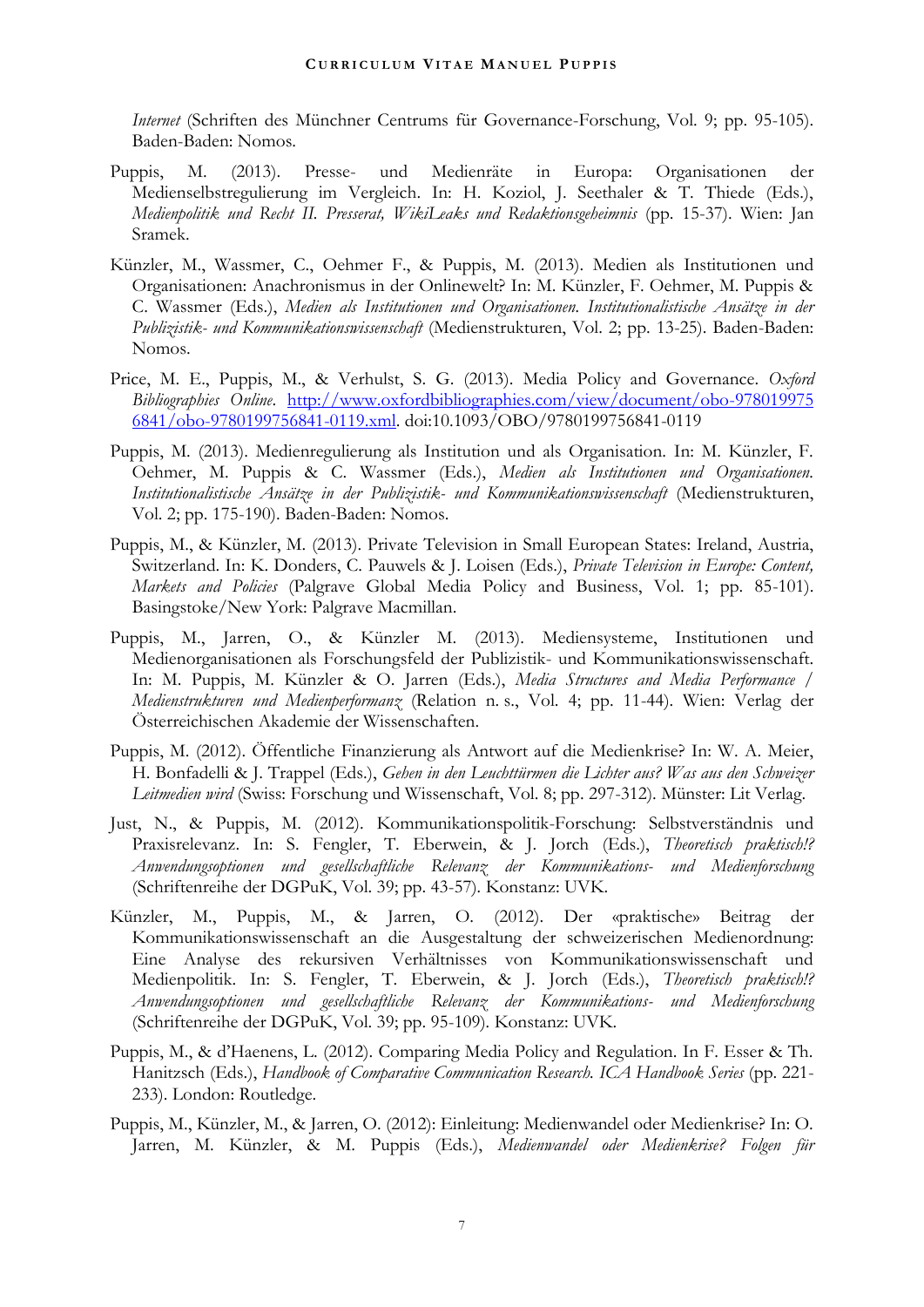*Medienstrukturen und ihre Erforschung* (Medienstrukturen, Vol. 1; pp. 11-24). Baden-Baden: Nomos.

- Just, N., & Puppis, M. (2012). Communication Policy Research: Looking Back, Moving Forward. In: N. Just & M. Puppis (Eds.), *Trends in Communication Policy Research. New Theories, Methods and Subjects* (ECREA Book Series, Vol. 7; pp. 9-29). Bristol/Chicago: intellect.
- Just, N., & Puppis, M. (2012). Introduction. In: N. Just & M. Puppis (Eds.), *Trends in Communication Policy Research. New Theories, Methods and Subjects* (ECREA Book Series, Vol. 7; pp. 1-8). Bristol/Chicago: intellect.
- Puppis, M., & Maggetti, M. (2012). The Accountability and Legitimacy of Regulatory Agencies in the Communication Sector. In: N. Just & M. Puppis (Eds.), *Trends in Communication Policy Research. New Theories, Methods and Subjects* (ECREA Book Series, Vol. 7; pp. 75-94). Bristol/Chicago: intellect.
- Künzler, M., Puppis, M., & Steinmaurer, T. (2011). Public Value in Kleinstaaten: Zielsetzungen, regulatorische Vorgaben und Strategien öffentlicher Rundfunkorganisationen in einer konvergenten Medienwelt. In: Karmasin, M., Süssenbacher, D., & Gonser, N. (Eds.), *Public Value. Theorie und Praxis im internationalen Vergleich* (pp. 99-111). Wiesbaden: VS Verlag.
- Puppis, M. (2011). Liberalisierung ante portas? Media Governance zwischen Freihandel und kultureller Vielfalt. In: S. Jarolimek, A. Kutsch & D. Sommer (Eds.), *Großbothener Vorträge zur Kommunikationswissenschaft XI* (pp. 13-31). Bremen: edition lumière.
- Donges, P., & Puppis, M. (2010). Kommunikations- und medienpolitische Perspektiven: Internet Governance. In W. Schweiger & K. Beck (Eds.), *Handbuch Onlinekommunikation* (pp. 81-105). Wiesbaden: VS.
- Puppis, M., Latzer, M., & Jarren, O. (2010). Medien- und Kommunikationspolitik. In H. Bonfadelli, O. Jarren & G. Siegert (Eds.), *Einführung in die Publizistik- und Kommunikationswissenschaft* (3rd edition, pp. 271-306). Bern/Stuttgart/Wien: Haupt.
- Puppis, M. (2009). Organisationen der Medienregulierung. In P. J. Schulz, U. Hartung & S. Keller (Eds.), *Identität und Vielfalt der Kommunikationswissenschaft* (Schriftenreihe der DGPuK, Vol. 36; pp. 227-241). Konstanz: UVK.
- Puppis, M. (2007). Von guten und bösen Ordnungshütern der Einfluss von UNESCO und WTO auf die nationale Medienregulierung. In O. Jarren & P. Donges (Eds.), *Ordnung durch Medienpolitik?* (pp. 131-145). Konstanz: UVK.
- Puppis, M., & Künzler, M. (2007). Governance als horizontale Ausweitung von Government: Selbst- und Ko-Regulierung im Medienbereich. In P. Donges (Ed.), *Von der Medienpolitik zur Media Governance?* (pp. 161-177). Köln: Halem.
- Puppis, M., d'Haenens, L., & Saeys, F. (2007). Broadcasting Policy and Regulatory Choices. In L. d'Haenens & F. Saeys (Eds.), *Western Broadcast Models. Structure, Conduct and Performance* (Communications Monograph Vol. 5, pp. 61-78). Berlin/New York: de Gruyter.
- Puppis, M. (2006). Medienkonzentrationsregulierung in Europa. Wettbewerbs- und medienpolitische Instrumente im Vergleich. In H. Bonfadelli, W. A. Meier & J. Trappel (Eds.), *Medienkonzentration Schweiz. Formen, Folgen, Regulierung* (pp. 221-251). Bern/Stuttgart/Wien: Haupt.
- Puppis, M. (2006). Regulierung der Medienkonzentration. Ein Überblick wettbewerbs- und medienpolitischer Instrumente. In H. Bonfadelli, W. A. Meier & J. Trappel (Eds.), *Medienkonzentration Schweiz. Formen, Folgen, Regulierung* (pp. 205-220). Bern/Stuttgart/Wien: Haupt.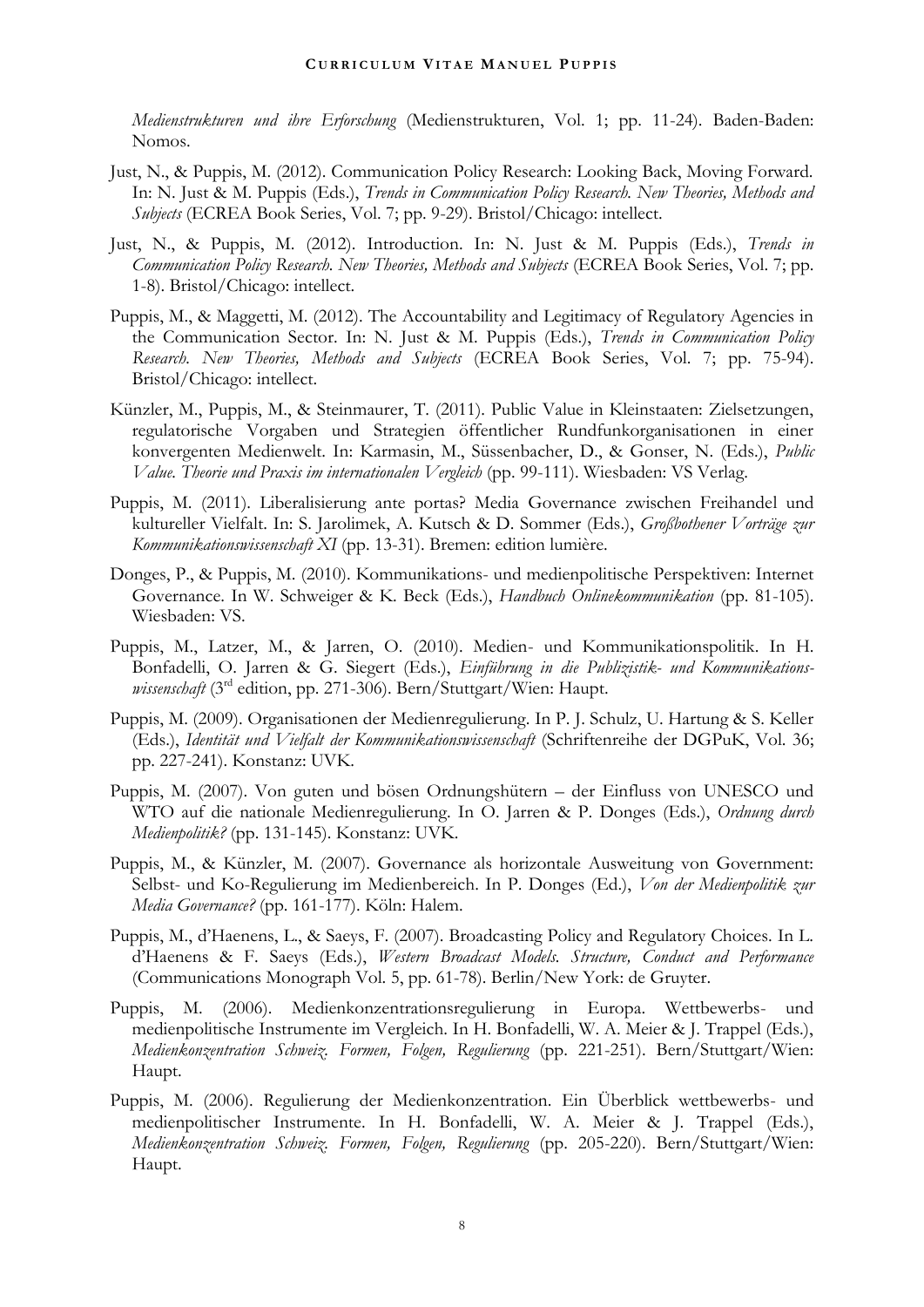- Puppis, M., & Jarren, O. (2005). Medienpolitik. In H. Bonfadelli, O. Jarren & G. Siegert (Eds.), *Einführung in die Publizistikwissenschaft* (2nd edition, pp. 235-260). Bern/Stuttgart/Wien: Haupt.
- Donges, P., & Puppis, M. (2003). Die Zukunft des öffentlichen Rundfunks. Eine Einleitung. In P. Donges & M. Puppis (Eds.), *Die Zukunft des öffentlichen Rundfunks. Internationale Beiträge aus Wissenschaft und Praxis* (pp. 9-28). Köln: Halem.
- Mariéthoz, M., Puppis, M., & Schäppi, D. (2001). Privatisierung im Strafvollzug. Grenzziehung und Zusammenarbeit zwischen Staat und Privat im Electronic Monitoring. In U. Klöti (Ed.), *Staat oder privat, Staat und privat? Privatisierung und ihre Wirkungen. Ergebnisse eines Forschungsseminars* (pp. 29-56). Zurich: IPZ.

#### *Book Reviews*

- Puppis, M. (2014). Review of: Angelika M. Mayer: Qualität im Zeitalter von TV 3.0. *Medien & Kommunikationswissenschaft, 62*(4), 674.
- Puppis, M. (2012). Review of: Hans J. Kleinsteuber & Sabine Nehls: Media Governance in Europa. Regulierung – Partizipation – Mitbestimmung. *Publizistik, 57*(3), 364-365. doi: 10.1007/s11616-012-0150-0
- Puppis, M. (2011). Review of: Christina Holtz-Bacha: Medienpolitik für Europa II. Der Europarat. *Publizistik, 56*(3), 351-352. doi: 10.1007/s11616-011-0119-4
- Puppis, M. (2011). Review of: Andrea Czepek, Melanie Hellwig & Eva Nowak: Press Freedom and Pluralism in Europe*. Journalism Studies, 12*(4), 549-550. doi: 10.1080/1461670X.2011. 580118
- Puppis, M. (2009). Review of: Sarah Oates: Introduction to Media and Politics*. Publizistik, 54*(1), 142-143.

#### *Newspaper and Magazine Articles*

- Hofstetter, B., & Puppis, M. (2017). Für eine aktive Medienlandschaftspflege. Nachlese zur Studie «Medien und Meinungsmacht». *Medienwoche*, 19.02.2017. [http://medienwoche.ch/2017/02/19/fuer-eine-aktive-medienlandschaftspflege/.](http://medienwoche.ch/2017/02/19/fuer-eine-aktive-medienlandschaftspflege/)
- Puppis, M., & Hofstetter, B. (2017). Für eine Medienlandschaft, die der Schweizer Demokratie gerecht wird. *TA-SWISS Newsletter*, (1), 1-2. [https://www.ta-swiss.ch/?redirect=getfile.php](https://www.ta-swiss.ch/?redirect=getfile.php&cmd%5bgetfile%5d%5buid%5d=3172) [&cmd\[getfile\]\[uid\]=3172.](https://www.ta-swiss.ch/?redirect=getfile.php&cmd%5bgetfile%5d%5buid%5d=3172)
- Puppis, M., & Hofstetter, B. (2017). Pour un paysage médiatique à la hauteur de la démocratie suisse. *TA-SWISS* Newsletter, (1), 1-2. [https://www.ta-swiss.ch/?redirect=getfile.php](https://www.ta-swiss.ch/?redirect=getfile.php&cmd%5bgetfile%5d%5buid%5d=3173) [&cmd\[getfile\]\[uid\]=3173.](https://www.ta-swiss.ch/?redirect=getfile.php&cmd%5bgetfile%5d%5buid%5d=3173)
- Fiechtner, S., Puppis, M., & Schönhagen, P. (2017). Kandidatinnen in Medien unterrepräsentiert, aber gleich behandelt. *DeFacto*, 02.02.2017. [http://www.defacto.expert/2017/02/02/](http://www.defacto.expert/2017/02/02/kandidatinnen-medien/) [kandidatinnen-medien/.](http://www.defacto.expert/2017/02/02/kandidatinnen-medien/)
- Fiechtner, S., Puppis, M., & Schönhagen, P. (2016). Berichte ohne Frauenklischees: Überraschende Ergebnisse einer Analyse der Wahlberichterstattung 2015. *Neue Zürcher Zeitung*, 22.10.2016, p. 11. [http://www.nzz.ch/feuilleton/wahlberichterstattung-2015-berichte-ohne](http://www.nzz.ch/feuilleton/wahlberichterstattung-2015-berichte-ohne-frauenklischees-ld.123476)[frauenklischees-ld.123476.](http://www.nzz.ch/feuilleton/wahlberichterstattung-2015-berichte-ohne-frauenklischees-ld.123476)
- Fiechtner, S., Schönhagen, P., & Puppis, M. (2016). Gender und Medien im Vorfeld der eidgenössischen Wahlen 2015. *Frauenfragen 39*, November 2016, 8-20.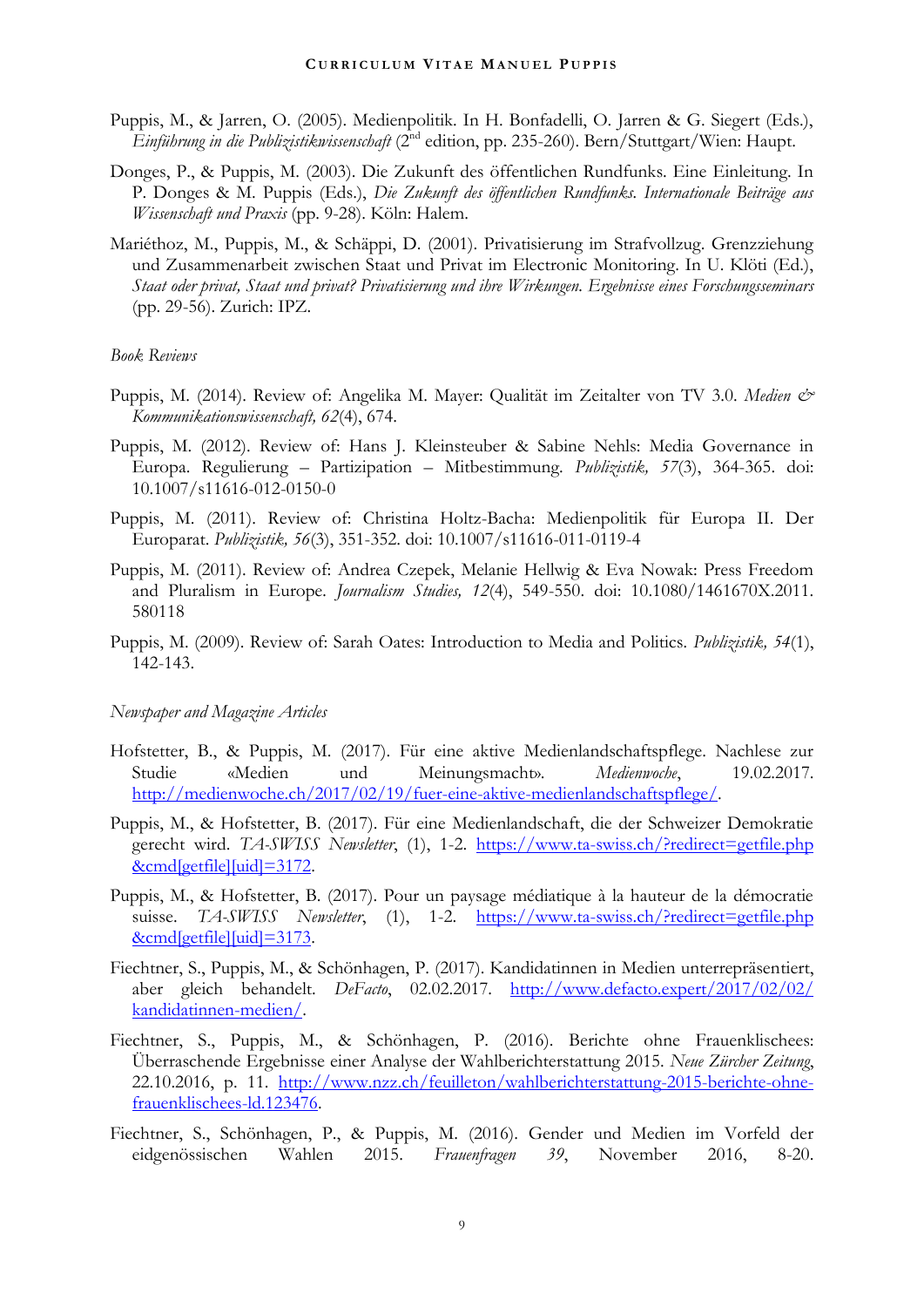[https://www.ekf.admin.ch/dam/ekf/de/dokumente/zeitschrift/frauenfragen2016.pdf.downl](https://www.ekf.admin.ch/dam/ekf/de/dokumente/zeitschrift/frauenfragen2016.pdf.download.pdf/F_2016_DEF_1.11..pdf) [oad.pdf/F\\_2016\\_DEF\\_1.11..pdf.](https://www.ekf.admin.ch/dam/ekf/de/dokumente/zeitschrift/frauenfragen2016.pdf.download.pdf/F_2016_DEF_1.11..pdf)

- Fiechtner, S., Schönhagen, P., & Puppis, M. (2016). Genre et médias au préable des élections fédérales 2015. *Questions auf féminin 39*, November 2016, 22-34. [https://www.ekf.admin.ch/dam/ekf/fr/dokumente/zeitschrift/frauenfragen2016.pdf.downl](https://www.ekf.admin.ch/dam/ekf/fr/dokumente/zeitschrift/frauenfragen2016.pdf.download.pdf/F_2016_DEF_1.11..pdf) [oad.pdf/F\\_2016\\_DEF\\_1.11..pdf.](https://www.ekf.admin.ch/dam/ekf/fr/dokumente/zeitschrift/frauenfragen2016.pdf.download.pdf/F_2016_DEF_1.11..pdf)
- Puppis, M. (2016). Öffentliche Medien auf dem Prüfstand. Der audiovisuelle Service public im internationalen Vergleich. *Neue Zürcher Zeitung*, 27.08.2016, p. 10. [http://www.nzz.ch/](http://www.nzz.ch/feuilleton/medien/service-public-im-internationalen-vergleich-ld.113309) [feuilleton/medien/service-public-im-internationalen-vergleich-ld.113309.](http://www.nzz.ch/feuilleton/medien/service-public-im-internationalen-vergleich-ld.113309)
- Puppis, M. (2016). Editorial. *Verbandsmanagement, 42*(2), 3.
- Puppis, M., & Bürdel, E. (2015). Lokale Online-Ressourcen aktivieren. Mehr Konkurrenz im Netz für die SRG. *Medienwoche*, 17.12.2015. [http://medienwoche.ch/2015/12/17/lokale](http://medienwoche.ch/2015/12/17/lokale-online-ressourcen-aktivieren/)[online-ressourcen-aktivieren/.](http://medienwoche.ch/2015/12/17/lokale-online-ressourcen-aktivieren/)
- Dreyer, S., Puppis, M., & Wassmer, C. (2015). Good Practice für den Jugendmedienschutz der digitalen Gesellschaft. *Soziale Sicherheit CHSS*, (4), 224-229. [https://www.bsv.admin.ch/dam/](https://www.bsv.admin.ch/dam/bsv/de/dokumente/themenuebergreifend/publikationen/CHSS/chss-04-2015.pdf.download.pdf/de-04-2015.pdf) [bsv/de/dokumente/themenuebergreifend/publikationen/CHSS/chss-04-](https://www.bsv.admin.ch/dam/bsv/de/dokumente/themenuebergreifend/publikationen/CHSS/chss-04-2015.pdf.download.pdf/de-04-2015.pdf) [2015.pdf.download.pdf/de-04-2015.pdf.](https://www.bsv.admin.ch/dam/bsv/de/dokumente/themenuebergreifend/publikationen/CHSS/chss-04-2015.pdf.download.pdf/de-04-2015.pdf)
- Dreyer, S., Puppis, M., & Wassmer, C. (2015). Bonnes pratiques en matière de protection des jeunes face aux médias. *Sécurite sociale CHSS*, (4), 224-229. [https://www.bsv.admin.ch/dam/](https://www.bsv.admin.ch/dam/bsv/fr/dokumente/themenuebergreifend/publikationen/CHSS/chss-04-2015.pdf.download.pdf/fr-04-2015.pdf) [bsv/fr/dokumente/themenuebergreifend/publikationen/CHSS/chss-04-](https://www.bsv.admin.ch/dam/bsv/fr/dokumente/themenuebergreifend/publikationen/CHSS/chss-04-2015.pdf.download.pdf/fr-04-2015.pdf) [2015.pdf.download.pdf/fr-04-2015.pdf.](https://www.bsv.admin.ch/dam/bsv/fr/dokumente/themenuebergreifend/publikationen/CHSS/chss-04-2015.pdf.download.pdf/fr-04-2015.pdf)
- Puppis, M., & Fürst, S. (2015). Medienforschung zeigt mögliche Wege aus der Krise: Ausbildung, Medienkritik und Finanzierung stärken. *Medienwoche*, 30.01.2015. [http://medienwoche.ch/](http://medienwoche.ch/2015/01/30/ausbildung-medienkritik-und-finanzierung-staerken/) [2015/01/30/ausbildung-medienkritik-und-finanzierung-staerken/.](http://medienwoche.ch/2015/01/30/ausbildung-medienkritik-und-finanzierung-staerken/)
- Puppis, M., Studer, S., Schweizer, C., & Künzler, M. (2014). Presse- und Medienförderung in Europa: Mit Subventionen zu neuen Ufern. *Medienwoche*, 22.04.2014. [http://medienwoche.ch/](http://medienwoche.ch/2014/04/22/mit-subventionen-zu-neuen-ufern/) [2014/04/22/mit-subventionen-zu-neuen-ufern/.](http://medienwoche.ch/2014/04/22/mit-subventionen-zu-neuen-ufern/)
- Schweizer, C., Puppis, M., Künzler, M., & Studer, S. (2014). *Public Funding of Private Media* (LSE Media Policy Brief, Vol. 11). [http://www.lse.ac.uk/media@lse/documents/MPP/LSE-MPP-](http://www.lse.ac.uk/media@lse/documents/MPP/LSE-MPP-Policy-Brief-11-Public-Funding-Private-Media.pdf)[Policy-Brief-11-Public-Funding-Private-Media.pdf.](http://www.lse.ac.uk/media@lse/documents/MPP/LSE-MPP-Policy-Brief-11-Public-Funding-Private-Media.pdf)
- Puppis, M. (2013): Lebenshilfe vom Staat. Was die Länder in Europa tun, um die Presse zu unterstützen. *Neue Zürcher Zeitung*, 30.07.2013, p. 48. [http://www.nzz.ch/aktuell/feuilleton/](http://www.nzz.ch/aktuell/feuilleton/medien/lebenshilfe-fuer-die-presse-1.18124949) [medien/lebenshilfe-fuer-die-presse-1.18124949.](http://www.nzz.ch/aktuell/feuilleton/medien/lebenshilfe-fuer-die-presse-1.18124949)
- Puppis, M., Broughton Micova, S., & Tambini, D. (2012). *Reforming the PCC: Lessons from Abroad*  (LSE Media Policy Brief, Vol. 6). [http://www2.lse.ac.uk/media@lse/alumni/](http://www2.lse.ac.uk/media@lse/alumni/documents/Policy-Brief-6-Replacing-the-PCC.pdf) [documents/Policy-Brief-6-Replacing-the-PCC.pdf.](http://www2.lse.ac.uk/media@lse/alumni/documents/Policy-Brief-6-Replacing-the-PCC.pdf)
- Puppis, M. (2012). RTVG-Revision: Grundsatzfragen ausgeklammert. *Medienwoche*, 24.07.2012. [http://medienwoche.ch/2012/07/24/rtvg-revision-grundsatzfragen-ausgeklammert/.](http://medienwoche.ch/2012/07/24/rtvg-revision-grundsatzfragen-ausgeklammert/)
- Künzler, M., & Puppis, M. (2012). Eindämmung der Kampfzone. *Medienwoche*, 30.01.2012. [http://medienwoche.ch/2012/01/30/eindammung-der-kampfzone/.](http://medienwoche.ch/2012/01/30/eindammung-der-kampfzone/)
- Puppis, M. (2011). Medienpolitik: Gepflegtes Desinteresse. *Medienwoche*, 17.10.2011. [http://medienwoche.ch/2011/10/17/medienpolitik-gepflegtes-desinteresse/.](http://medienwoche.ch/2011/10/17/medienpolitik-gepflegtes-desinteresse/)
- Meier, W. A., & Puppis, M. (2011). Unsere Arbeit muss nicht gefallen. *Medienwoche*, 22.08.2011. [http://medienwoche.ch/2011/08/22/unsere-arbeit-muss-nicht-gefallen/.](http://medienwoche.ch/2011/08/22/unsere-arbeit-muss-nicht-gefallen/)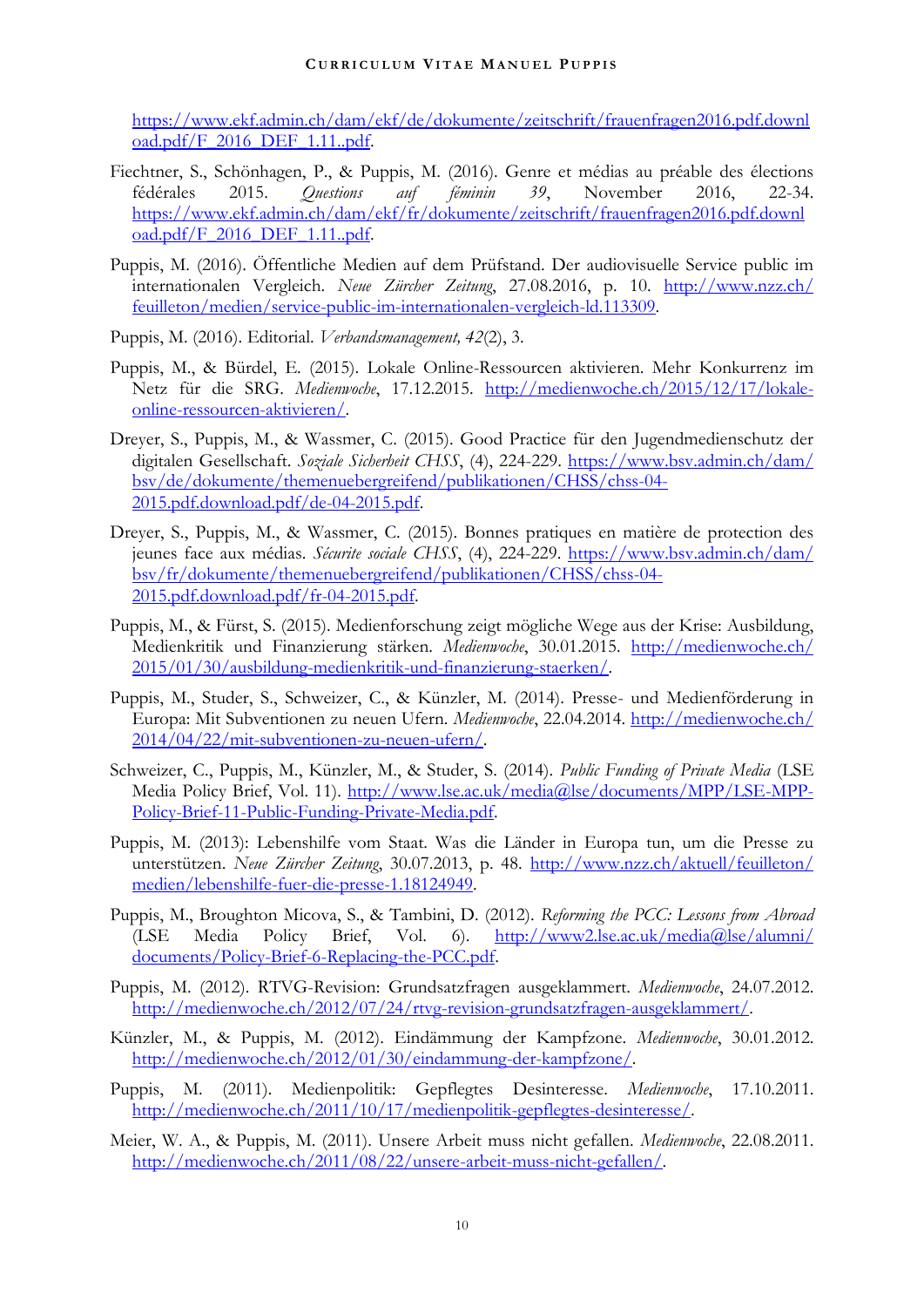- Biela, J., Maggetti, M., & Puppis, M. (2011). Finanzregulierer in der Krise. *Die Volkswirtschaft*, (1- 2), 59-62. [https://dievolkswirtschaft.ch/content/uploads/2011/01/18D\\_Biela.pdf.](https://dievolkswirtschaft.ch/content/uploads/2011/01/18D_Biela.pdf)
- Biela, J., Maggetti, M., & Puppis, M. (2011). Les régulateurs financiers et la crise. *La Vie économique*, (1-2), 59-62. [https://dievolkswirtschaft.ch/content/uploads/2011/01/](https://dievolkswirtschaft.ch/content/uploads/2011/01/%0b18F_Biela.pdf) [18F\\_Biela.pdf.](https://dievolkswirtschaft.ch/content/uploads/2011/01/%0b18F_Biela.pdf)
- Puppis, M. (2010). Netzwerk Medienstrukturen: Mit vereinten Kräften. *Aviso*, (51), 19.

## *Reports & Manuscripts*

- Fiechtner, S., Puppis, M., & Schönhagen, P. (2016). *Gender und Medien im Vorfeld der eidgenössischen Wahlen 2015.* Research Report for the Federal Commission for Women's Issues. Fribourg: DCM. [https://www.ekf.admin.ch/dam/ekf/de/dokumente/studien\\_empfehlungen/\\_\\_EKF\\_](https://www.ekf.admin.ch/dam/ekf/de/dokumente/studien_empfehlungen/__EKF_Gender%20und%20Medien%20-%20Schlussbericht.pdf) [Gender%20und%20Medien%20-%20Schlussbericht.pdf.](https://www.ekf.admin.ch/dam/ekf/de/dokumente/studien_empfehlungen/__EKF_Gender%20und%20Medien%20-%20Schlussbericht.pdf)
- Puppis, M. & Schweizer, C. (2015). *Service public im internationalen Vergleich.* Research Report for the Federal Office of Communication (OFCOM). Fribourg: DCM. [https://www.bakom.admin.ch/dam/bakom/de/dokumente/Medienforschung/Service%20p](https://www.bakom.admin.ch/dam/bakom/de/dokumente/Medienforschung/Service%20public%20im%20internationalen%20Vergleich%20-%20Schlussbericht.pdf) [ublic%20im%20internationalen%20Vergleich%20-%20Schlussbericht.pdf.](https://www.bakom.admin.ch/dam/bakom/de/dokumente/Medienforschung/Service%20public%20im%20internationalen%20Vergleich%20-%20Schlussbericht.pdf)
- Studer, S., Schweizer, C., Puppis, M., & Künzler, M. (2014). *Darstellung der Schweizer Medienlandschaft.* Research Report for the Federal Office of Communication (OFCOM). Fribourg: DCM. [https://www.bakom.admin.ch/dam/bakom/de/dokumente/2014/12/bericht\\_](https://www.bakom.admin.ch/dam/bakom/de/dokumente/2014/12/bericht_darstellungschweizermedienlandschaftunifr.pdf) [darstellungschweizermedienlandschaftunifr.pdf.](https://www.bakom.admin.ch/dam/bakom/de/dokumente/2014/12/bericht_darstellungschweizermedienlandschaftunifr.pdf)
- Puppis, M., Schönhagen, P., Fürst, S., Hofstetter, B., & Meissner, M. (2014). *Arbeitsbedingungen und Berichterstattungsfreiheit in journalistischen Organisationen.* Research Report for the Federal Office of Communication (OFCOM). Fribourg: DCM. [http://www.academia.edu/download/](http://www.academia.edu/download/53933669/arbeitsbedingungen_journalismus.pdf) [53933669/arbeitsbedingungen\\_journalismus.pdf.](http://www.academia.edu/download/53933669/arbeitsbedingungen_journalismus.pdf)
- Künzler, M., Puppis, M., Schweizer, C., & Studer, S. (2013). *Monitoring-Report «Medienförderung».* Research Report for the Federal Office of Communication (OFCOM). Zurich: IPMZ. [https://www.bakom.admin.ch/dam/bakom/de/dokumente/ipmz\\_bericht\\_monitoring](https://www.bakom.admin.ch/dam/bakom/de/dokumente/ipmz_bericht_monitoring-reportmedienfoerderung.pdf)[reportmedienfoerderung.pdf.](https://www.bakom.admin.ch/dam/bakom/de/dokumente/ipmz_bericht_monitoring-reportmedienfoerderung.pdf)
- Künzler, M., Puppis, M., Schweizer, C., & Studer, S. (2013). *Monitoring-Report «Finanzierung des öffentlichen Rundfunks».* Research Report for the Federal Office of Communication (OFCOM). Zurich: IPMZ. [https://www.bakom.admin.ch/dam/bakom/de/dokumente/ipmz\\_bericht\\_](https://www.bakom.admin.ch/dam/bakom/de/dokumente/ipmz_bericht_monitoring-reportfinanzierungdesoeffentlichenrundfu.pdf) [monitoring-reportfinanzierungdesoeffentlichenrundfu.pdf.](https://www.bakom.admin.ch/dam/bakom/de/dokumente/ipmz_bericht_monitoring-reportfinanzierungdesoeffentlichenrundfu.pdf)
- Künzler, M., Puppis, M., Schweizer, C., & Studer, S. (2013). *Monitoring-Report «Zulassung Privatrundfunk».* Research Report for the Federal Office of Communication (OFCOM). Zurich: IPMZ. [https://www.bakom.admin.ch/dam/bakom/de/dokumente/ipmz\\_bericht\\_](https://www.bakom.admin.ch/dam/bakom/de/dokumente/ipmz_bericht_monitoring-reportzulassungprivatrundfunk.pdf) [monitoring-reportzulassungprivatrundfunk.pdf.](https://www.bakom.admin.ch/dam/bakom/de/dokumente/ipmz_bericht_monitoring-reportzulassungprivatrundfunk.pdf)
- Jarren, O., Künzler, M., Puppis, M., & Ledergerber, A. (2006). *Strukturdaten des schweizerischen Mediensystems.* Research Report for the Federal Office of Communication (OFCOM). Zurich: IPMZ. [https://www.bakom.admin.ch/dam/bakom/de/dokumente/mp/radio\\_tv/ipmz\\_](https://www.bakom.admin.ch/dam/bakom/de/dokumente/mp/radio_tv/ipmz_strukturdatendesschweizerischenmediensystems.pdf.download.pdf) [strukturdatendesschweizerischenmediensystems.pdf.download.pdf.](https://www.bakom.admin.ch/dam/bakom/de/dokumente/mp/radio_tv/ipmz_strukturdatendesschweizerischenmediensystems.pdf.download.pdf)
- Puppis, M., & Künzler (2011). *Formen der Medienfinanzierung und Medienförderung.* Scientific Paper for the «Verein Medienkritik Schweiz». Zurich: SwissGIS/IPMZ. [http://medienkritik](http://medienkritik-schweiz.ch/wp-content/uploads/2010/11/Medienf%C3%B6rderung-Verein-Medienkritik-Puppis-K%C3%BCnzler.pdf)[schweiz.ch/wp-content/uploads/2010/11/Medienf%C3%B6rderung-Verein-Medienkritik-](http://medienkritik-schweiz.ch/wp-content/uploads/2010/11/Medienf%C3%B6rderung-Verein-Medienkritik-Puppis-K%C3%BCnzler.pdf)Puppis-K%C3%BCnzler.pdf.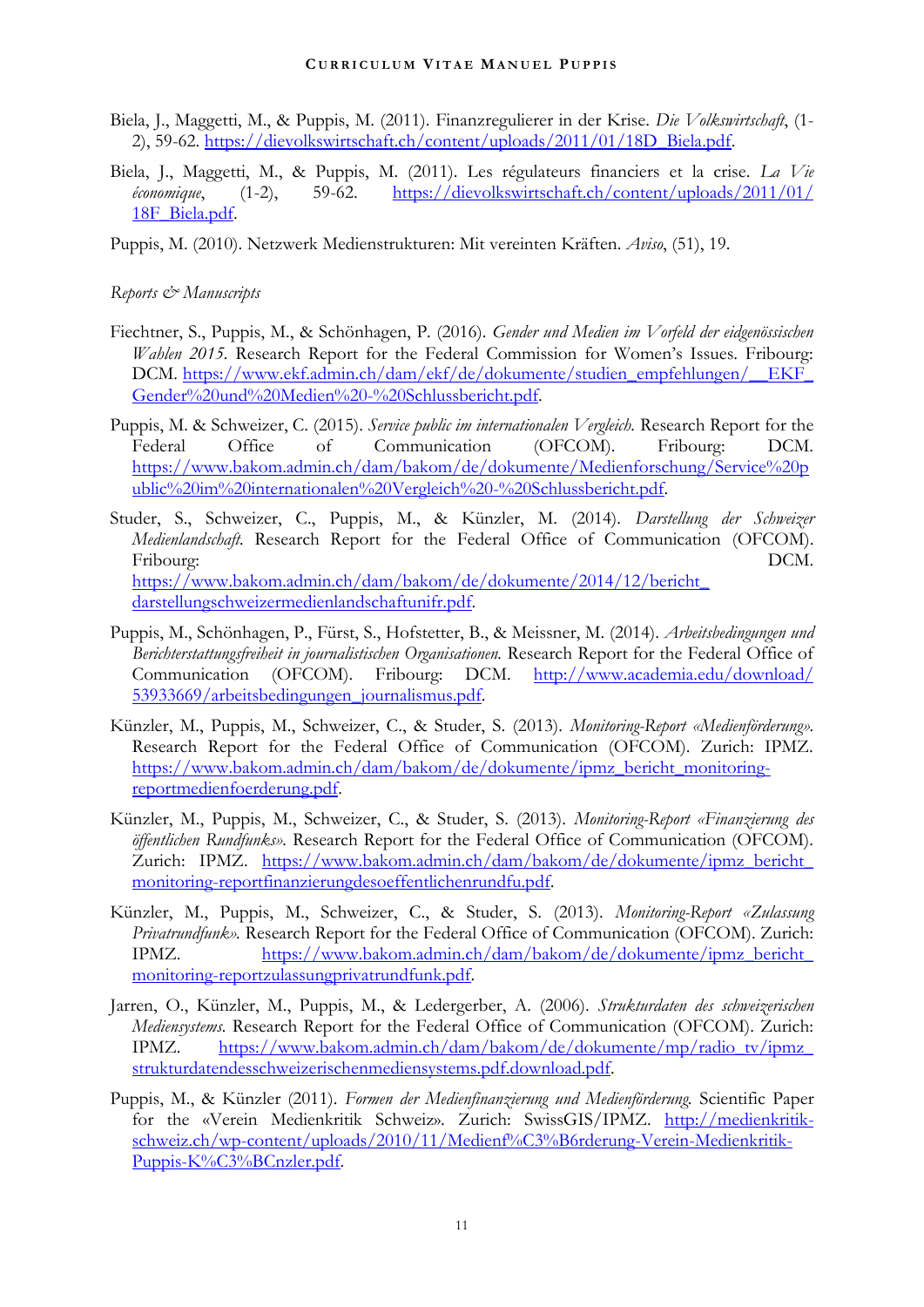- Puppis, M. (2008). *Organisationen der Medienregulierung. Eine Analyse von Selbstregulierungs-organisationen am Beispiel europäischer Presseräte.* Dissertation. Zurich: IPMZ.
- Puppis, M., Künzler, M., Schade, E., Donges, P., Dörr, B., Ledergerber, A., & Vogel, M. (2004). *Selbstregulierung und Selbstorganisation.* Research Report for the Federal Office of Communication (OFCOM). Project Leaders: O. Jarren and R.H. Weber. Zurich: IPMZ. [http://www.academia.edu/download/30549477/selbstregulierung\\_report.pdf.](http://www.academia.edu/download/30549477/selbstregulierung_report.pdf)
- Jarren, O., Meier, W. A., Schade, E., Donges, P., Künzler, M., & Puppis, M. (2003). *Neue Verfassungsbestimmung betreffend Medienpolitik, Art. 93a BV.* Participation in the Public Consultation Regarding a New Provision in the Swiss Constitution Dealing with Media Policy and Press Subsidies.
- Jarren, O., Meier, W. A., Donges, P., Künzler, M., & Puppis, M. (2002). *Medienrat und l'observatoire suisse des médias (OSM). Ein Plädoyer für die Ergänzung der Medienregulierung in der Schweiz durch neue wissensbasierte und diskursive Akteure.* Political Position Paper.
- Puppis, M. (2002). *Der Staat und die Selbstregulierung des Rundfunks. Eine theoretische und empirische Untersuchung von Formen der Selbst- und Co-Regulierung im Rundfunksektor.* Master Thesis (Lizentiatsarbeit). Zurich: IPMZ.

#### **CONFERENCE PAPERS & PRESENTATIONS**

#### *Peer-Reviewed Presentations*

- Puppis, M., Bürdel, E., & Pedrazzi, S. (2018). *Narrowly in Favor of Public Service Broadcasting: How Popular Votes Shape the Future of Swiss Media Policy.* Paper presented at the ECREA 2018 Conference, «Communication Law and Policy» Section, Lugano, October 31-November 3, 2018.
- Just, N., & Puppis, M. (2018). *No Net Neutrality in Switzerland: Self-Regulation and Transparency Rules as Favored Governance Options.* Paper presented on the Panel «Net Neutrality Governance in Small Countries» at the ECREA 2018 Conference, «Communication Law and Policy» Section, Lugano, October 31-November 3, 2018.
- Pedrazzi, S., & Puppis, M. (2018). *Algorithmic Selection and Media Governance: Revising the Concept to Account for Effects of Algorithmic Reality Construction.* Paper presented at the ECREA 2018 Conference, «Communication Law and Policy» Section, Lugano, October 31-November 3, 2018.
- Puppis, M. (2018). *Qualitative Content Analysis: Methods for Analyzing Talk and Text*. Paper presented at the ICA 2018 Preconference «Methods for Communication Policy Research», Prague, May 24, 2018.
- Fiechtner, S., Schönhagen, P., Puppis, M., & Rohrbach, T. (2018). *Gender images in the run-up to elections: Unusual findings from Switzerland*. Paper presented at the ICA 2018 Preconference «Media, Gender and Sexuality in Europe», Prague, May 24, 2018.
- Puppis, M., & Künzler, M. (2018). *Europäisierung der Schweizer Medienpolitik – zwischen Liberalisierung und Protektionismus.* Paper presented at the SGKM 2018 Conference, Lugano, April 12-13, 2018.
- Puppis, M., Hofstetter, B., & Ingenhoff, D. (2017). *«We need engineers instead of journalists». How Swiss legacy media adapt to change and what this means for the future of journalism.* Paper presented at the ECREA-CLP and ECREA-MICP Workshop 2017 «The Future of Media Content: Interventions and Industries in the Internet Era», Norwich, September 15-16, 2017.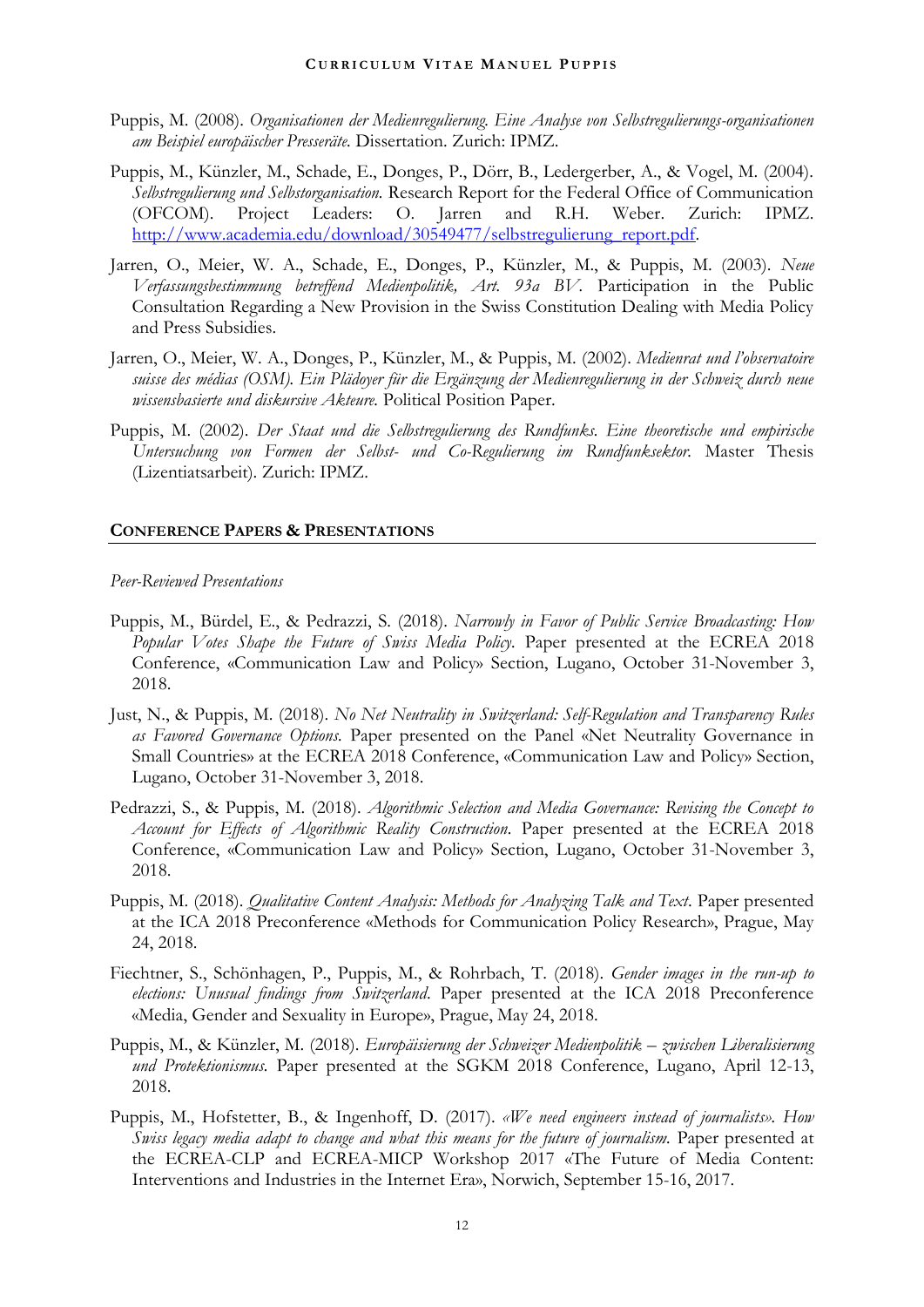- Bürdel, E., & Puppis, M. (2017). *Recycling or Diversity? How Local Media Organizations Cope with Digitization.* Paper presented at the ECREA-CLP and ECREA-MICP Workshop 2017 «The Future of Media Content: Interventions and Industries in the Internet Era», Norwich, September 15-16, 2017.
- Puppis, M., Hofstetter, B., & Ingenhoff, D. (2017). *Organisatorische Bewältigung von Medienwandel: Ökonomische und journalistische Innovationen bei Schweizer Medienunternehmen*. Paper presented at the SGKM 2017 Conference, Chur, April 27-28, 2017.
- Fiechtner, S., Puppis, M., & Schönhagen, P. (2017). *Überfälliger Wandel: Hin zu einer genderneutralen Vorwahlberichterstattung? Text- und Bildanalyse der eidgenössischen Wahlen 2015*. Paper presented at the SGKM 2017 Conference, Chur, April 27-28, 2017.
- Hofstetter, B., Puppis, M., & Ingenhoff, D. (2017). *Wie Medienunternehmen den Strukturwandel bewältigen: Folgen der Medienkrise für das schweizerische Mediensystem.* Paper presented at the Workshop «Die Rolle von Akteuren in der Gestaltung und dem Wandel von Medienstrukturen» of the Netzwerk Medienstrukturen, Hamburg, January 20-21, 2017.
- Ali, C., & Puppis, M. (2017). *Wenn der Wachhund weder beisst noch bellt: Kommunikation als Machtressource in der Medienpolitik.* Paper presented at the Workshop «Die Rolle von Akteuren in der Gestaltung und dem Wandel von Medienstrukturen» of the Netzwerk Medienstrukturen, Hamburg, January 20-21, 2017.
- Ali, C., & Puppis, M. (2016). *Towards a Theory and Method of Communicative Power in Media Policymaking.* Paper presented at the ECREA 2016 Conference, «Communication Law and Policy» Section, Prague, November 9-12, 2016.
- Künzler, M., & Puppis, M. (2016). *Liberalizing Advertising while Protecting Public Service Broadcasting: The Case of Switzerland*. Paper presented on the Panel «The Interaction between Media Policy and Media Markets: An Analysis of Small European Countries» at the ECREA 2016 Conference, «Communication Law and Policy» Section, Prague, November 9-12, 2016.
- Schweizer, C., & Puppis, M. (2016). *Public Service Media Governance in Europe and Overseas: A Comparison of Remit, Funding, and Offer in 18 Media Systems.* Paper presented at the ECREA 2016 Conference, «Communication Law and Policy» Section, Prague, November 9-12, 2016.
- Fiechtner, S., Schönhagen, P. & & Puppis, M. (2016). *Gender Images in the Run-Up to Elections: Female and Male Politicians in Swiss Media Coverage.* Paper presented at the ECREA 2016 Conference, «Gender and Communication» Section, Prague, November 9-12, 2016.
- Fürst, S., Hofstetter, B., Meissner, M., Schönhagen, P. & & Puppis, M. (2016). *Crumbling Wall between Business and Editorial Departments? Corporate Interests and Journalistic Autonomy in Times of Crisis.* Paper presented at the ECREA 2016 Conference, «Journalism Studies» Section, Prague, November 9-12, 2016.
- Jusić, T., Marko, D., Castro Herrero, L., & Puppis, M. (2016). *The Prospect and Development of Public Service Media: A Comparative Study of PSB Development in the Western Balkans in Light of EU Integration.* Paper presented on the Panel «Between Legacies of the Past and Imperatives of the Future: Evaluating PSM's Democratic Functioning in Central and South Eastern Europe» at the ECREA 2016 Conference, «Communication and Democracy» Section, Prague, November 9-12, 2016.
- Schweizer, C., & Puppis, M. (2016). *Public Service Media in Small and Large Societies. A Comparison of Remit, Funding, and Offer in 18 Media Systems*. Paper presented at the RIPE@2016 Conference, Antwerp, September 21-24, 2016.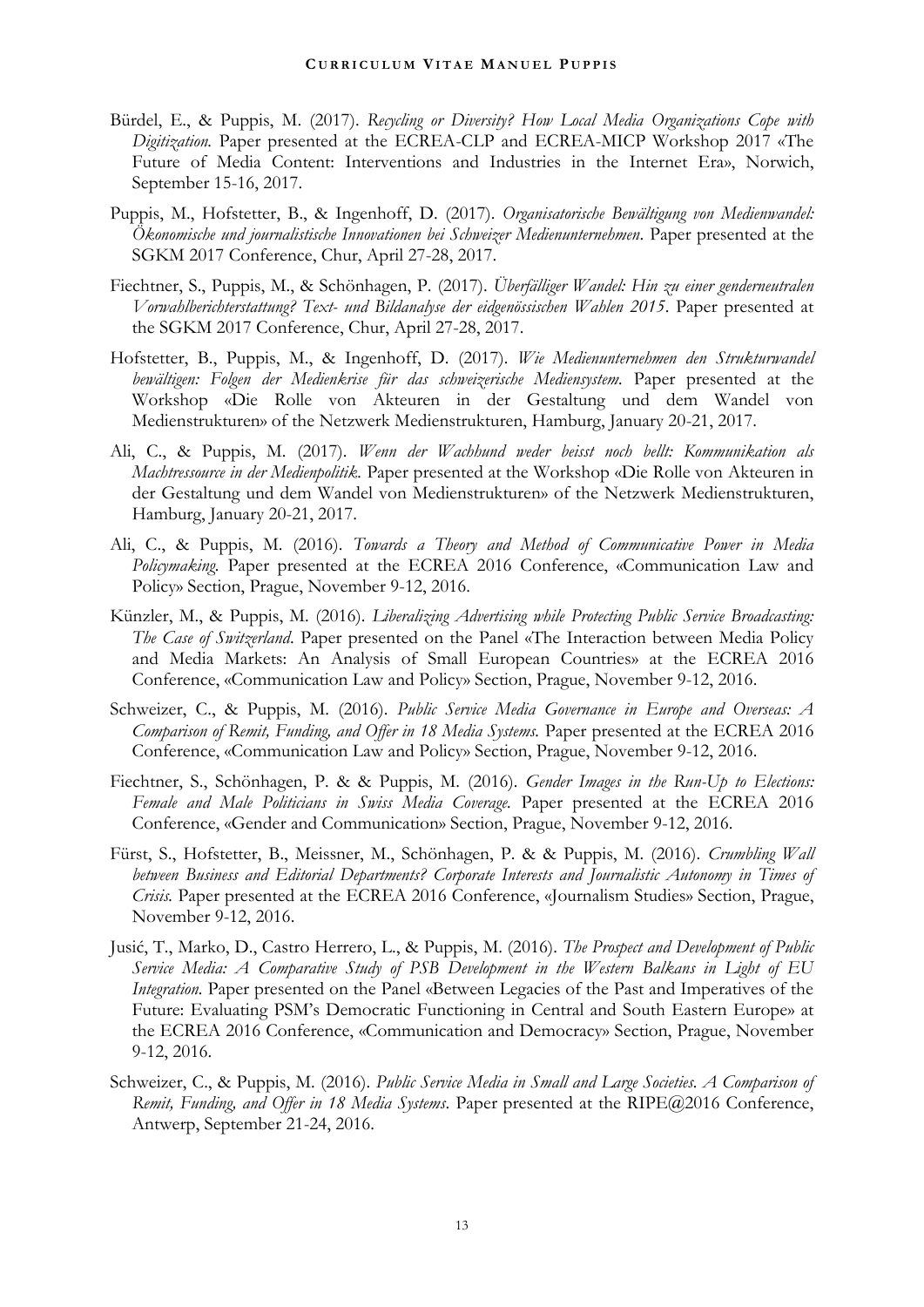- Ali, C., & Puppis, M. (2016). *Bias, Silence, Capture: Communicative Power in Media Policymaking.* Paper presented at the ICA 2016 Conference, «Communication Law and Policy» Division, Fukuoka, June 9-13, 2016.
- Fürst, S., Meißner, M., Schönhagen, P., Hofstetter, B., & Puppis, M. (2016). *Schweizer Pressekodex – quo vadis? Ökonomisierung des Journalismus und medienethische Konsequenzen*. Paper presented at the SGKM 2016 Conference, Fribourg, April 7-9, 2016.
- Puppis, M., Studer, S., & Schade, E. (2016). *Back to the Future: Lehren von Teletext für die Onlinezukunft der SRG*. Paper presented at the SGKM 2016 Conference, Fribourg, April 7-9, 2016.
- Schweizer, C., & Puppis, M. (2016). *Auftrag, Angebot und Accountability: Die Definition des Service public im Medienbereich vor dem Hintergrund des sozialen Wandels*. Paper presented at the SGKM 2016 Conference, Fribourg, April 7-9, 2016.
- Ramsey, P., Schweizer, C., & Puppis, M. (2015). *The End of the UK Television Licence Fee? Applying the German household broadcasting levy model to the UK*. Paper presented at the ECREA-CLP Workshop 2015 «Communication & Media Policy in Europe: Policy Challenges in the Austerity & Surveillance Environment», Ljubljana, November 6-7, 2015.
- Castro-Herrero, L., & Puppis, M. (2015). *Uncovering the Nature of Media Bias: The Role of Media Structures.* Paper presented at the IAMCR 2015 Conference, «Political Economy» Section, Montreal, July 12-16, 2015.
- Hofstetter, B., Puppis, M., Fürst, S., Meißner, M., & Schönhagen, P. (2015). *Journalistic Autonomy under Threat? The Influence of the Media Crisis and Corporate Interests on News Coverage.* Paper presented at the IAMCR 2015 Conference, «Journalism Research and Education» Section, Montreal, July 12-16, 2015.
- Ali, C., & Puppis, M. (2015). *When the Watchdog neither Barks nor Bites: Conceptualizing the Coverage of Media Policy.* Paper presented on the Panel «How Media Cover Media Policy: Understanding Media Policy Bias and Media Policy Silence» at the ICA 2015 Conference, «Communication Law and Policy» Division, San Juan, May 21-25, 2015.
- Puppis, M., Studer, S., & Schade, E. (2015): *Back to the Future: What Teletext's Past Tells Us about the Future Relationship between Public Service Media and Publishers in Switzerland*. Paper presented at the ICA 2015 Conference, «Communication History» Division, San Juan, May 21-25, 2015.
- Meißner, M., Fürst, S., Hofstetter, B., Puppis, M., & Schönhagen, P. (2015). *Restrictions of Journalistic Freedom: The Influence of the Media Crisis and the Commercial Institutionalization of the Press on News Coverage.* Paper presented at the Conference «What is Journalism? Exploring the Past, Present and Future», University of Oregon, Portland, April 9-11, 2015.
- Meißner, M., Fürst, S., Schönhagen, P., Puppis, M., & Hofstetter, B. (2015). *Arbeitsbedingungen und Berichterstattungsfreiheit im Schweizer Journalismus – Ein Vergleich der drei Sprachregionen Deutschschweiz, Romandie und Svizzera italiana*. Paper presented at the SGKM 2015 Conference, Bern, March 13-14, 2015.
- Puppis, M., Dreyer, S., Wassmer, C., Künzler, M. & Schulz, W. (2015). *Good Practice im Jugendmedienschutz? Ergebnisse einer komparativen Analyse von 14 Ländern*. Paper presented at the SGKM 2015 Conference, Bern, March 13-14, 2015.
- Fürst, S., Meißner, M., Hofstetter, B., Puppis, M., & Schönhagen, P. (2015). *Wandel und Kontinuität der journalistischen Berichterstattungsfreiheit und redaktioneller Arbeitsbedingungen*. Paper presented at the Conference «Zukunft des Journalismus als Thema der Kommunikations- und Medienethik» of the DGPuK Section «Kommunikations- und Medienethik» and the Netzwerk Medienethik, München, February 12-13, 2015.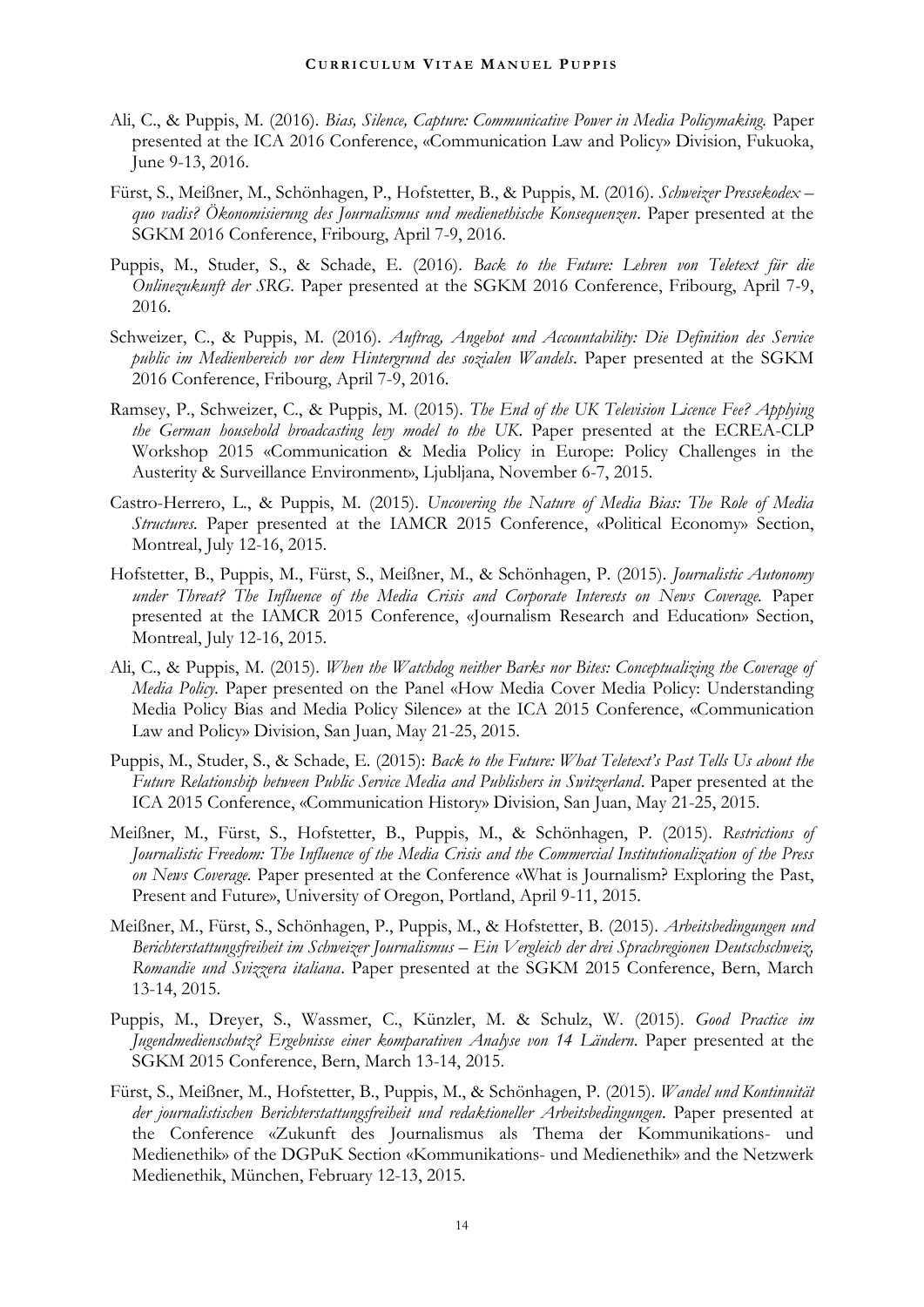- Schweizer, C., Puppis, M., Studer, S., & Künzler, M. (2014). *Blast from the Past? A Comparative Analysis of Broadcasting Licensing in Times of Spectrum Abundance.* Paper presented at the ECREA 2014 Conference, «Communication Law and Policy» Section, Lisbon, November 12-15, 2014.
- Puppis, M., Dreyer, S., Künzler, M., Schulz, W., Wassmer, C., & Dankert, K. (2014): *Good Practices of Youth Media Protection: An International Comparison.* Paper presented at the ECREA 2014 Conference, «Communication Law and Policy» Section, Lisbon, November 12-15, 2014.
- Puppis, M., Studer, S., & Schade, E. (2014): *Back to the Future: What Teletext's Past Tells Us about the Future Relationship between Public Service Media and Publishers in Switzerland*. Paper presented at the ECREA 2014 Conference, «Communication Law and Policy» Section, Lisbon, November 12- 15, 2014.
- Puppis, M., Maggetti, M., Gilardi, F., Biela, J. M & Papadopoulos, Y. (2014). *The Political Communication of Independent Regulatory Agencies*. Poster presented at the ICA 2014 Conference, «Political Communication» Division, Seattle, May 22-26, 2014.
- Puppis, M., Schweizer, C., Künzler, M., & Studer, S. (2014). *Public Financial Support for News Organizations in the Digital Era: A Comparative Analysis of Media Subsidies and Public Service Media Funding in 18 Countries*. Paper presented at the ICA 2014 Conference, «Communication Law and Policy» Division, Seattle, May 22-26, 2014.
- Castro Herrero, L., & Puppis, M. (2014). *Media Crisis and Media Bias: Uncovering the Nature of Political Bias in Current News Media Environments*. Paper presented at the SGKM 2014 Conference, Zurich, April 11-12, 2014.
- Puppis, M., Schweizer, C., Künzler, M., & Studer, S. (2014). *Öffentliche Finanzierung als Antwort auf die Medienkrise? Eine komparative Analyse von Medienförderung und PSM-Finanzierung in 18 Ländern*. Paper presented at the SGKM 2014 Conference, Zurich, April 11-12, 2014.
- Künzler, M., Puppis, M., Schweizer, C., & Studer, S. (2014). *Digitalisierung: Das Ende der Lizenzierung? Befunde einer komparativen Analyse der Zulassung von Privatrundfunk in 18 Ländern*. Paper presented at the DGPuK-Fachgruppe «Kommunikation und Politik» and the DVPW-Arbeitskreis «Politik und Kommunikation» Conference 2006 «Kommunikationspolitik und Medienregulierung in der digitalen Gesellschaft», Berlin, February 6-8, 2014.
- Puppis, M., Schweizer, C., Künzler, M., & Studer, S. (2013). *Public Funding of Media and Journalism: Options Reform in the Digital Era*. Paper presented at the ECREA-CLP Workshop 2013 «Communication & Media Policy in Europe: Assessing the Past, Setting Agendas for the Future», Salford/Manchester, October 25-26, 2013.
- Studer, S., Künzler, M., Puppis, M., & Schweizer, C. (2013). *Gestaltung von Medienstrukturen durch Medienförderung? Gestaltungsoptionen und Lehren aus einem empirischen Ländervergleich.* Paper presented at the Workshop «Politische Gestaltung von Medienstrukturen» of the Netzwerk Medienstrukturen, Munich, October 17-18, 2013.
- Puppis, M., Maggetti, M., Gilardi, F., Papadopoulos, Y., & Biela, J. (2013). *Accountability and the Political Communication of Independent Regulatory Agencies*. Paper presented on the Panel «The Role of the Media in New Modes of Governance» at the 7<sup>th</sup> ECPR General Conference, Bordeaux, September 4-7, 2013.
- Puppis, M., Maggetti, M., Gilardi, F., Papadopoulos, Y., & Biela, J. (2013). *Accountability and the Political Communication of Independent Regulatory Agencies*. Paper presented at the IAMCR 2013 Conference, «Political Communication Research» Section, Dublin, June 25-29, 2013.
- Künzler, M., Puppis, M., Schweizer, C., & Studer, S. (2013). *The Last Hour of the License Fee? Reforming the Funding of Public Service Media in Response to Chang*. Paper presented at the IAMCR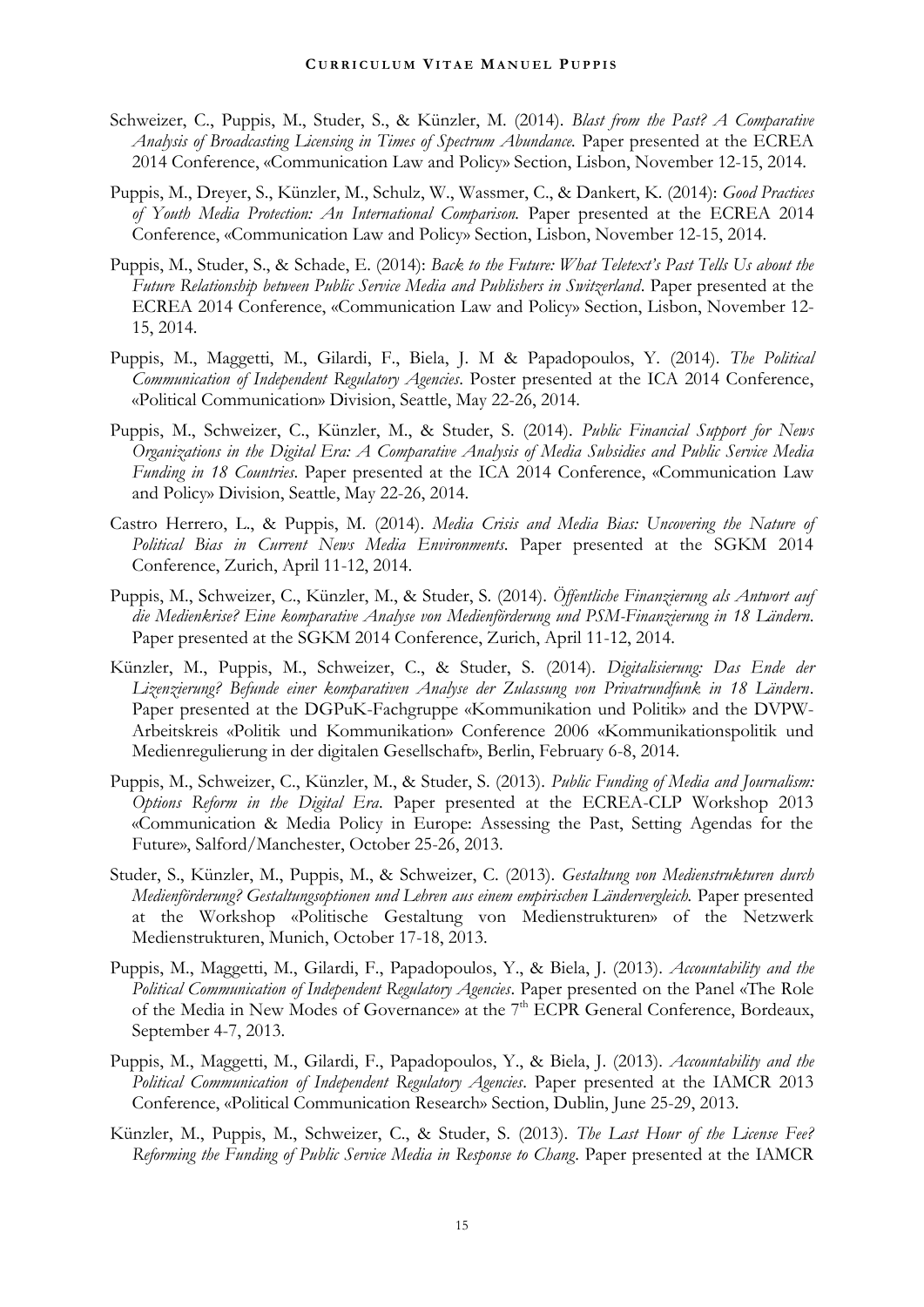2013 Conference, Working Group on «Public Service Media Policies», Dublin, June 25-29, 2013.

- Puppis, M. (2013). *Switzerland: The Role of Research in Non-Decision Making and Delaying Action*. Paper presented on the Panel «Policy Failure in Confronting the Journalism Crisis: Evidence from the US and Europe» at the ICA 2013 Conference, «Communication Law and Policy» Division, London, June 17-21, 2013.
- Puppis, M., & Künzler, M. (2013). *Reforming or Conforming? The Contribution of Communication Science to Media Policy in Switzerland*. Paper presented at the ICA 2013 Preconference «Strategies for Media Reform», London, June 17, 2013.
- Puppis, M., & Künzler, M. (2013). *The Implications of Transnational TV for Broadcasting Regulation in Small States*. Paper presented at the ICA 2013 Preconference «Global Communication and National Policies: The Return of the State?», London, June 16, 2013.
- Just, N., & Puppis, M. (2013). *Einsamer Rufer in der Wüste? Selbstzweifel und Leistung der Medienpolitik-Forschung*. Paper presented on the Panel «Der Beitrag der publizistikwissenschaftlichen Forschung für die Schweizer Medienpolitik» at the SGKM 2013 Conference, Winterthur, April 12-13, 2013.
- Puppis, M., Maggetti, M., Gilardi, F., Papadopoulos, I., & Biela, J. (2013). *Accountability and the Political Communication of Independent Regulatory Agencies*. Paper presented at the SVPW 2013 Conference, Public Policy Working Group, Zurich, January 31/February 1, 2013.
- Just, N., & Puppis, M. (2012). *Introduction: Trends in Communication Policy Research.* Paper presented on the Panel «Trends in Communication Policy Research: A Critical Reflection» at the ECREA 2012 Conference, «Communication Law and Policy» Section, Istanbul, October 24- 27, 2012.
- Just, N., & Puppis, M. (2012). *From Self-Consciousness to Self-Confidence: How Communication Policy Research Copes with Changing Media and Governance Structures.* Paper presented on the Panel «Researching Communication Policy Revisited: Challenges in Times of Media Change and New Governance» at the ICA 2012 Conference, «Communication Law and Policy» Division, Phoenix, May 24-28, 2012.
- Just, N., & Puppis, M. (2012). *The Role of Communication Policy Research in Times of Media Change*. Paper presented at the ECREA-CLP Workshop 2012 «Communication and Media Policy in the Era of the Internet and Digitization», Munich, March 16-17, 2012.
- Puppis, M., Künzler, M., & Steinmaurer, T. (2012). *Public Service Broadcasting in the Digital Age: Regulation and Organizational Strategies in Ireland, Austria and Switzerland*. Paper presented at the ECREA-CLP Workshop 2012 «Communication and Media Policy in the Era of the Internet and Digitization», Munich, March 16-17, 2012.
- Biela, J., Maggetti, M., & Puppis, M. (2011). *The Organizational Behavior of Regulatory Agencies in Small Countries*. Paper presented at the Conference «European Regulatory Governance: Developments and Change», Copenhagen, October 27-28, 2011.
- Puppis, M., Künzler, M., & Jarren, O. (2011). *Transnationalisierung und Medienregulierung:*  Kleinstaatliche Medienpolitik zwischen Heimatschutz und Europäisierung. Paper presented at the Workshop «Medienstrukturen international: Entwicklung, Vergleich, Prognosen» of the Netzwerk Medienstrukturen, Berlin, October 14-15, 2011.
- Gilardi, F., Maggetti, M., Biela, J., & Puppis, M. (2011). *Organizational Reponses of Regulatory Agencies*  to Internationalization, Mediatization, and Accountability Challenges. Paper presented at the APSA 2011 Annual Meeting, Seattle, September 1-4, 2011.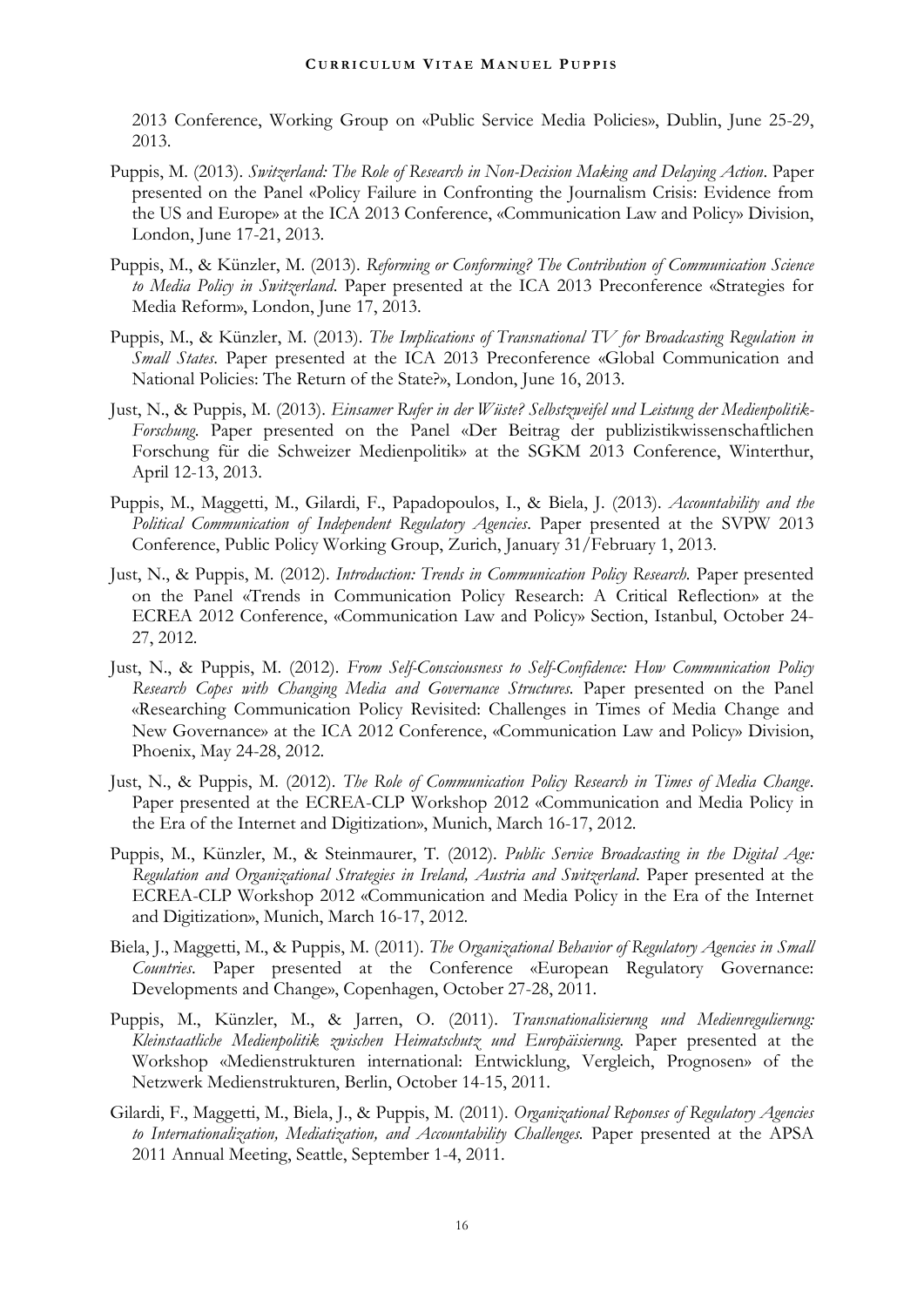- Puppis, M. (2011). *The Political Communication of Regulatory Agencies*. Paper presented at the IAMCR 2011 Conference, «Political Communication Research» Section, Istanbul, July 13-17, 2011.
- Puppis, M., Künzler, M., & Steinmaurer, T. (2011). *The Creation of Public Value in Small States: A Comparison of Media Regulation and Broadcasters' Strategies in Austria and Switzerland.* Paper presented at the IAMCR 2011 Conference, Working Group on «European Public Broadcasting Policies», Istanbul, July 13-17, 2011.
- Schweizer, C., & Puppis, M. (2011). *The Regulation of Digital Television Distribution: The Influence of Media and Infrastructure Owners on Policy-Making in Switzerland*. Paper presented at the IAMCR 2011 Conference, «Law» Section, Istanbul, July 13-17, 2011.
- Donges, P., & Puppis, M. (2011). *Was die Medienpolitik von der Governance-Perspektive lernen könnte*. Paper presented at the DGPuK 2011 Conference, Dortmund, June 1-3, 2011.
- Just, N., & Puppis, M. (2011). *Kommunikationspolitik-Forschung: Selbstverständnis und Praxisrelevanz*. Paper presented at the DGPuK 2011 Conference, Dortmund, June 1-3, 2011.
- Künzler, M., Puppis, M., & Jarren, O. (2011). *Der «praktische» Beitrag der Kommunikationswissenschaft an die Ausgestaltung der schweizerischen Medienordnung: Eine Analyse des rekursiven Verhältnisses von Kommunikationswissenschaft und Medienpolitik*. Paper presented at the DGPuK 2011 Conference, Dortmund, June 1-3, 2011.
- Puppis, M. (2011). *Television Advertising without Frontiers: Swiss Television Regulation between Independence and Autonomous Adaptation*. Paper presented at the Conference «20 Years of Private Television in Europe», Brussels, April 28-29, 2011.
- Puppis, M. (2011). *Öffentliche Finanzierung als Antwort auf die Medienkrise?* Paper presented on the Panel «Zwischen Chance und Krise: Mediensysteme und Journalismus im Umbruch. Herausforderungen und gesellschaftliche Auswirkungen eines fortschreitenden (Medien-) Wandels» at the SGKM 2011 Conference, Basel, April 8-9, 2011.
- Signer, S., Wassmer, C., & Puppis, M. (2011). *Kindgerechte Bilderwelten? Entwicklung und Regulierung des Schweizer Kinderfernsehens*. Paper presented at the SGKM 2011 Conference, Basel, April 8-9, 2011.
- Puppis, M. (2010). *Media Governance: A New Concept for the Analysis of Media Policy and Regulation*. Paper presented at the ECREA 2010 Conference, «Communication Law and Policy» Section, Hamburg, October 12-15, 2010.
- Wassmer, C., Signer, S., & Puppis, M. (2010). *Improving the Quality of Children's Television: The Role of Regulation*. Paper presented at the ECREA 2010 Conference, «Communication Law and Policy» Section, Hamburg, October 12-15, 2010.
- Puppis, M., & Künzler, M. (2010). *Coping with Change: Organizational Responses of the Swiss Public Service Broadcaster to Technological and Financial Challenges.* Paper presented at the IAMCR 2010 Conference, Working Group on «European Public Broadcasting Policies», Braga, July 18-22, 2010.
- Puppis, M., & d'Haenens, L. (2010). *Introduction: How to Compare Media Policy and Regulation.* Paper presented on the Panel «Comparative Research in Communication Law & Policy» at the ICA 2010 Conference, «Communication Law and Policy» Division, Singapore, June 22-26, 2010.
- Puppis, M. (2010). *Einfluss fremder Vögte? Auswirkungen von EU und Europarat auf die schweizerische Rundfunkordnung*. Paper presented on the Panel «Privatradio und Privatfernsehen in der Schweiz: Eine Zwischenbilanz zur Rundfunkliberalisierung und zum neuen RTVG» at the SGKM 2010 Conference, Lucerne, March 26-27, 2010.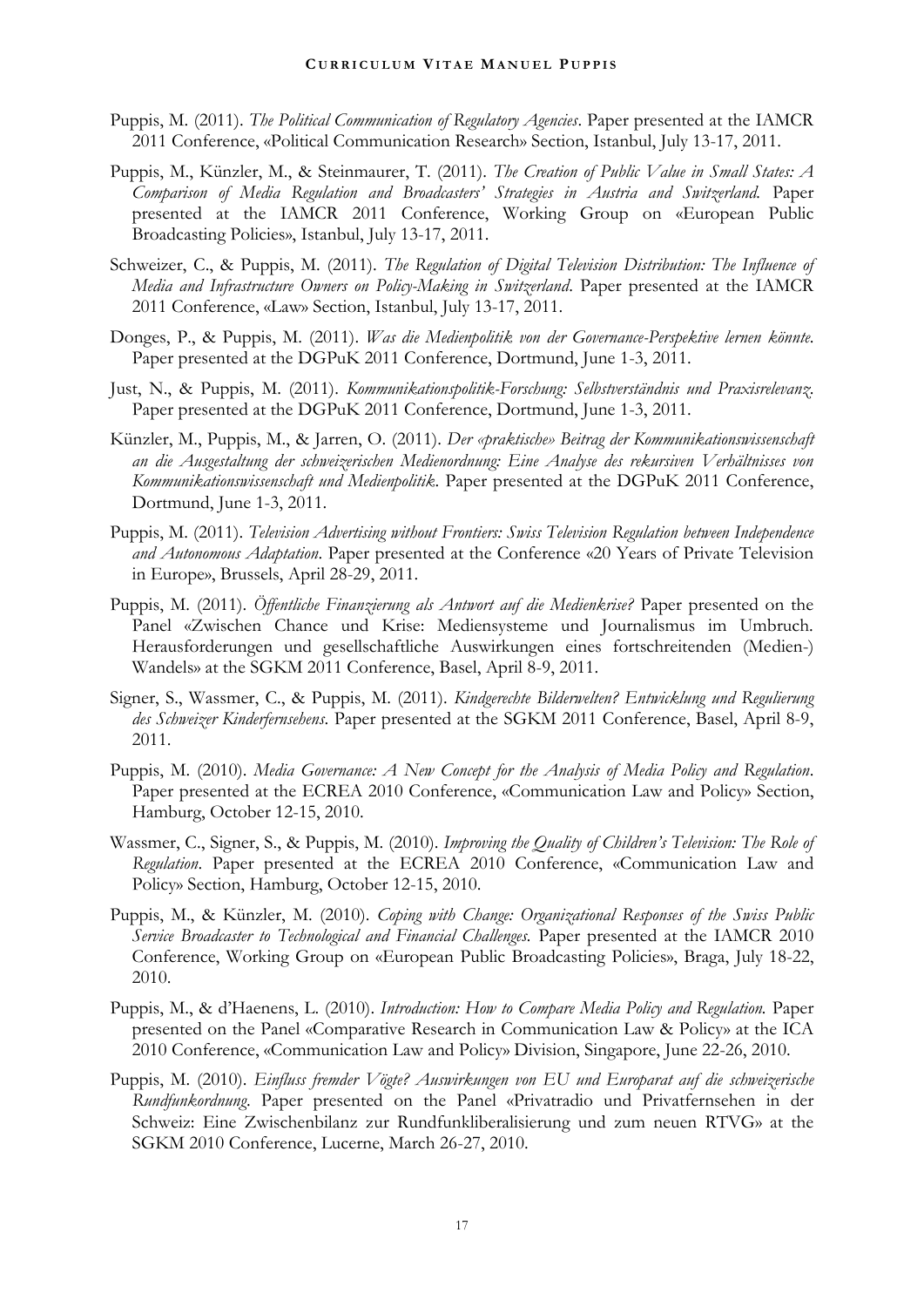- Puppis, M., & Maggetti, M. (2009). *The Accountability and Legitimacy of Regulatory Agencies in the Communication Sector*. Paper presented at the ECREA-CLP Workshop 2009 «New Directions in Communication Policy Research», Zurich, November 6-7, 2009.
- Puppis, M. (2009). *Self-Regulation by European Press Councils: Structures, Procedures and the Management of Legitimacy*. Paper presented at the Journalism Studies Conference 2009 «The Future of Journalism», Cardiff, September 9-10, 2009.
- Signer, S., Puppis, M., Piga, A., Künzler, M., Bernaschina, C., & Bonfadelli, H. (2009). *Serving Indigenous Minorities, Marginalizing Migrants – Regulation and Performance of the Swiss Public Service Broadcaster.* Paper presented at the IAMCR 2009 Conference, Working Group on «European Public Broadcasting Policies», Mexico City, July 21-24, 2009.
- Puppis, M., Zwicky, P., & Künzler, M. (2009). *The Influence of Media Ownership on the Coverage of Licensing Decisions in Switzerland.* Paper presented at the IAMCR 2009 Conference, «Political Economy» Section, Mexico City, July 21-24, 2009.
- Puppis, M. (2009). *Legitimacy Management of Press Councils: How Self-Regulatory Organizations Respond to their Environments*. Paper presented at the ICA 2009 Conference, «Communication Law and Policy» Division, Chicago, May 21-25, 2009.
- Künzler, M., Puppis, M., & Schade E. (2009). *Introduction – The Role of Public Service Media in the Digital Environment*. Paper presented on the Panel «Public Service Media – Protecting the Public Interest in the Digital Environment» at the ICA 2009 Conference, «Communication Law and Policy» Division, Chicago, May 21-25, 2009.
- Puppis, M., Künzler, M., d'Haenens, L., & Steinmaurer, T. (2009). *Sonderfall Kleinstaat? Wie Medienregulierung dem Erhalt kleinstaatlicher Medienstrukturen dient*. Paper presented at the DGPuK 2009 Conference, Bremen, April 29-May 1, 2009.
- Puppis, M. (2008). *Global Media Governance between Free Trade and Cultural Diversity*. Paper presented on the Panel «Globalization, Digital Convergence, De-Regulatory Competition and Audiovisual Regulation: the Future of Public Service Broadcasting and the ‹Cultural Policy Toolkit›» (organized by P. Humphreys) at the ECREA 2008 Conference, «Communication Law and Policy» Division, Barcelona, November 25-28, 2008.
- Puppis, M. (2008). *Media Governance – New Ways to Analyze New Ways to Regulate*. Paper presented on the Panel «Media Governance – A New Concept for the Analysis of Changing Media Policy?» at the IAMCR 2008 Conference, «Political Economy» Section, Stockholm, July 20-25, 2008.
- Puppis, M. (2008). *Organisationen der Medienregulierung*. Paper presented at the DGPuK 2008 Conference, Lugano, April 30-May 2, 2008.
- Puppis, M. (2007). *National Media Regulation in the Era of Free Trade – The Role of Global Media Governance*. Paper presented at the ICA 2007 Conference, «Communication Law and Policy» Division, San Francisco, May 24-28, 2007.
- Puppis, M. (2007). *Introduction – Media Regulation in Small States*. Paper presented on the Panel «Media Diversity in Small States – Limited Options for Media Regulation?» at the ICA 2007 Conference, «Communication Law and Policy» Division, San Francisco, May 24-28, 2007.
- Puppis, M. (2006). *Media Governance at the Industry-Level: Media Self- and Co-Regulation*. Paper presented on the Panel «Media Governance: New Ways to regulate the Media» at the ICA 2006 Conference, «Communication Law and Policy» Division, Dresden, June 19-23, 2006.
- Puppis, M., & Künzler, M. (2006). *Governance als horizontale Ausweitung von Government*. Paper presented at the DGPuK-Fachgruppe «Kommunikation und Politik» and the DVPW-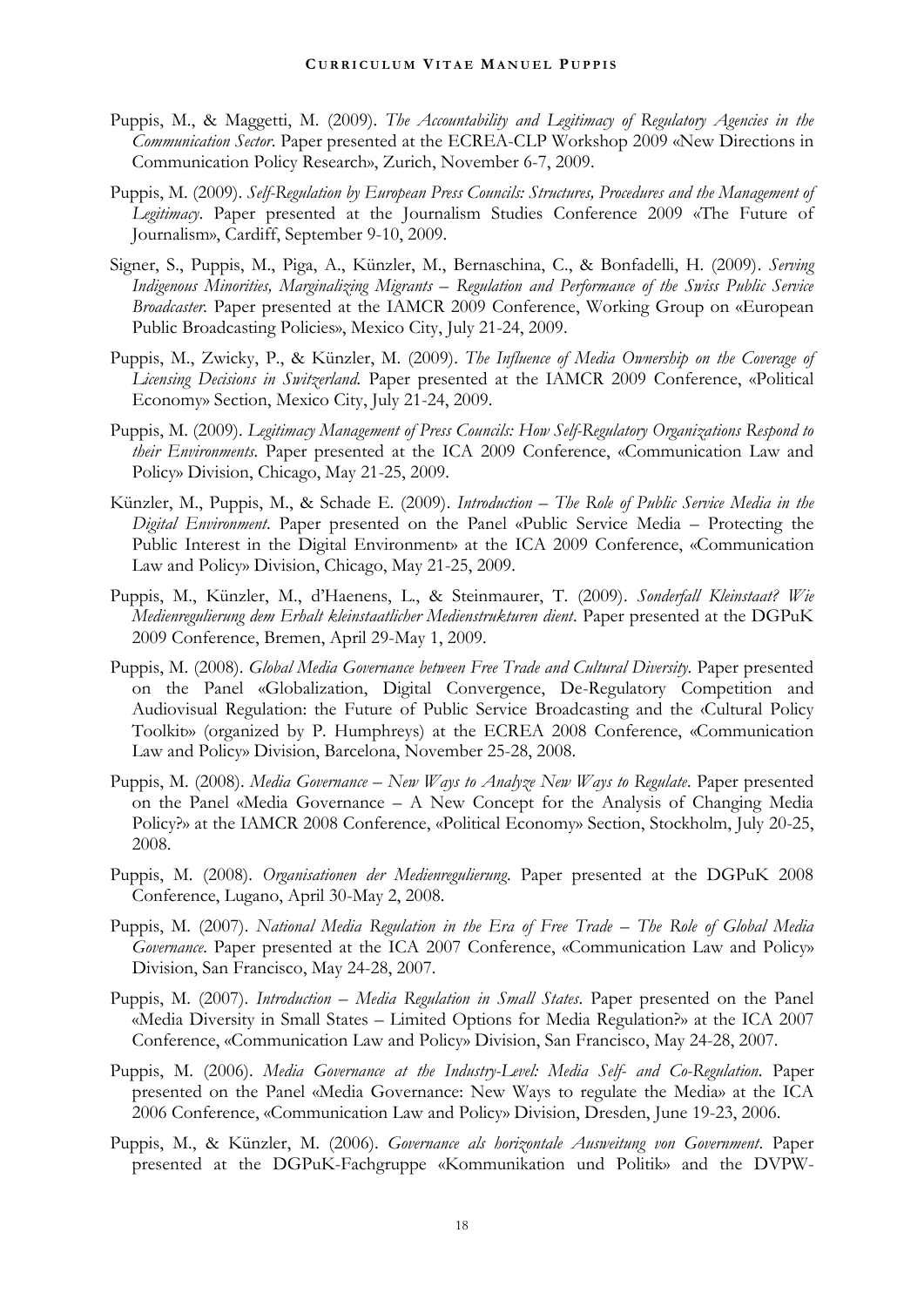Arbeitskreis «Politik und Kommunikation» Conference 2006 «Von der Medienpolitik zur Media Governance?», Zurich, February 16-18, 2006.

- Puppis, M. (2005). *Selbstregulierungsorganisationen*. Paper presented at the Conference «Strukturen, Akteure, Organisationen – die Meso-Perspektive in der Publizistik- und Kommunikationswissenschaft», Vitznau, September 30-October 2, 2005.
- Künzler, M., & Puppis, M. (2005). *Experteninterviews und Dokumentenanalyse*. Paper presented at the SGKM 2005 Conference «Kommunikations- und Medienwissenschaft zwischen theoretischer Grundlegung und Anwendungsorientierung», Winterthur, April 8-9, 2005.
- Künzler, M., & Puppis, M. (2002). *Rundfunkregulierung*. Poster presented at the «Nationaler Tag SPP Zukunft Schweiz», Bern, June 28, 2002.

#### *Invited Lectures and Talks*

- Puppis, M. (2018). *An Organizational Approach to Media Governance: The Interplay of Media Organizations and Media Policy*. Invited Talk at the Department of Media, Culture, and Communication, NYU Steinhardt School of Culture, Education, and Human Development, New York, May 1, 2018.
- Puppis, M. (2018). *Libertarians' Quest to Put the Media at Risk: The Swiss Referendum on the Abolishment of Public Service Broadcasting.* Invited Talk at the Center for Media@Risk, Annenberg School for Communication, University of Pennsylvania, Philadelphia, April 4, 2018.
- Puppis, M. (2017). Zwischen Finanzierungskrise und journalistischer Innovation: Auswirkungen der *Digitalisierung auf die Medienlandschaft Schweiz*. Executive Workshop of the Swiss Federal Department of Justice and Police (EJPD), Flüeli Ranft, August 2-25, 2017.
- Fiechtner, S., Puppis, M., & Schönhagen, P. (2017). *Gender und Medien: Ergebnisse zur SRG SSR. Kandidatinnen und Kandidaten im Vorfeld der eidgenössischen Wahlen 2015*. Invited Talk, SRG SSR Editors' in Chief Conference, June 9, 2017.
- Puppis, M. (2017). *Aktuelle Herausforderungen der Medienpolitik*. Invited Talk at SP 6 Zürich, March 27, 2017.
- Puppis, M. (2017). *Medienpolitik 2017+*. Invited Guest at GLP Meeting, Bern, February 28, 2017.
- Puppis, M., & Meier W. A. (2017). *Atelier «Medien und Demokratie»*. Invited Workshop at the Conference «Reclaim Democracy». Basel, February 3, 2017.
- Puppis, M. (2017). *Überblick über Fördermodelle*. Invited Talk at the Media Policy Workshop of SP, Bern, January 27, 2017.
- Puppis, M. (2017). *TA-SWISS-Projekt «Medien und Meinungsmacht»*. Invited Talk at the Media Policy Workshop of SP, Bern, January 27, 2017.
- Puppis, M. (2017). *A Justice-Based Approach for Old Media Policy: Righteousness for Mass Media and Journalism*. Invited Talk, Ben Gurion University of the Negev, Be'er Sheva, January 17, 2017.
- Fiechtner, S., Puppis, M., & Schönhagen, P. (2016). *Gender und Medien: Kandidatinnen und Kandidaten im Vorfeld der eidgenössischen Wahlen 2015*. Invited Talk, Parliamentary Women's Group, Bern, December 13, 2006.
- Puppis, M. (2016). *Ambiance morose: la crise des médias et les issues possibles / Abbruchstimmung: Krise der Medien und mögliche Auswege*. Invited Lecture at the Dies academicus 2016, University of Fribourg, November 15, 2016.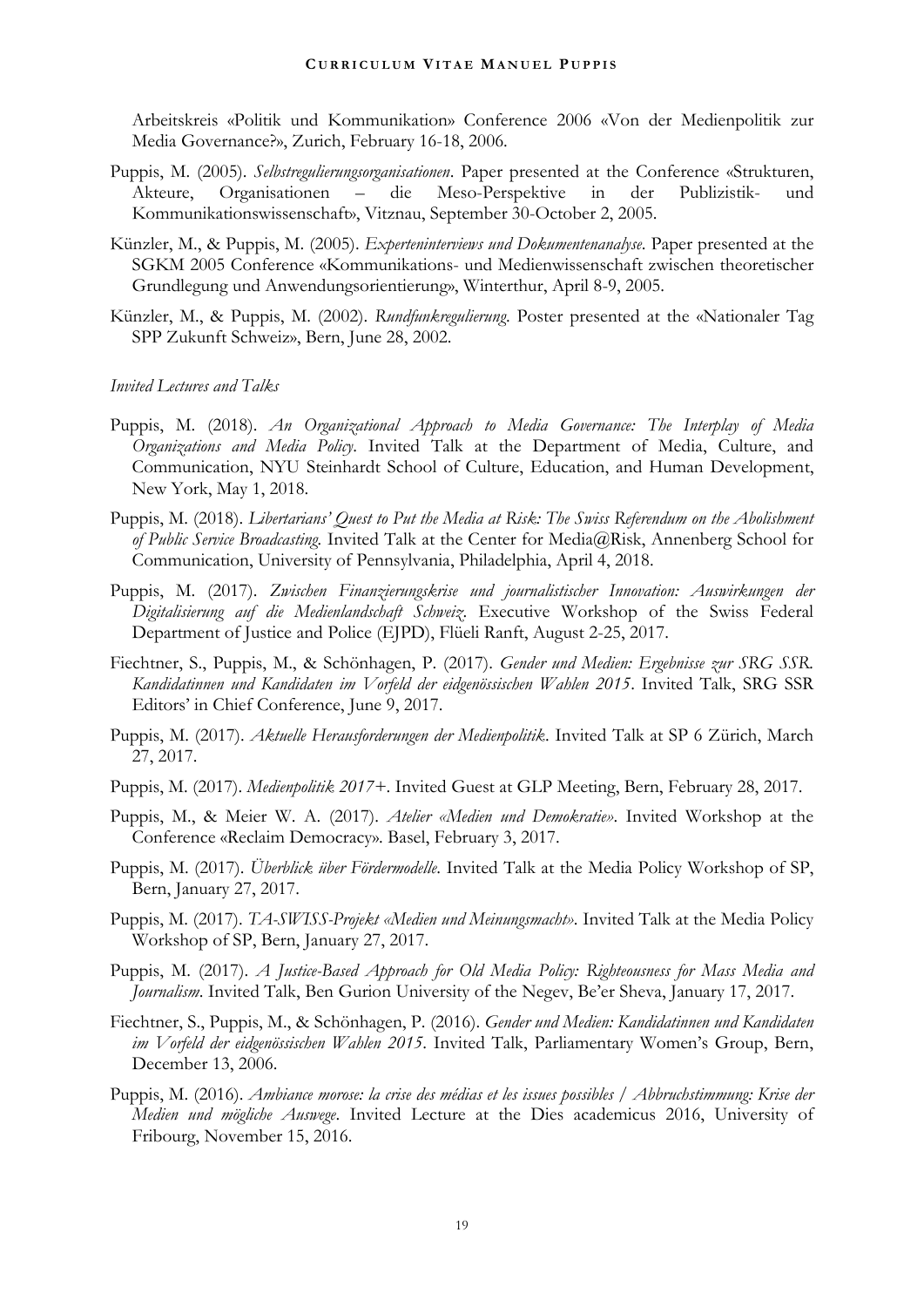- Puppis, M., Schweizer, C., & Castro Herrero, L. (2016). *Regulating Public Service Media in a Changing Media Ecology: A Comparative Analysis of 18 Media Systems.* Paper presented on the invited Polish Communication Association Panel «Public Service Media: An Idea of the Enlightenment?» at the ICA 2016 Conference, Fukuoka, June 9-13, 2016.
- Hofstetter, B., & Puppis, M. (2016). *Medien und Meinungsmacht: Ein Werkstattbericht*. Invited Lecture in the ikmb Colloquium, University of Bern, May 12, 2016.
- Puppis, M. (2016). *Accueil par le président du DCM / Begrüssung durch den Präsidenten des DCM.*  Official Welcome Address at the 50<sup>th</sup> Anniversary of the University of Fribourg's Department of Communication and Media Research DCM, Fribourg, April 7, 2016.
- Puppis, M. (2015). *Protection of Minors in the «Platform Age».* Invited Talk at the Expert Workshop on the Regulation of Audiovisual Platforms of the European Broadcasting Union (EBU), Geneva, November 25, 2015.
- Puppis, M. (2015). *Braucht die Demokratie Medienregulierung und Medienförderung?* Invited Lecture as part of the lecture series «Wer spricht denn da? Medien und Demokratie», Volkshochschule Zürich (Adult Education Center Zurich), Zurich, November 16, 2015.
- Puppis, M. (2015). *The Role of Media and Research in Media Policy-Making.* Invited Talk at the 2015 Annenberg-Oxford (An-Ox) Media Policy Summer Institute organized by the Center for Global Communication Studies at the Annenberg School for Communication, University of Pennsylvania, and the Programme for Comparative Media Law and Policy at the University of Oxford (PCMLP), Oxford, July 2, 2015.
- Puppis, M. (2015). *Service public im Mediensektor: Von Inhalten zu Accountability*. Invited Talk at the Meeting of the SP-Fachkommission «Verkehr und Kommunikation», Bern, June 15, 2015.
- Puppis, M. (2015). Participation in the Blue Sky Workshop *Convergent Media Policy – Rethinking Regulation for Multimedia Platform*. ICA 2015 Conference, San Juan, May 21-25, 2015.
- Puppis, M. (2015). *Communication Policy Research: Theoretically Practical but Practically Irrelevant?* Invited Talk at the 41<sup>st</sup> Meeting of the European Platform of Regulatory Authorities (EPRA), Bern, May 14, 2015.
- Puppis, M. (2015). *The Role of Communication in Media Policy-Making.* Invited Talk at the FACE Conference «European Media Policy 2015: New Contexts, New Approaches», Helsinki, April 9-10, 2015.
- Puppis, M. & Meyer, C. (2015). Presentation and Participation in the Panel Discussion *Modelle des Service Public im Medienbereich*. SGKM 2015 Conference, Bern, March 13-14, 2015.
- Puppis, M. (2015). Presentation and Participation in the Panel Discussion *Media Subsidies/ Medienförderung.* Parliamentary Group «Media and Communication», Bern, March 10, 2015.
- Puppis, M. (2015). Presentation and Participation in the Panel Discussion *Die politische Berichterstattung aus dem Bundeshaus*. Frühjahrstagung der SRG Deutschschweiz, Bern, March 7, 2015.<https://www.youtube.com/watch?v=uLJ7nz45A7M>
- Puppis, M. (2015). *Aktuelle Situation der Schweizer Medienbranche: Überblick und Herausforderungen*. Presentation for the Select Committee for Transportation and Telecommunications of the Swiss National Council (1st Chamber of Parliament), Bern, February 16, 2015.
- Puppis, M. (2015). *Auftrag, Finanzierung und Accountability des Service public*. Presentation for the Federal Media Commission, Zurich, January 23, 2015.
- Puppis, M. (2014). *Public Service Media: Grundlagen und Herausforderungen*. Presentation for the Working Group on Media Policy of the Swiss Social-Democratic Party, Bern, September 10, 2014.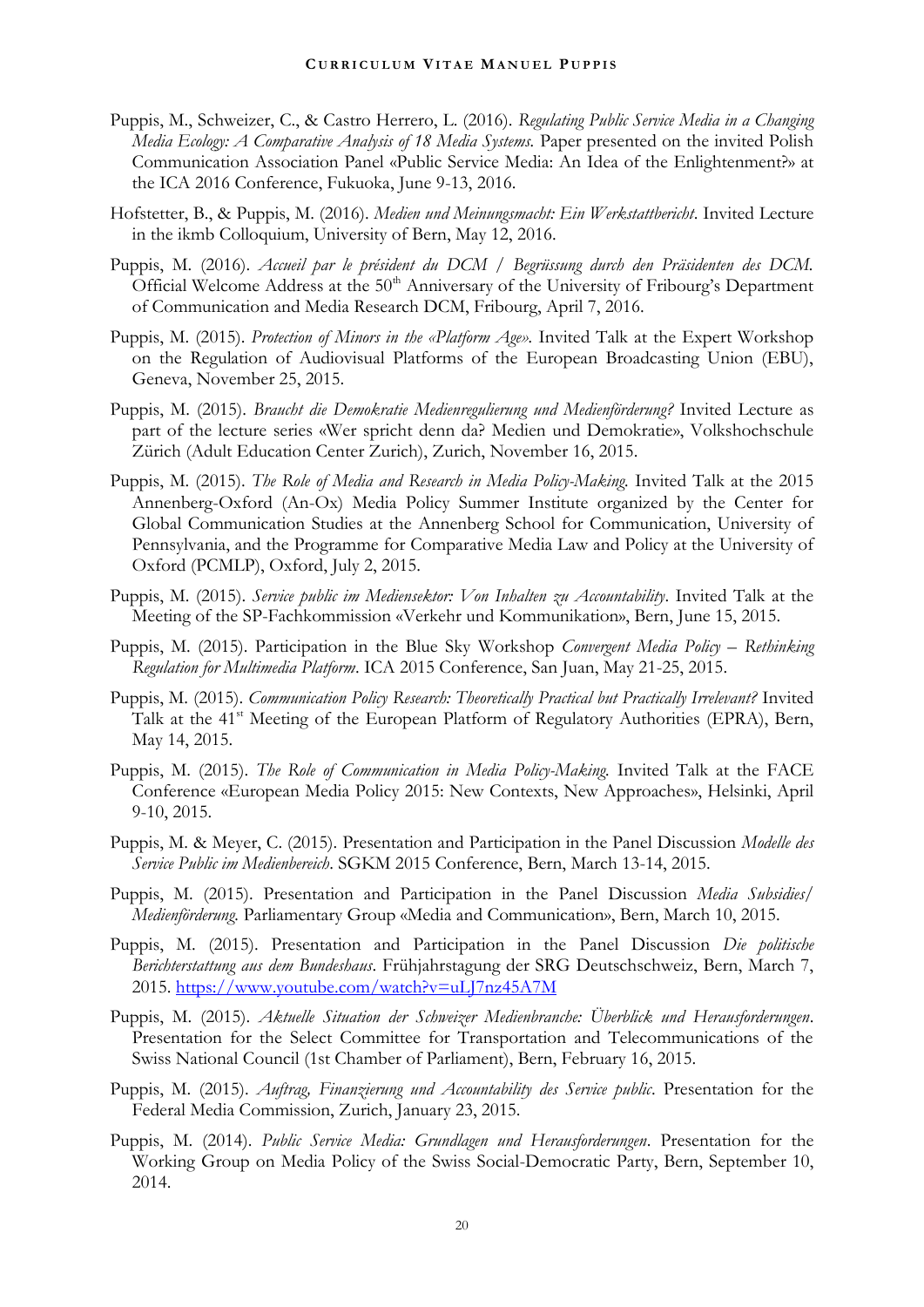- Puppis, M. (2014). *The Role of Media and Research in Media Policy-Making.* Invited Talk at the 2014 Annenberg-Oxford (An-Ox) Media Policy Summer Institute organized by the Center for Global Communication Studies at the Annenberg School for Communication, University of Pennsylvania, and the Programme for Comparative Media Law and Policy at the University of Oxford (PCMLP), Oxford, June 30, 2014.
- Puppis, M. (2014). *Communication Policy Research in Europe: Still Critical but Marginal?* Paper presented on the invited ECREA Panel «Challenging the Normative Foundations of European Communication Research» at the ICA 2014 Conference, Seattle, May 22-26, 2014.
- Schulz, W., Dreyer, S., Puppis, M., & Wassmer, C. (2014). *Identifikation von Good Practice im Jugendmedienschutz im internationalen Vergleich*. Presentation for the Federal Social Insurance Office, Bern, April 7, 2014.
- Puppis, M. (2014). *Convergence and Public Service Broadcasting*. Invited Talk at Radiotelevisione Svizzera (RSI), Lugano, February 28, 2014.
- Puppis, M. (2014). *Regulierungsmonitoring 2012/2013: Medienförderung im internationalen Vergleich*. Invited Talk at the Federal Department of the Environment, Transport, Energy and Communications (DETEC), Bern, January 27, 2014.
- Puppis, M. (2013). *Le rôle de l'Association dans la société civile*. Presentation and Participation in a Panel Discussion at the SRG SSR Assembly of Delegates, Bern, December 6, 2013.
- Puppis, M. (2013). *Public Funding of Journalism in the Digital Era*. Invited Talk at the SwissGIS & EMRG Workshop «Turmoils and New Life – Media Crisis as Change and Challenge», University of Zurich, November 29, 2013.
- Puppis, M. (2013). *The Last Hour of the License Fee? A Comparison of PSM Funding in 18 Countries*. Invited Talk at the Salford Media Festival 2013, Salford, November 19, 2013.
- Künzler, M., & Puppis, M. (2013). *Debatte um Nachwuchsförderung auf Ebene Bildungspolitik*. Invited Talk at the 12. SGKM-Dozierendenrats, University of Fribourg, October 10, 2013.
- Puppis, M., & Schweizer, C. (2013). *Medienförderung im Vergleich: Ergebnisse des Regulierungsmonitoring 2012/2013*. Presentation for the Federal Media Commission, Bern, September 20, 2013.
- Künzler, M., Puppis, M., Schweizer, C., & Studer, S. (2013). *Präsentation Regulierungsmonitoring 2012/2013*. Presentation for the Federal Office of Communications, Biel, August 27, 2013.
- Puppis, M. (2013). Invited Discussant at the CRC Workshop «European Public Sphere and small nations: is there a critical role for academic-intellectuals?», Helsinki, June 7-8, 2013.
- Puppis, M. (2013). *Übersicht und Einschätzung verschiedener Instrumente der Presseförderung im Ausland.* Invited Talk at the «Zukunftswerkstatt Medienpolitik 2013», Bern, April 19, 2013.
- Puppis, M. (2013). *Thesen zur Doktorandenausbildung, Medienkrise und Medienpolitik in den USA*. Invited Talk at the Winter School of the University of Zurich's Doctoral Program «Mediatization», Bergün, January 22-25, 2013.
- Puppis, M. (2012). *The Communication of Regulatory Agencies.* Invited Talk at the Annenberg School for Communication, University of Pennsylvania, Philadelphia, November 7, 2012.
- Puppis, M. (2012). *Communication Policy Research: Looking Back, Moving Forward.* Invited Public Evening Lecture at the Annenberg School for Communication, University of Pennsylvania, Philadelphia, October 2, 2012.
- Jarren, O., Künzler, M., & Puppis, M. (2012). *Umsetzung des Leitbilds der LfM-Medienkommission NRW*. Presentation at the Meeting of the LfM-Medienkommission, Düsseldorf, September 28, 2012.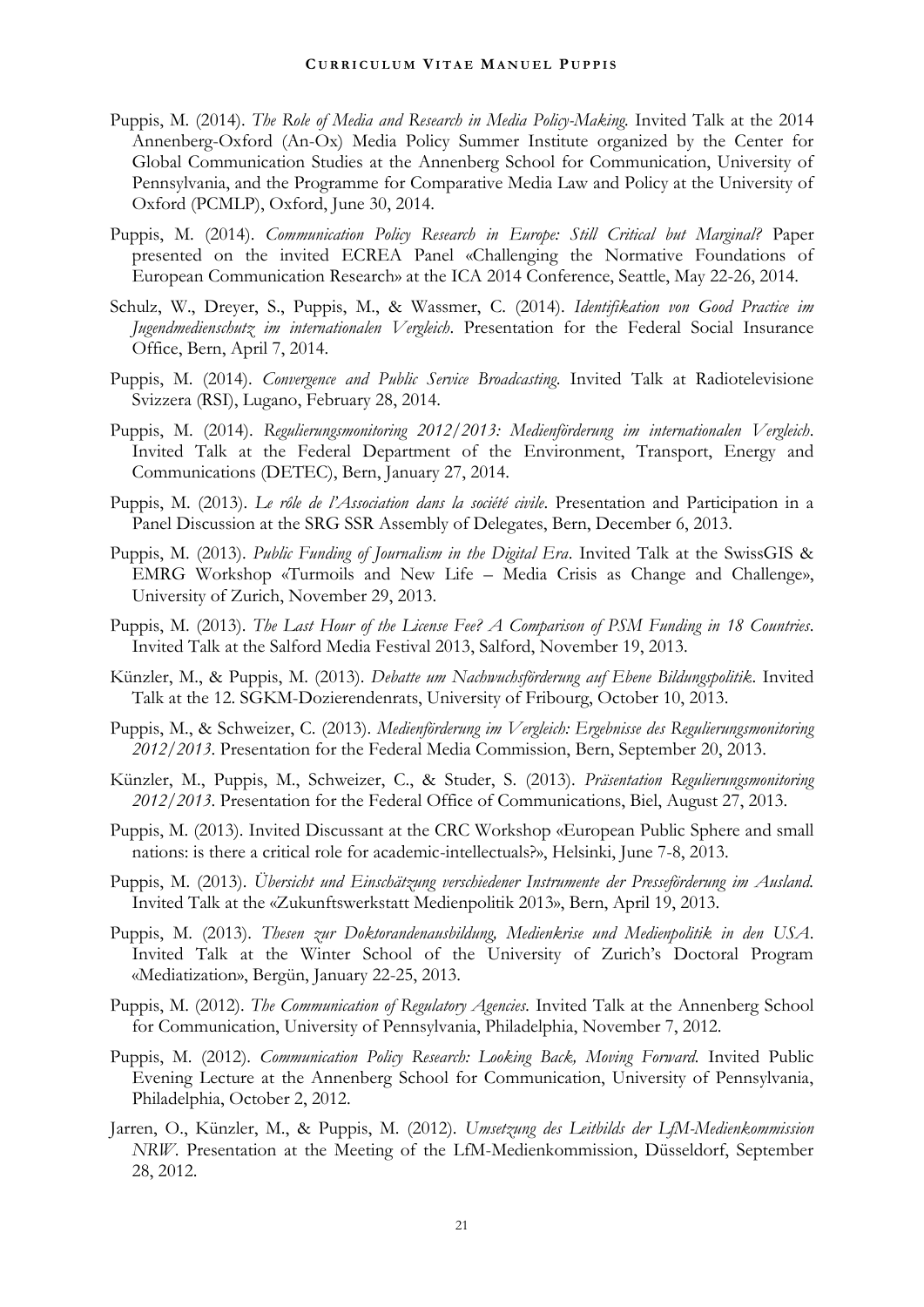- Künzler, M., & Puppis, M. (2012). *Comparing the Development of Communication Research: The Case of Switzerland*. Invited Talk at the Workshop «Comparing Communication Research – Transnational Perspectives», University of Bremen, September 27, 2012.
- Puppis, M. (2012). *Visiting Resident Scholar Introduction Colloquium.* Invited Talk at the Annenberg School for Communication, University of Pennsylvania, Philadelphia, September 12, 2012.
- Puppis, M. (2012). *Comparing Media Policy and Regulation.* Invited Lecture at the Graduate School Media and Communication, University of Hamburg & Hans-Bredow-Institute for Media Research at the University of Hamburg, May 15, 2012.
- Jarren, O., Puppis, M., & Künzler, M. (2012). *Leitbild der LfM-Medienkommission*. Invited Talk at the Klausurtagung of the LfM-Medienkommission, Cologne, April 30, 2012.
- Puppis, M. (2012). Invited Participant of the Panel Discussion *Regulating after Leveson*. POLIS Journalism Conference 2012 «Reporting The World», Center for Media and Communication Studies, London School of Economics and Political Sciences (LSE), London, March 23, 2012. <http://www.youtube.com/watch?v=4AAbh7XWuZQ>
- Jarren, O., Puppis, M., & Künzler, M. (2012). *Public Service Online und Medienregulierung*. Presentation for the Federal Office of Communications, Zurich, January 18, 2012.
- Puppis, M. (2011). *Global Media Governance: Actors, Development, Conflicts.* Invited Lecture as part of the Course «Fundamentals of Media and Communications Policy», Center for Media and Communication Studies, Central European University, Budapest, November 28, 2011.
- Puppis, M. (2011). *Medienselbstregulierung als Garant für Qualitätsjournalismus? Europäische Presseräte im*  Vergleich. Invited Talk at the 10<sup>th</sup> Frankfurt Days on Media Law, Frankfurt (Oder), November 14-15, 2011.
- Puppis, M. (2011). *Lösungsmöglichkeiten aus Sicht der Wissenschaft: Medienpolitische Optionen Eine Auslegeordnung*. Invited Talk at the Conference «Welche Medienpolitik braucht die Schweiz?», Zurich, November 10, 2011.
- Puppis, M. (2011). *Address of Welcome of the Ulrich Saxer Foundation*. Invited Talk at the Symposium «Der Institutionenbegriff in der Publizistik- und Kommunikationswissenschaft», University of Zurich, April 1, 2011.
- Puppis, M. (2011). *Presse- und Medienräte in Europa: Strukturen und Prozesse im Vergleich*. Invited Talk at the Symposium «Medienpolitik und Recht: Presserat – quo vadis?», Austrian Academy of Sciences, Vienna, March 31, 2011.
- Puppis, M. (2011). *Media Regulation between Cultural Diversity and Free Trade: The Influence of WTO and UNESCO on Domestic Media Landscapes*. Invited Talk at the Milton Wolf Seminar 2011 «Picking up the Pieces», Vienna, March 23-25, 2011.
- Puppis, M. (2011). *The Political Communication of Regulatory Agencies: Between Legitimacy Management and New Governance.* Invited Lecture at the Center for Media and Communication Studies, Central European University, Budapest, March 10, 2011. [http://www.youtube.com/watch?](http://www.youtube.com/watch?v=WRkvJxv6ZaI) [v=WRkvJxv6ZaI](http://www.youtube.com/watch?v=WRkvJxv6ZaI)
- Puppis, M. (2011). *The Political Communication of Regulatory Agencies: Between Legitimacy Management and New Governance.* Invited Talk at the Visiting Scholar Discussion, Annenberg School for Communication, University of Pennsylvania, Philadelphia, February 14, 2011.
- Jarren, O., Künzler, M., & Puppis, M. (2011). *Die Rolle gesellschaftlicher Akteure in der Medien-Governance*. Invited Talk at the Klausurtagung of the LfM-Medienkommission, Cologne, February 11, 2011.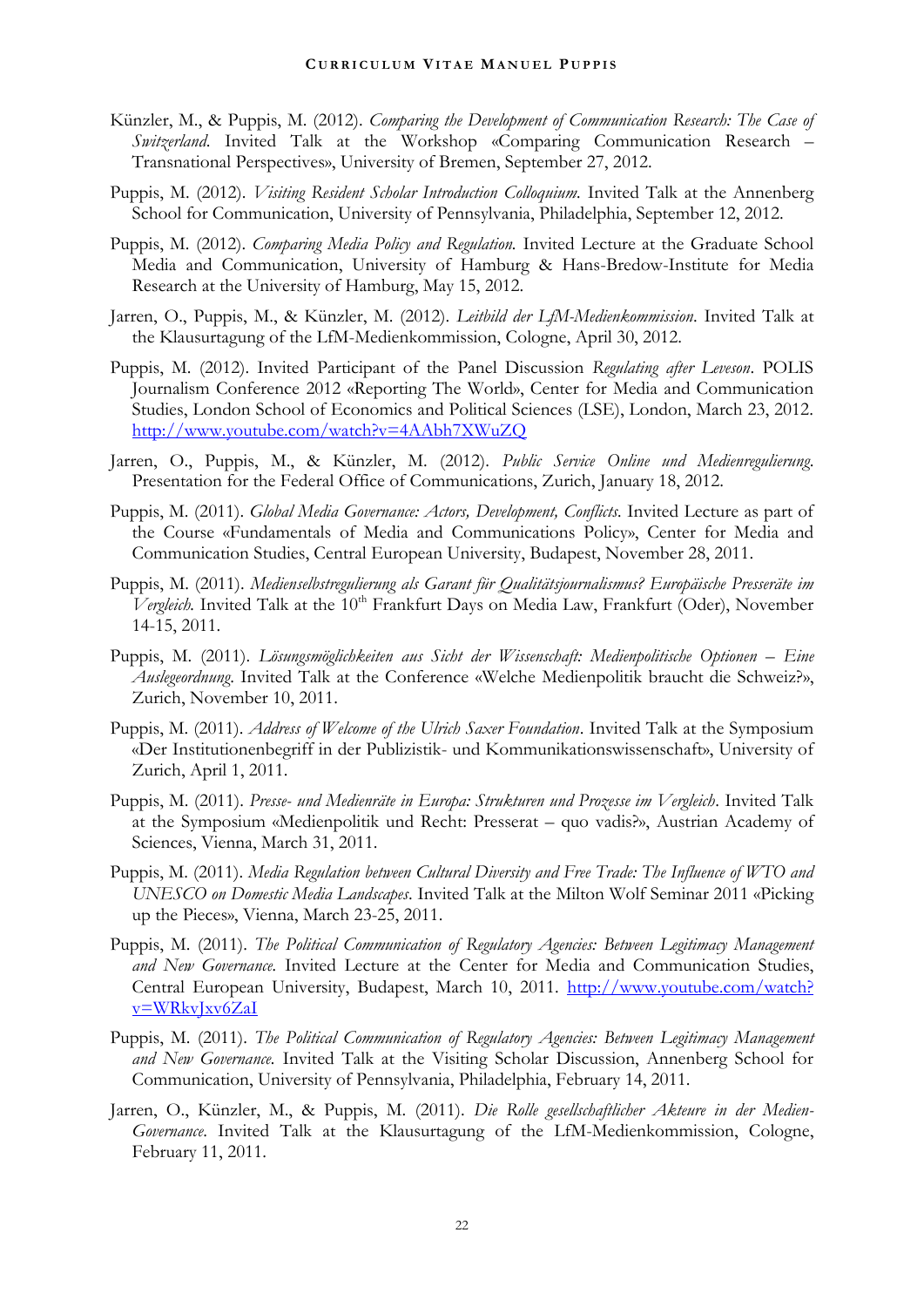- Künzler, M., Jarren, O., & Puppis, M. (2011). *Das Leitbild: Definition, Funktion, Prozess*. Invited Talk at the Klausurtagung of the LfM-Medienkommission, Cologne, February 11, 2011.
- Puppis, M. (2011). *Global Media Governance: Trade, Culture and the Internet.* Invited Lecture as part of the Course «COMM 464: International Communication», Annenberg School for Communication, University of Pennsylvania, Philadelphia, February 9, 2011.
- Puppis, M. (2011). *Communication Policy Research: Theoretical and Methodological Challenges.* Invited Lecture at the Graduate Colloquium, College of Communications, Pennsylvania State University, State College, February 2, 2011 (canceled due to inclement weather).
- Künzler, M., & Puppis, M. (2010). *Finanzierungsmodelle für demokratierelevante Medien*. Invited Talk at the Lilienberg Conference «Wie können sich demokratierelevante Medien finanzieren? Auf der Suche nach neuen Modellen», Ermatingen, November 9, 2010.
- Puppis, M. (2010). *Medienregulierung und Media Governance: Ein organisationaler Ansatz*. Invited Lecture at the Forschungskolloquium Soziologie, Universität Luzern, October 26, 2010.
- Puppis, M. (2010). *Formen und Wirksamkeit von Presseförderung*. Invited Talk at the Workshop «Presseförderung Schweiz», Zurich, October 22, 2010.
- Künzler, M., & Puppis, M. (2010). *Medienstrukturen in der Hochschullehre: Erhebung des Lehrangebots an Universitäten und Fachhochschulen in den DACH-Ländern*. Invited Talk at the Workshop «Medienwandel und Medienkrise – Folgen für Medienstrukturen und ihre Erforschung» of the Netzwerk Medienstrukturen, Düsseldorf, September 17-18, 2010.
- Puppis, M. (2010). *Medien- und Kommunikationspolitik im internationalen Vergleich*. Invited Lecture at the Institut für Kommunikations- und Medienwissenschaft (ikmb), Universität Bern, April 13, 2010.
- Künzler, M., & Puppis, M. (2010). *Vom Nutzen der Medien für die Demokratie*. Invited Talk at the Lilienberg Colloquium «Haben demokratierelevante Medien nach der digitalen Revolution noch eine Chance», Ermatingen, March 15, 2010.
- Puppis, M. (2010). *Media Governance – A New Concept for the Analysis of Media Policy and Regulation*. Invited Lecture at the Centre for Culture, Media and Governance (CCMG), Jamia Millia Islamia, New Delhi, February 18, 2010.
- Puppis, M. (2010). *Comparing Media Policy and Regulation*. Invited Talk at the Indo-Swiss Seminar «Governance and Diversity: Comparing Media Systems», New Delhi, February 16-17, 2010.
- Puppis, M. (2010). *Media Governance zwischen Freihandel und kultureller Vielfalt: Die Rolle von WTO und UNESCO.* Invited Lecture at the IfKMW-Semesterabschlusstag, Universität Leipzig, January 22, 2010.
- Puppis, M. (2009). *Journalism Ethics and Press Councils An Organizational Approach.* Invited Lecture at the MJPO-Colloquium of the Amsterdam School of Communications Research (ASCoR), Universiteit van Amsterdam, April 24, 2009.
- Puppis, M. (2009). *Actors and Issues of Global Media Governance.* Invited Lecture at the Seminar «Fundamentals of Communications, Media & Policy: Global Media Governance» of the Netherlands School of Communications Research (NESCoR) PhD Program, Radboud Universiteit Nijmegen, April 23, 2009.
- Puppis, M. (2008). *Media Governance – A New Concept for the Analysis of New Forms of Media Regulation*. Invited Talk at the International Seminar «Contours of Media Governance», New Delhi, December 8-10, 2008.
- Puppis, M. (2004). *Governance und Selbstregulierung*. Invited Talk at the SwissGIS Discussion Round «Media Governance and Internet Governance», Zurich, April 1, 2004.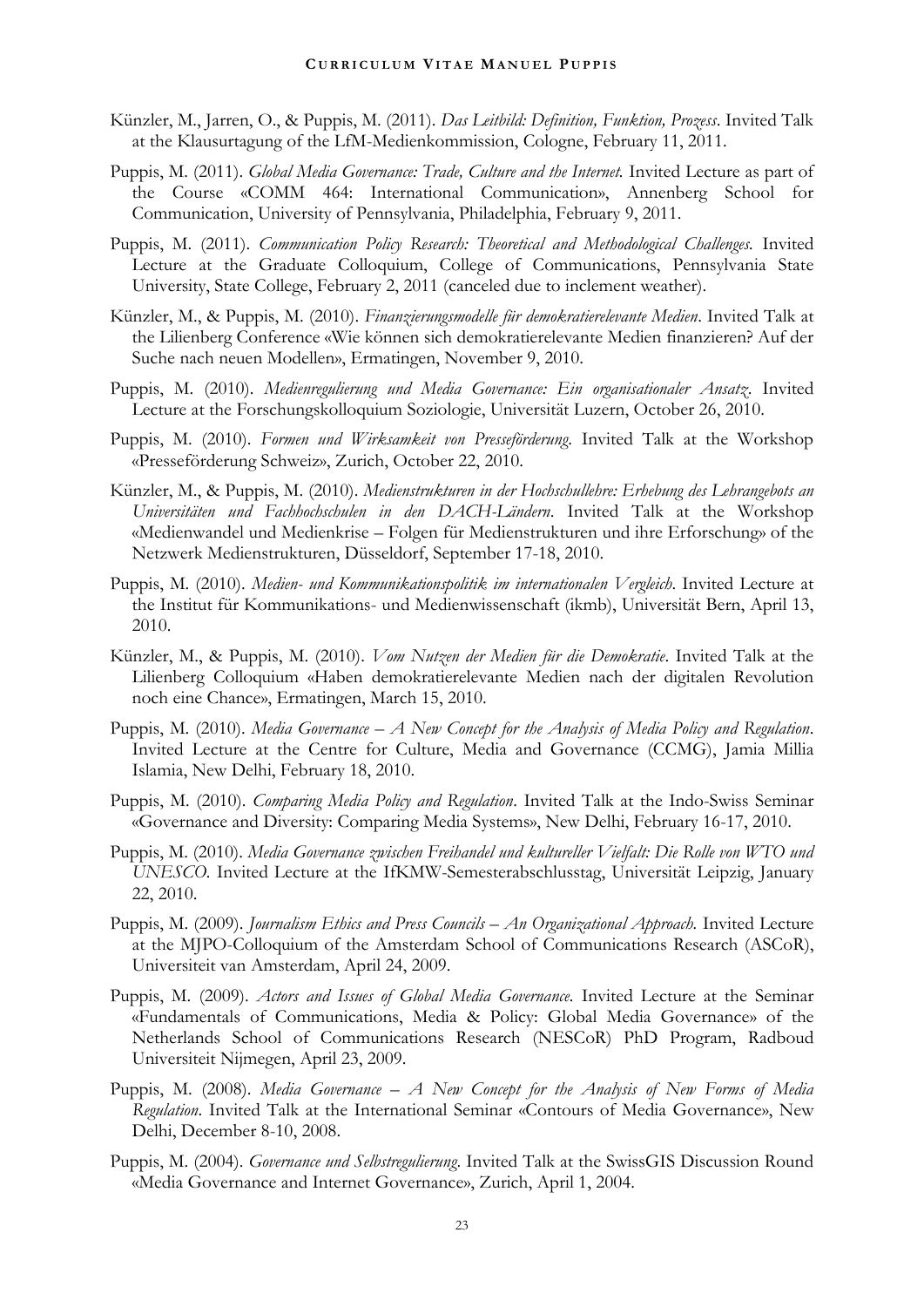#### *Organization of Panel Sessions and Preconferences*

- Braman, S., Puppis, M., & Van den Bulck, H. (2018). Organizers of the ICA 2018 Preconference «Methods for Communication Policy Research», Prague, May 24, 2018.
- Braman, S., Puppis, M., & Van den Bulck, H. (2017). Organizers of the Blue Sky Workshop «Policy Research Methods: Improving the Craft» at the ICA 2017 Converence, San Diego, May 25-29, 2017.
- Castro Herrero, L., Marko, D., Puppis, M., & Jusić, T. (2016). Session Organizers of the Panel «Between Legacies of the Past and Imperatives of the Future: Evaluating PSM's Democratic Functioning in Central and South Eastern Europe» (Presenters: T. Jusić, D. Marko, L. Castro Herrero & M. Puppis, P. Bajomi-Lazar, S. Trpevska & I. Micevski, K. Murphy, G. F. Lowe; Chair: M. Puppis) at the ECREA 2016 Conference, «Communication and Democracy» Section, Prague, November 9-12, 2016.
- Ali, C., & Puppis, M. (2015). Session Organizers of the Panel «How Media Cover Media Policy: Understanding Media Policy Bias and Media Policy Silence» (Presenters: C. Ali & M. Puppis, V. Pickard, H. Van den Bulck, D. Freedman, S. Strover & K. Gustafson; Chair: B. Zelizer) at the ICA 2015 Conference, «Communication Law and Policy» Division, San Juan, May 21-25, 2015.
- Pickard, V., & Puppis, M. (2013). Session Organizers of the Panel «Policy Failure in Confronting the Journalism Crisis: Evidence from the US and Europe» (Presenters: V. Pickard, N. Fenton & D. Freedman, M. Puppis, L. Nord; Respondent: J. Curran) at the ICA 2013 Conference, «Communication Law and Policy» Division, London, June 17-21, 2013.
- Künzler, M., & Puppis, M. (2013). Session Organizers of the Panel «Der Beitrag der publizistikwissenschaftlichen Forschung für die Schweizer Medienpolitik» (Presenters: N. Just & M. Puppis; M. Künzler; M. Leonarz, C. Schweizer, S. Studer & C. Wassmer; J. Aregger; W.A. Meier; Chair: H. Bigi) at the SGKM 2013 Conference, Winterthur, April 12-13, 2013.
- Just, N., & Puppis, M. (2012). Session Organizers of the Panel «Trends in Communication Policy Research: A Critical Reflection» (Presenters: N. Just & M. Puppis, P. Lunt, S. Livingstone. J. M. Bauer, S. Braman; Chair: K. Sarikakis) at the ECREA 2012 Conference, «Communication Law and Policy» Section, Istanbul, October 24-27, 2012.
- Karppinen, K., Moe, H., & Puppis, M. (2012). Session Organizers of the Panel «Researching Communication Policy Revisited: Challenges in Times of Media Change and New Governance» (Presenters: N. Just & M. Puppis, K. Karppinen & H. Moe, D. Freedman, M. Aslama, H. van den Bulck; Respondent: S. Braman) at the ICA 2012 Conference, «Communication Law and Policy» Division, Phoenix, May 24-28, 2012.
- Puppis, M., & d'Haenens, L. (2010). Session Organizers of the Panel «Comparative Research in Communication Law & Policy» (Presenters: L. d'Haenens & M. Puppis, M. E. Price, L. Eko, K.-S. Kwak, P. Humphreys; Chair: T. Hanitzsch) at the ICA 2010 Conference, «Communication Law and Policy» Division, Singapore, June 22-26, 2010.
- Puppis, M., & Künzler, M. (2009). Session Organizers of the Panel «Public Service Media Protecting the Public Interest in the Digital Environment» (Presenters: M. Künzler, M. Puppis & E. Schade, P. Humphreys, P. Savage, L. d'Haenens & J. Bardoel, N. Just & M. Latzer; Chair: C. Ogan) at the ICA 2009 Conference, «Communication Law and Policy» Division, Chicago, May 21-25, 2009.
- Puppis, M., & Meier, W. A. (2008). Session Organizers of the Panel «Media Governance A New Concept for the Analysis of Changing Media Policy?» (Presenters: M. Puppis, W. A. Meier, M. Latzer, Á. Arrese, L. Nord/T. von Krogh, L. d'Haenens/J. Bardoel; Chair: H.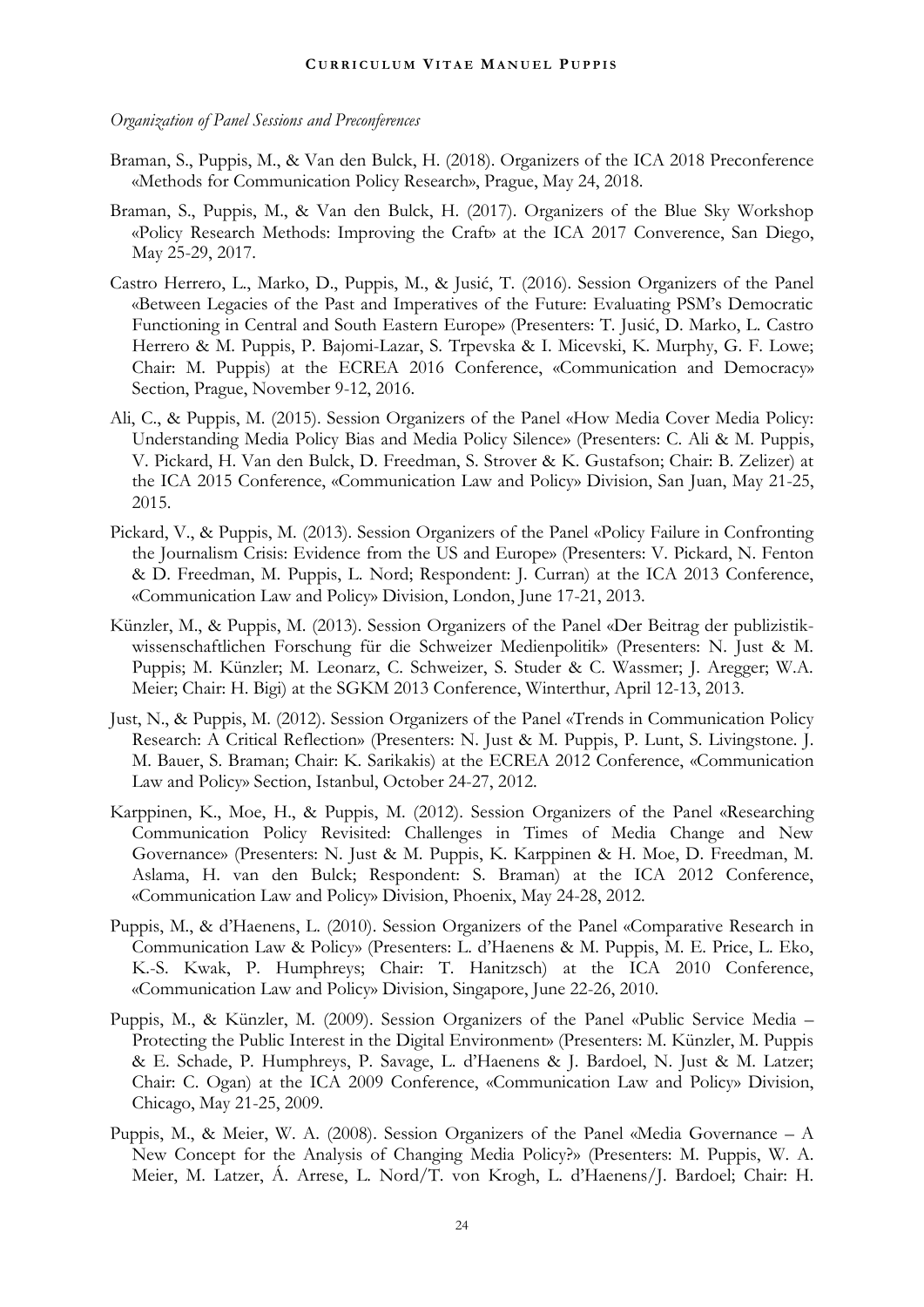Sousa) at the IAMCR 2008 Conference, «Political Economy» Section, Stockholm, July 20-25, 2008.

- Puppis, M. (2007). Session Organizer of the Panel «Media Diversity in Small States Limited Options for Media Regulation?» (Presenters: M. Puppis, L. d'Haenens, M. Künzler, T. Steinmaurer, A. B. Lund; Chair: D. Hallin) at the ICA 2007 Conference, «Communication Law and Policy» Division, San Francisco, May 24-28, 2007.
- Puppis, M. (2006). Session Organizer of the Panel «Media Governance: New Ways to regulate the Media» (Presenters: M. Puppis, P. Donges, M. Künzler, W. A. Meier, T. Held, M. Latzer; Chair: L. d'Haenens) at the ICA 2006 Conference, «Communication Law and Policy» Division, Dresden, June 19-23, 2006.

#### **RESEARCH PROJECTS**

| 11/2016-04/2017     | Valorization Grant for the Project «The prospect and development of<br>public service media: Comparative study of PSB development in Western<br>Balkans in light of EU integration». Funded by the Swiss National Science<br>Foundation (SNSF), SCOPES program. |
|---------------------|-----------------------------------------------------------------------------------------------------------------------------------------------------------------------------------------------------------------------------------------------------------------|
| $11/2015 - 10/2018$ | Project «Journalistic Role Performance Around the Globe: Switzerland»<br>(together with R. Hänggli, D. Beck & M. Lauber). Funded by the Swiss<br>National Science Foundation (SNSF).                                                                            |
| $03/2015 - 06/2016$ | Project «Gender und Medien im Vorfeld der eidgenössischen Wahlen 2015»<br>(together with P. Schönhagen & S. Fiechtner). Funded by the Federal<br>Office of Communication (OFCOM), the Federal Commission for<br>Women's Issues (EKF) and the SRG SSR.           |
| $03/2015 - 10/2015$ | Project «Service public im internationalen Vergleich» (together with C.<br>Schweizer). Funded by the Federal Office of Communication (OFCOM).                                                                                                                   |
| $02/2015 - 10/2016$ | Project «Medien und Meinungsmacht» (together with M. Schenk, D.<br>Ingenhoff, O. Jarren & A. Ladner). Funded by TA-SWISS - Centre for<br>Technology Assessment.                                                                                                 |
| 07/2014-09/2016     | Project «The prospect and development of public service media:<br>Comparative study of PSB development in Western Balkans in light of EU<br>integration». Funded by the Swiss National Science Foundation (SNSF),<br>SCOPES program.                            |
| 04/2014-05/2014     | Consultancy Project «Darstellung der Schweizer Medienlandschaft»<br>(together with M. Künzler, C. Schweizer & S. Studer). Funded by the<br>Federal Office of Communication (OFCOM).                                                                             |
| $12/2013 - 11/2014$ | Berichterstattungsfreiheit<br>Project<br>«Arbeitsbedingungen und<br>111<br>journalistischen Organisationen» (together with P. Schönhagen). Funded by<br>the Federal Office of Communication (OFCOM).                                                            |
| 04/2013-11/2014     | Project «Identifikation von Good Practice im Jugendmedienschutz im<br>internationalen Vergleich» (together with W. Schulz, S. Dreyer, M. Künzler).<br>Funded by the Federal Social Insurance Office (FSIO).                                                     |
| 10/2012             | Consultancy Project «Konzeptualisierung von Social Media» (together with<br>O. Jarren, M. Künzler & C. Wassmer). Funded by the Federal Office of<br>Communication (OFCOM).                                                                                      |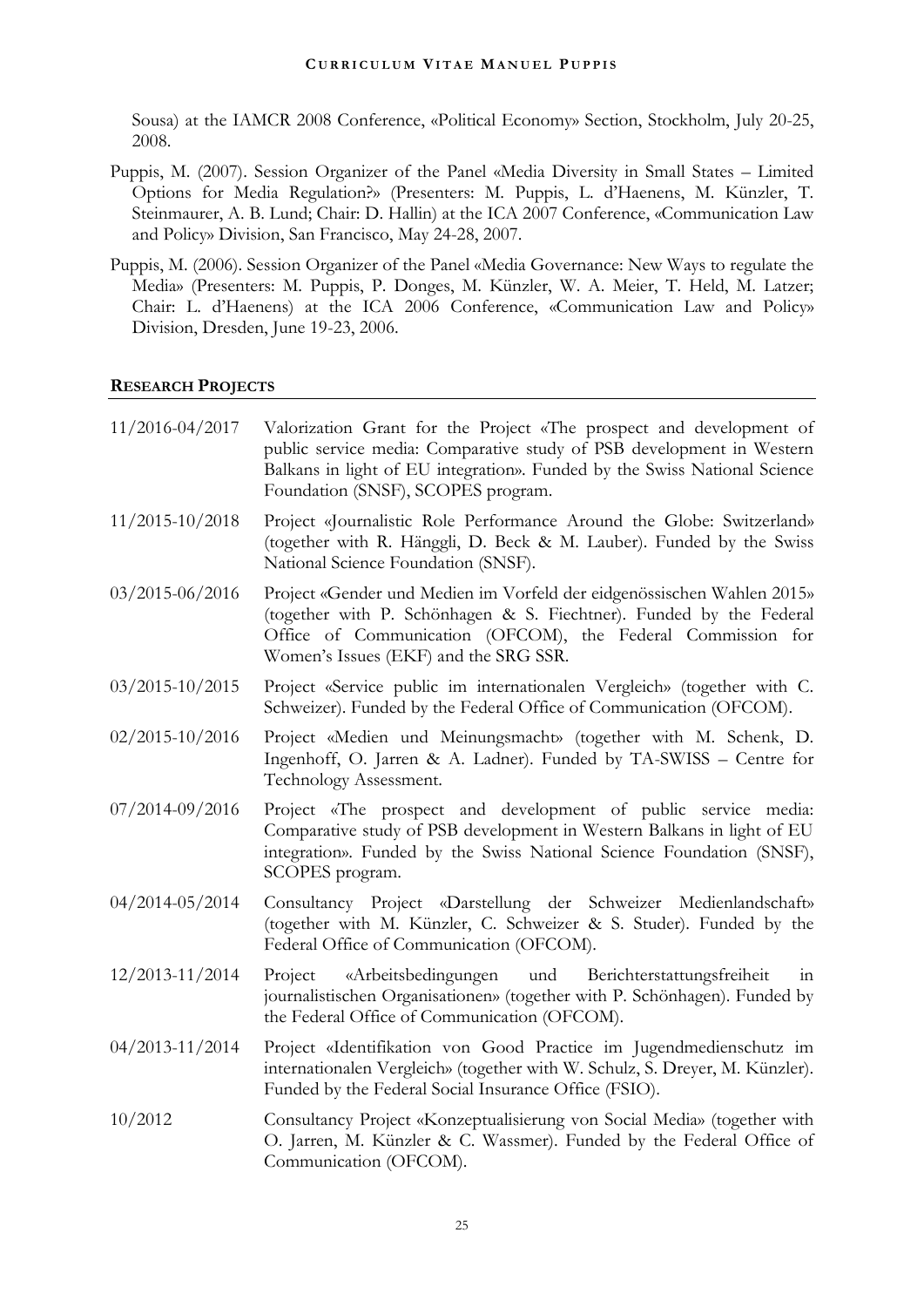- 08/2012-09/2013 Research Partnership «Media Regulation Monitoring» (together with O. Jarren & M. Künzler). Funded by the Federal Office of Communication (OFCOM).
- 01/2012-04/2012 Consultancy Project «Public Service Online and Media Regulation» (together with O. Jarren, M. Künzler & C. Schweizer). Funded by the Federal Office of Communication (OFCOM).
- 05/2011-07/2011 Project «Fact Checking the Hungarian Media Law: Country Report Switzerland» (together with M. Künzler). Funded by the Center for Media and Communication Studies, Central European University, Budapest.
- 02/2011-03/2012 Consultancy Project «Die pluralen Gremien der Landesmedienanstalten in der Governance-Perspektive. Wissenschaftliche Beratung des Leitbildprozesses der LfM-Medienkommission NRW» (together with O. Jarren & M. Künzler). Funded by the LfM-Medienkommission.
- 10/2009-09/2013 Post-Doctoral Researcher in the Project «Internationalization, Mediatization, and the Accountability of Regulatory Agencies» (together with F. Gilardi, Y. Papadopoulos, M. Maggetti); Responsible Researcher for the Subproject «Regulatory Communication». Funded by the Swiss National Science Foundation (SNSF) in the framework of the «National Center of Competence in Research (NCCR): Challenges to Democracy in the 21<sup>st</sup> Century».
- 01/2009-07/2010 Project «The Influence of Ownership on Media Coverage of Licensing Decisions in the Swiss Broadcasting Sector» (together with M. Künzler, P. Zwicky).
- 01/2009-07/2009 Project «Media Regulation in Respect to Integration and Migration in Switzerland» (together with M. Künzler).
- 02/2005-03/2006 Research Associate in the Project «Strukturdaten des schweizerischen Mediensystems» (together with O. Jarren, M. Künzler, A. Ledergerber). Funded by the Federal Office of Communication (OFCOM).
- 05/2004-07/2008 Dissertation Project «Organisationen der Medienregulierung».
- 08/2003-02/2005 Research Associate in the Project «Medienkonzentration in Regionen» (together with H. Bonfadelli, U. Schwarb, W. A. Meier, J. Trappel, O. Jarren, E. Schade, M. Künzler, A. Ledergerber); Project Manager of the Module «Konzentrationsregulierung». Funded by the Federal Office of Communication (OFCOM).
- 12/2002-03/2004 Project Manager and Research Associate in the Project «Selbstregulierung und Selbstorganisation» (together with O. Jarren, P. Donges, E. Schade, M. Künzler, A. Ledergerber, M. Vogel, R. H. Weber, B. Dörr). Funded by the Federal Office of Communication (OFCOM).
- 04/2000-05/2002 Student Research Associate in the Project «Rundfunkregulierung im Wandel des Mediensystems» (together with O. Jarren, P. Donges, M. Künzler, R. H. Weber, B. Dörr). Funded by the Swiss National Science Foundation (SNSF) in the framework of the Swiss Priority Program (SPP) «Switzerland Towards the Future».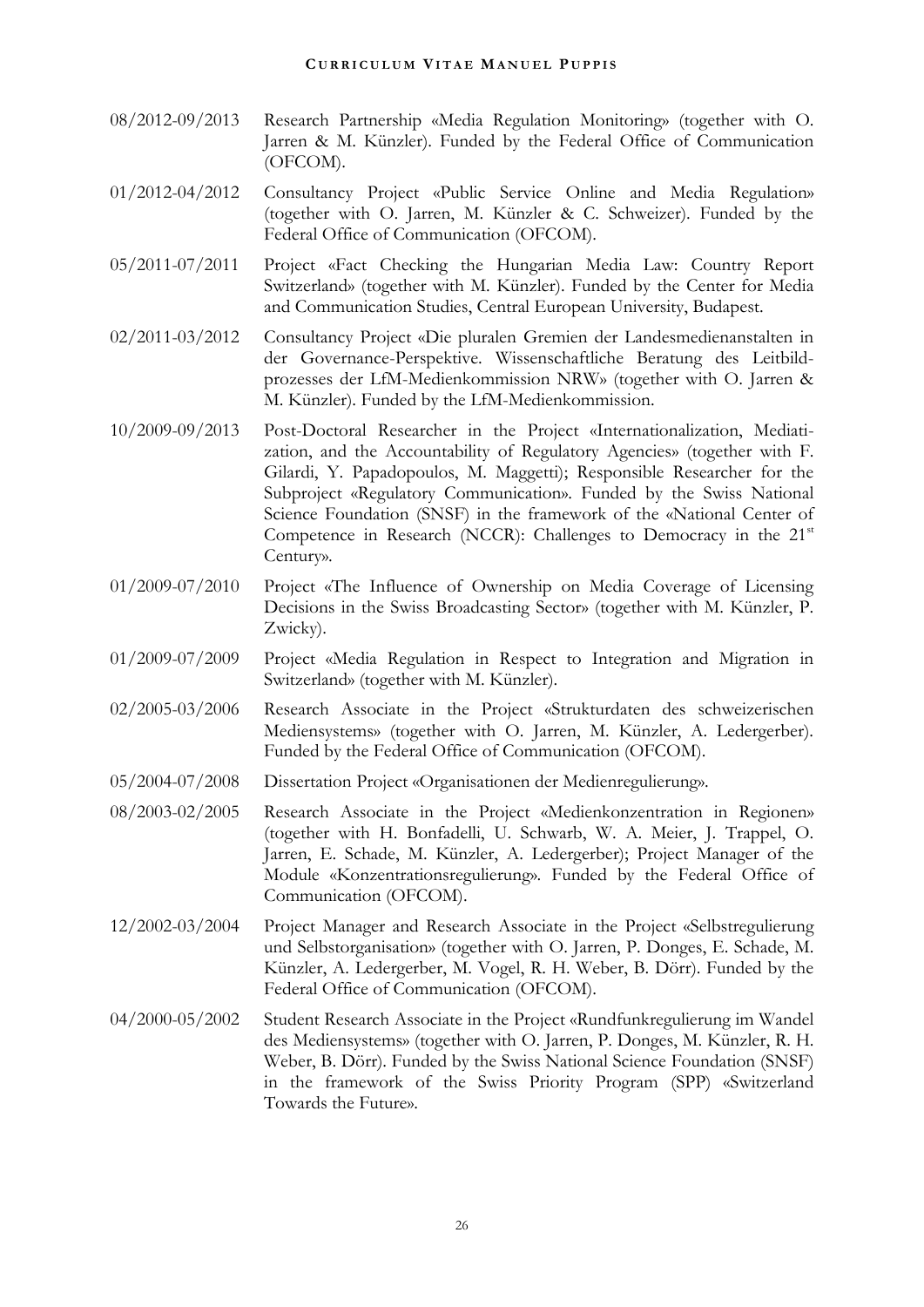#### **TEACHINGS**

#### *Lectures*

- BA-Lecture «Medienökonomie», University of Fribourg, Spring Term 2019.
- BA-Lecture «Medien & Politik», University of Fribourg, Fall Term 2018.
- MA-Lecture «Comparing Media Landscapes» (together with E. Bürdel), University of Fribourg, Fall Term 2018.
- BA-Lecture «Medienökonomie», University of Fribourg, Fall Term 2017.
- BA-Lecture «Medien & Politik», University of Fribourg, Fall Term 2017.
- MA-Lecture «Comparing Media Landscapes» (together with L. Castro Herrero & E. Bürdel), University of Fribourg, Fall Term 2017.
- BA-Lecture «Medienökonomie», University of Fribourg, Spring Term 2017.
- BA-Lecture «Medien & Politik», University of Fribourg, Fall Term 2016.
- MA-Lecture «Comparing Media Landscapes» (together with L. Castro Herrero), University of Fribourg, Fall Term 2016.
- BA-Lecture «Medienökonomie», University of Fribourg, Spring Term 2016.
- BA-Lecture «Medien & Politik», University of Fribourg, Fall Term 2015.
- MA-Lecture «Comparing Media Landscapes» (together with L. Castro Herrero), University of Fribourg, Fall Term 2015.
- MA-Lecture «Media Structures & Media Systems» (together with L. Castro Herrero), University of Fribourg, Spring Term 2015.
- BA- and MA Guest Lectures at the University of Antwerp as part of the Swiss-European Mobility Programme/Staff Mobility for Teaching Assignments (formerly Erasmus), Spring Term 2015.
- BA-Lecture «Medien & Politik», University of Fribourg, Fall Term 2014.
- BA-Lecture «Medienökonomie», University of Fribourg, Fall Term 2014.
- MA-Lecture «Media Structures & Media Systems» (together with L. Castro Herrero), University of Fribourg, Spring Term 2014.
- BA-Lecture «Medien, Politik & Demokratie», University of Fribourg, Fall Term 2013.
- BA-Lecture «Medienökonomie», University of Fribourg, Fall Term 2013.
- MA-Lecture «Politische Kommunikation & Medienpolitik» (together with F. Esser & W. A. Meier; including Responsibility for E-Learning Platform and Examination), University of Zurich, Spring Term 2013.
- BA-Lecture «Einführung in die Medienpolitik» (together with C. Schweizer; including Responsibility for E-Learning Platform and Examination), University of Zurich, Fall Term 2011.
- BA-Lecture «Akteure, Strategien und Instrumente: Einführung in die politische Kommunikation aus Strukturperspektive» (together with F. Oehmer & C. Wassmer; including Responsibility for E-Learning Platform and Examination), University of Zurich, Spring Term 2011.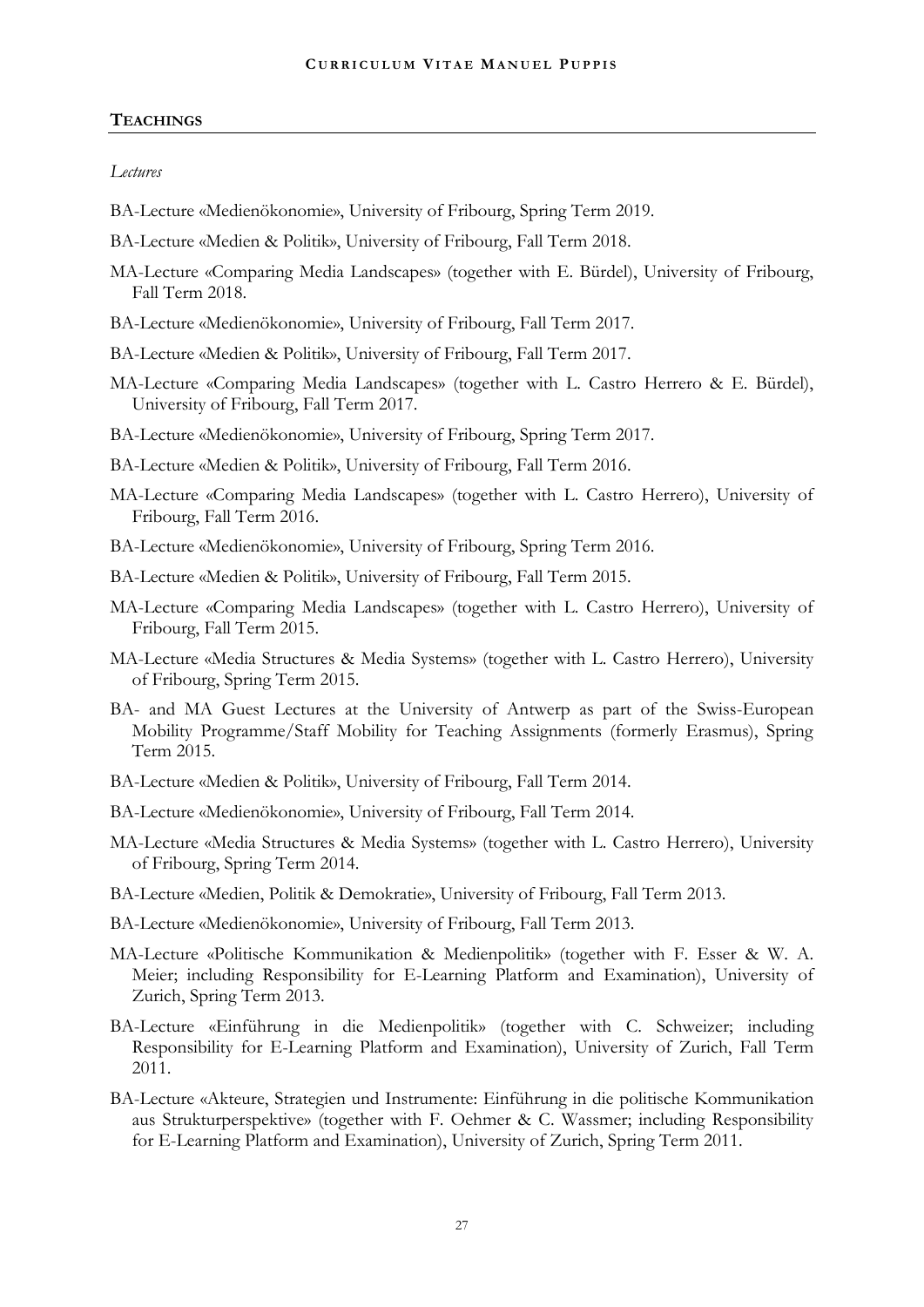- MA-Lecture «Politische Kommunikation & Medienpolitik» (together with F. Esser & W. A. Meier; including Responsibility for E-Learning Platform and Examination), University of Zurich, Spring Term 2011.
- BA-Lecture «Einführung in die Medienpolitik» (including Responsibility for E-Learning Platform and Examination), University of Zurich, Fall Term 2010.
- BA-Lecture «Thematisches Tutorat: Sozialwissenschaftliche Basistheorien», University of Zurich, Spring Term 2009.
- BA-Lecture «Einführung in die Medienpolitik» (including Responsibility for E-Learning Platform and Examination), University of Zurich, Fall Term 2008.
- BA-Lecture «Einführung in die Medienpolitik» (including Responsibility for E-Learning Platform and Examination), University of Zurich, Fall Term 2007.
- Lecture «Methoden: Qualitative Methoden, System-, Struktur- und Organisationsanalyse» (Organization of the Lecture and Team Teaching with other Teaching Associates), University of Zurich, Summer Term 2007.
- Lecture «Methoden: Qualitative Methoden, System-, Struktur- und Organisationsanalyse» (Organization of the Lecture and Team Teaching with other Teaching Associates), University of Zurich, Summer Term 2006.
- Lecture «Media Policy im europäischen Vergleich» (including Script and Responsibility for Examination), University of Zurich, Winter Term 2005/06.
- Lecture «Methoden: Qualitative Methoden, System-, Struktur- und Organisationsanalyse» (Organization of the Lecture and Team Teaching with other Teaching Associates), University of Zurich, Summer Term 2005.
- Lecture «Einführung in die Rundfunkpolitik» (including Script and Responsibility for Examination), University of Zurich, Winter Term 2004/05.
- Lecture «Einführung in die Publizistikwissenschaft I» (together with O. Jarren; including Responsibility for E-Learning Platform and Examination), University of Zurich, Winter Term 2003/04.

#### *Seminars, Research Seminars & Project Seminars*

- MA-Seminar «Der Markt wird's schon richten? Medienpolitische Herausforderungen durch Globalisierung, Digitali-sierung und Kommerzialisierung» (together with E. Buerdel), University of Fribourg, Spring Term 2019.
- BA-Research Seminar «Nach No-Billag ist vor No-Billag: Service public im Umbruch» (together with S. Pedrazzi), University of Fribourg, Fall Term 2018/Spring Term 2019.
- MA-Seminar «Rage Against the Machine? Von Algorithmen, Macht und Medien» (together with S. Pedrazzi), University of Fribourg, Fall Term 2018.
- BA-Research Seminar «Katzenbildli statt Relevanz? Wie sich Krise und Konzentration auf den Schweizer Journalismus auswirken» (together with S. Studer & B. Hofstetter), University of Fribourg, Fall Term 2017/Spring Term 2018.
- MA-Seminar «Media Industries: Between Culture and Commerce» (together with L. Castro Herrero), University of Fribourg, Spring Term 2017.
- BA-Research Seminar «Der Kampf um Konzessionen: Privatradio und Privat-TV in der Schweiz» (together with B. Hofstetter), University of Fribourg, Fall Term 2016/Spring Term 2017.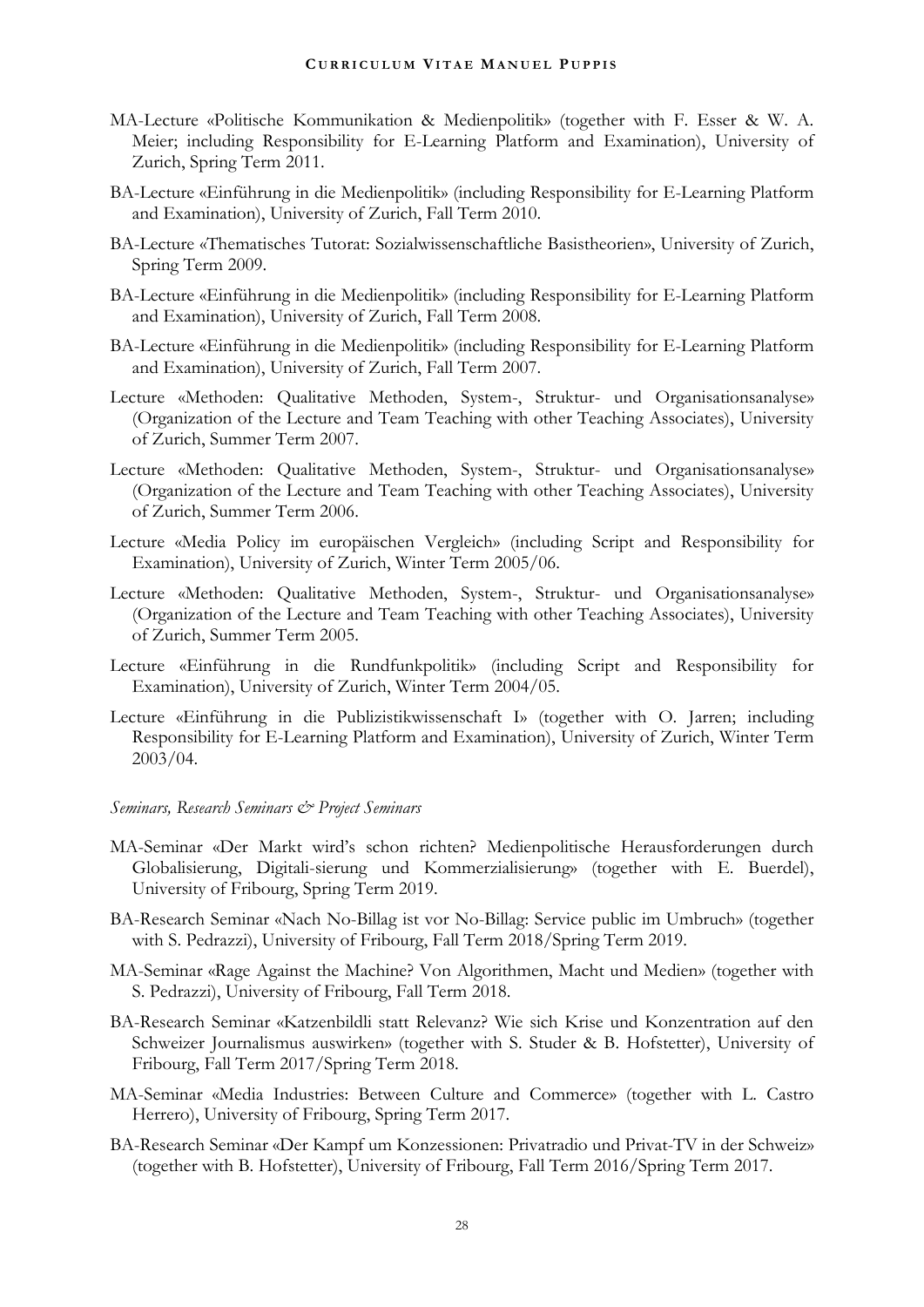- MA-Seminar «Journalism in the 21<sup>st</sup> Century: Chronicle of a Death Foretold?» (together with L. Castro Herrero), University of Fribourg, Spring Term 2016.
- BA-Research Seminar «Es ist vorbei Bye Bye SRG? Der Kampf privater Medien gegen den Service public» (together with B. Hofstetter), University of Fribourg, Fall Term 2015/Spring Term 2016.
- MA-Seminar «Rendite Reloaded: Medienindustrien im Spätkapitalismus» (together with B. Hofstetter), University of Fribourg, Spring Term 2015.
- BA-Seminar «Mediensystem Schweiz» (together with B. Hofstetter), University of Fribourg, Spring Term 2015.
- MA-Seminar «Mr. Gates isn't calling the shots anymore: The influence of news organizations and routines on journalism» (together with L. Castro Herrero), University of Fribourg, Fall Term 2014.
- MA-Seminar «Medienpolitik im internationalen Vergleich» (together with B. Hofstetter), University of Fribourg, Spring Term 2014.
- BA-Seminar «Mediensystem Schweiz» (together with B. Hofstetter), University of Fribourg, Spring Term 2014.
- MA-Seminar «Media Crisis Policy Solutions?» (together with L. Castro Herrero), University of Fribourg, Fall Term 2013.
- BA-Course «Medienunternehmen und Medienpolitik» (SP1-Kurs), University of Zurich, Spring Term 2013.
- PhD-Course «COMM 805: Media Governance in Times of Crisis», University of Pennsylvania, Fall Term 2012.
- BA-Research Seminar «Privatradio und Privat-TV in der Schweiz Der Kampf um Konzessionen» (SP1-Forschungsseminar), University of Zurich, Fall Term 2009/Spring Term 2010.
- Seminar «Wozu Medienpolitik? Nationale Probleme Internationale Erfahrungen» (together with O. Jarren & M. Künzler), University of Zurich, Summer Term 2005.
- Project Seminar «Medienstrukturen und Medienpolitik» (together with O. Jarren, P. Donges & M. Künzler), University of Zurich, Summer Term 2004.

#### *Colloquia*

- Master Colloquium, University of Fribourg, each semester since Spring Term 2014.
- Coordination of the Master Colloquium (Lizentiandenkolloquium) of the IPMZ Division «Media & Politics», University of Zurich, Winter Term 2006/07.
- Coordination of the Master Colloquium (Lizentiandenkolloquium) of the IPMZ Division «Media & Politics», University of Zurich, Summer Term 2004.
- Coordination of the Master Colloquium (Lizentiandenkolloquium) of the IPMZ Division «Media & Politics», University of Zurich, Winter Term 2003/04.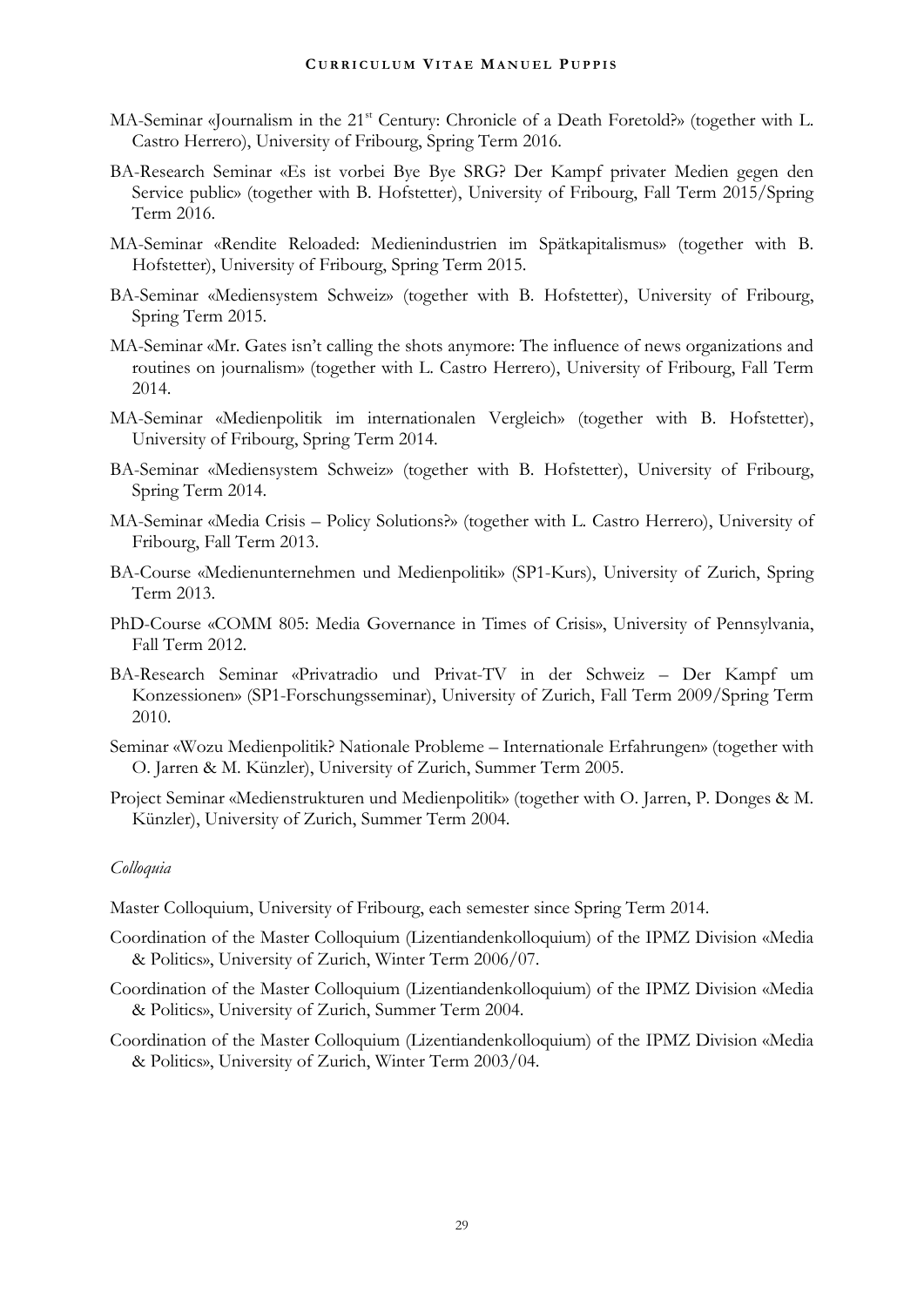#### *Additional Teaching Responsibilities*

Supervision of various Bachelor and Master Theses in the Research Fields of Media Policy and Regulation, Media Economics, Media Organizations and Journalism as well as Comparison of Media Systems.

#### **GRANTS & AWARDS**

- 2016: Best Paper Award of the ICA's Communication Law and Policy Division for the Paper «Bias, Silence, Capture: Communicative Power in Media Policymaking» presented at the ICA 2016 Conference, Fukuoka, June 9-13, 2016 (together with C. Ali).
- 2013: Grant by the Swiss Academy of Humanities and Social Sciences (SAGW) for travel and accommodation expenses in order to attend the ICA Conference in London in June 2013 (CHF 700).
- 2013: Best Panel Award for the Panel Session «Transdisziplinarität im Zeichen der Medienkrise: Chancen und Risiken eines kritischen Dialogs», SGKM 2013 Conference, Winterthur (together with N. Busch, S. Gadringer, E. Humprecht, M. Kovic, S. Studer & C. Wenzel).
- 2012: Sponsorship by the Swiss Association of Communication and Media Research (SACM/SGKM) and the University of Zurich's Institute of Mass Communication and Media Research (IPMZ) for a Book Reception celebrating the ECREA Book «Trends in Communication Policy Research» at the ECREA 2012 Conference, Istanbul, October 26, 2012 (together with N. Just; CHF 1'800).
- 2012: Grant by the «National Center of Competence in Research (NCCR): Challenges to Democracy in the 21<sup>st</sup> Century» (funded by the Swiss National Science Foundation) for a Visit to Hans-Bredow-Institute for Media Research at the University of Hamburg/Germany & the Research Center for Media and Communication, Hamburg/Germany (CHF 3'900).
- 2012: Grant by the Swiss Academy of Humanities and Social Sciences (SAGW) for travel and accommodation expenses in order to attend the ICA Conference in Phoenix in May 2012 (CHF 1'100).
- 2011: Grant by the «National Center of Competence in Research (NCCR): Challenges to Democracy in the 21<sup>st</sup> Century» (funded by the Swiss National Science Foundation) for a Short-Term Visit to the Annenberg School for Communication, University of Pennsylvania, Philadelphia (CHF 3'100).
- 2011: Grant by the Swiss State Secretariat for Education and Research for Faculty Exchange with India in Human and Social Sciences (together with G. Siegert; CHF 4'800).
- 2010: Proposal for the volume *Trends in Communication Policy Research. New Theories, Methods and Subjects. Perspectives form Europe*, edited by N. Just & M. Puppis, ranked first by ECREA and chosen for subsidy and publication within the ECREA Book Series.
- 2010: Grant by the Zurich University Association (Zürcher Universitätsverein) for proof reading of the volume *Trends in Communication Policy Research. New Theories, Methods and Subjects. Perspectives form Europe*, edited by N. Just & M. Puppis (CHF 2'000).
- 2010: Grant by the Swiss Academy of Humanities and Social Sciences (SAGW) for travel and accommodation expenses in order to attend the ICA Conference in Singapore in June 2010 (CHF 1'700).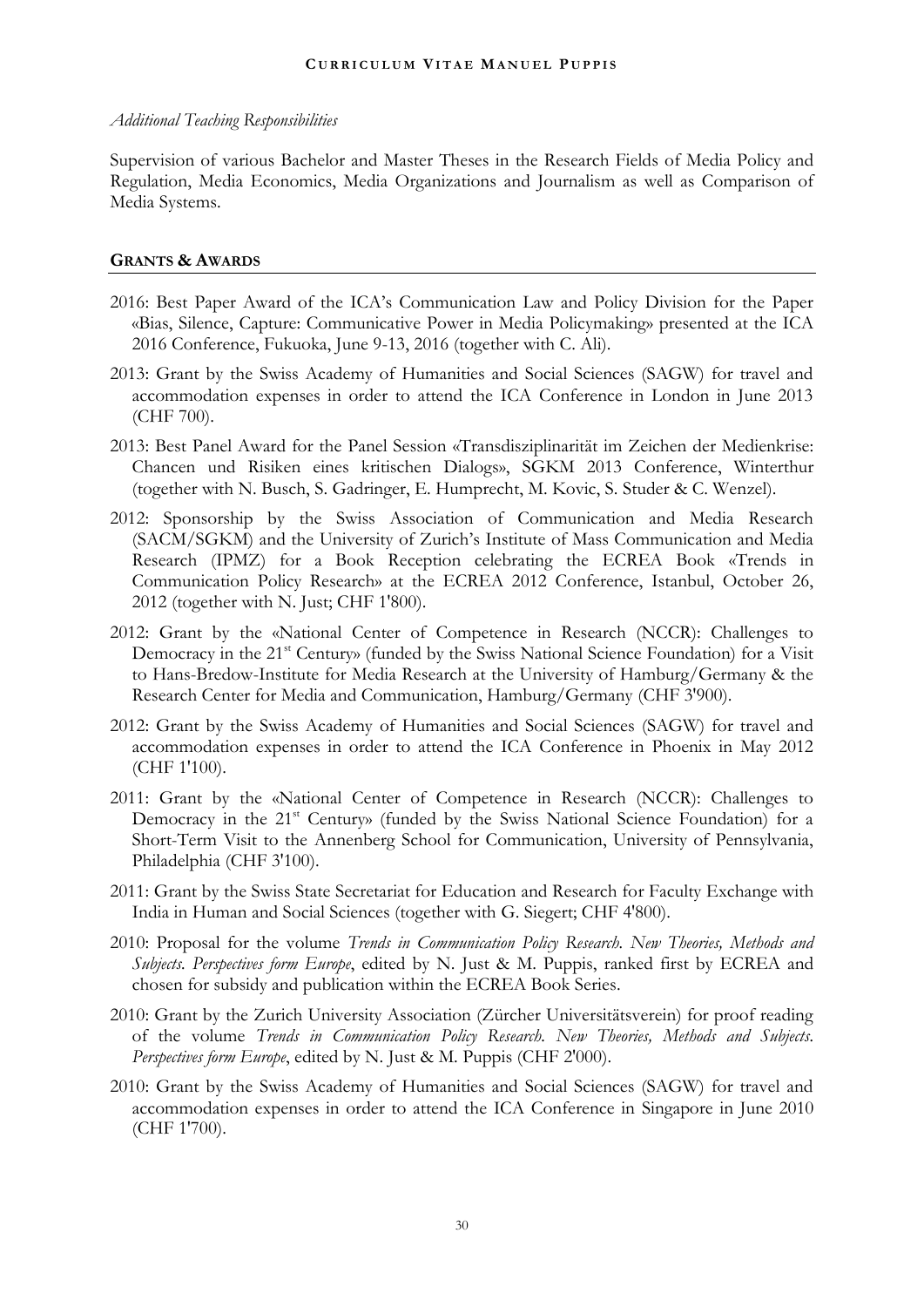- 2010: Grant by the Swiss Arts Council (Pro Helvetia) New Delhi for travel expenses in order to attend the seminar «Governance and Diversity: Comparing Media Systems» in New Delhi in February 2010 (CHF 1'550).
- 2009: Dissertation Award by the Swiss Association of Communication and Media Research (SACM/SGKM) involving a grant for printing costs of PhD thesis (CHF 1'500).
- 2009: Grant by the Swiss Academy of Humanities and Social Sciences (SAGW) for travel and accommodation expenses in order to attend the IAMCR Conference in Mexico City in July 2009 (CHF 1'300).
- 2008: Grant by the Swiss Arts Council (Pro Helvetia) New Delhi for travel expenses in order to attend the international seminar «Contours of Media Governance» in New Delhi in December 2008 (approx. CHF 1'700).
- 2008: Grant by the Swiss Academy of Humanities and Social Sciences (SAGW) for travel and accommodation expenses in order to attend the ECREA Conference in Barcelona in November 2008 (CHF 550).
- 2008: Grant by the German Press Council (Deutscher Presserat) for printing costs of PhD thesis (€ 500).

## **ACADEMIC SERVICE**

Editor of the Book Series «Medienstrukturen», Nomos Verlag, Baden-Baden/Germany (together with O. Jarren & M. Künzler)

Editor of the Book Series «Forschungsfeld Kommunikation», Halem Verlag, Köln/Germany (together with J. Matthes & C. Neuberger)

Member of the Editorial Boards of «Javnost – The Public», the «Journal of Information Policy» and «Nordicom Review»

Reviewer for the «European Journal of Communication», «Communication, Culture & Critique», the «International Communication Gazette», «Communications – The European Journal of Communication Research», «Communication Theory», «Global Media and Communication», «Javnost – The Public», «Journalism Practice», the «Journal of Information Policy», «Publizistik», «Medien & Kommunikationswissenschaft», «Critical Studies in Media Communication» and the «International Journal of Media & Cultural Politics»

Reviewer for the ICA's «Communication Law & Policy» Division, the IAMCR's «Law» Section», «Political Economy» and «Audience» Sections, the ECREA's «Communication Law & Policy» Section, RIPE, the Netzwerk Medienstrukturen, the DGPuK and the SGKM

Reviewer for the «Deutsche Forschungsgemeinschaft» (DFG) the «Research Foundation – Flanders» (FWO) and the Academy of Finland (Suomen Akatemia)

Expert for «Reporters without Borders» World Press Freedom Index

Regular Press and Broadcasting Appearances

| since $05/2018$ | Member of the Steering Committee of the Swiss National Science<br>Foundation's (SNSF) National Research Program (NRP) 77 "Digital<br>Transformation" |
|-----------------|------------------------------------------------------------------------------------------------------------------------------------------------------|
| since $03/2017$ | President of the Association «media FORTI»                                                                                                           |
| since $01/2017$ | Member of the Extra-Parliamentary Swiss Federal Media Commission<br>(FMEC)                                                                           |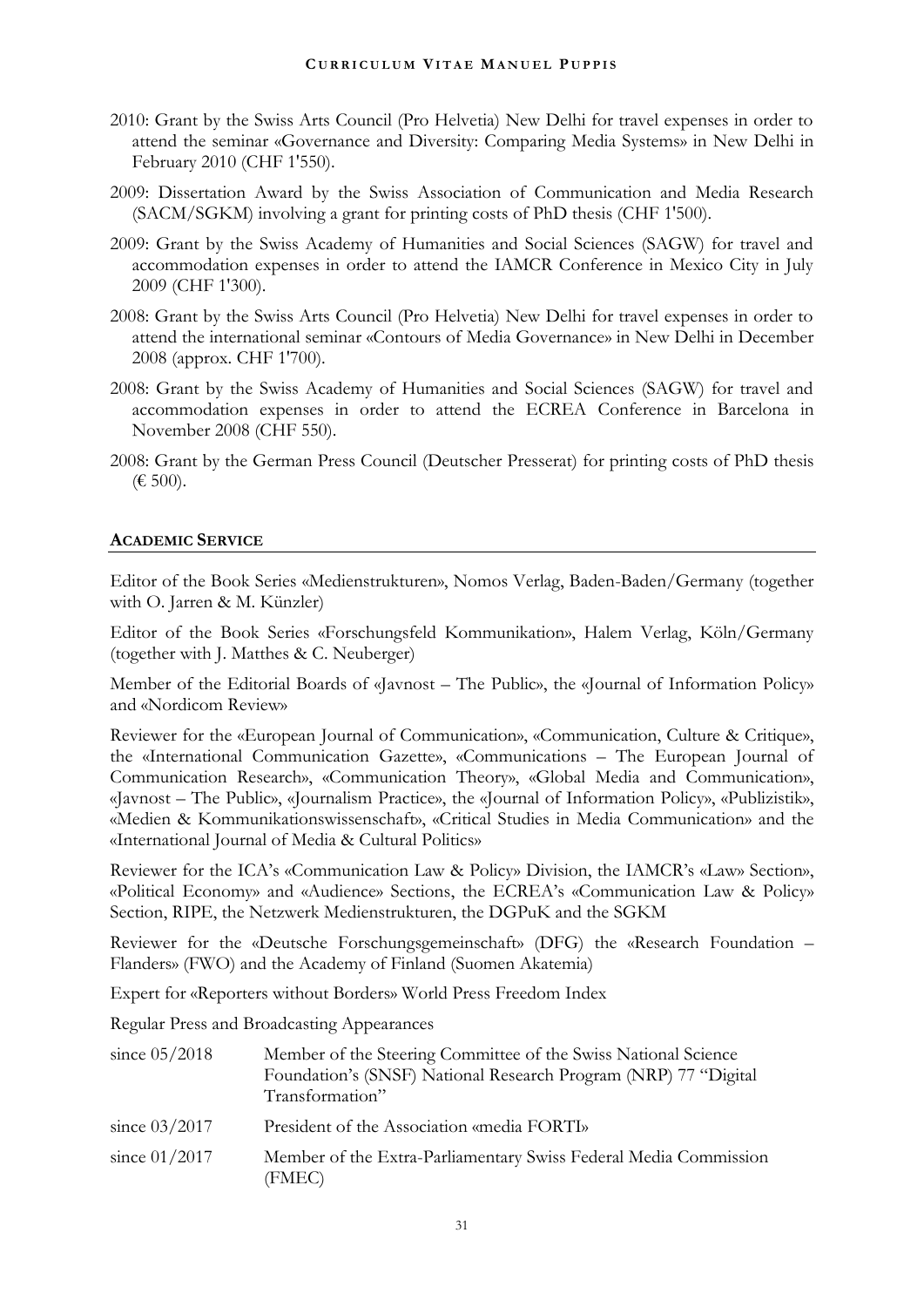| 05/2016             | Co-Organization of the International Conference «The Future of Public<br>Service Media in the Western Balkans: Never-Ending Transition?»,<br>Sarajevo, May 19-20, 2016 (together with L. Castro Herrero, T. Jusić and D.<br>Marko)                                                              |
|---------------------|-------------------------------------------------------------------------------------------------------------------------------------------------------------------------------------------------------------------------------------------------------------------------------------------------|
| 10/2015             | Organization of the Workshop «Methodische Zugänge zur Erforschung<br>von Medienstrukturen, Medienorganisationen und Medienstrategien» of the<br>Netzwerk Medienstrukturen and the DGPuK Section on Media Economics,<br>Zürich, October 15-17, 2015 (together with S. Studer and B. von Rimscha) |
| 09/2015             | Organization of the Workshop «New Media, Old Money: On the Role of<br>Money and its Effect on Media in Political Campaigns and Campaigning»,<br>Embassy of Switzerland in the United States of America, Washington, DC,<br>September 27-29, 2015 (together with A. Schejter)                    |
| $06/2015 - 09/2016$ | Member of the Conference Planning Group for RIPE@2016 in<br>Antwerp/Belgium                                                                                                                                                                                                                     |
| 03/2015             | Invited Presenter and Participant of a Panel Discussion of the Parliamentary<br>Group «Media and Communication» on Media Subsidies, Bern, March 10,<br>2015                                                                                                                                     |
| 02/2015             | Invited Expert at a Hearing of the Select Committee for Transportation and<br>Telecommunications of the Swiss National Council (1 <sup>st</sup> Chamber of<br>Parliament) on the current situation of the Swiss media landscape, Bern,<br>February 16, 2015                                     |
| 01/2015             | Invited Presenter at a Hearing of the Federal Media Commission, Bern,<br>January 23, 2015                                                                                                                                                                                                       |
| 10/2014             | Organization of the Workshop «Zukunftswerkstatt 2014: Neue Ökonomie<br>der Aufmerksamkeit: Publikumsvermessung im Zeitalter der<br>Digitalisierung» of the Ulrich Saxer Foundation, Bern, October 27, 2014<br>(together with S.G. Bosshart)                                                     |
| since $10/2014$     | Member of the Advisory Board of the Association «Medienkritik Schweiz»                                                                                                                                                                                                                          |
| 09/2014             | Co-Organization of the Workshop «La Suisse et la Liberté de la Presse /<br>Die Schweiz und die Pressefreiheit», Lausanne, September 24, 2014<br>(together with Impressum, Amnesty international, Reporters sans frontières,<br>European Federation of Journalists)                              |
| 09/2014             | Organization of a Panel Discussion on the Relationship of Media and<br>Politics (with R. de Weck, S. Egli von Matt, A. Rösti, O. Sigg and J.-P.<br>Siggen) for the 125 <sup>th</sup> Anniversary of the University of Fribourg (together<br>with R. Hänggli)                                    |
| since $06/2014$     | Board Member of the «Ulrich Saxer Foundation for the Advancement of<br>Young Scholars in Communication Science»                                                                                                                                                                                 |
| $04/2014 - 04/2018$ | Board Member of the Swiss Association of Communication and Media<br>Research (SACM/SGKM)                                                                                                                                                                                                        |
| 04/2014             | Member of the Local Organizing Committee for the 2014 Annual<br>Conference of the Swiss Association of Communication and Media<br>Research (SACM/SGKM), Zurich, April 11-12, 2014 (together with W.A.<br>Meier, M. Latzer, M. Leonarz, C. Schweizer)                                            |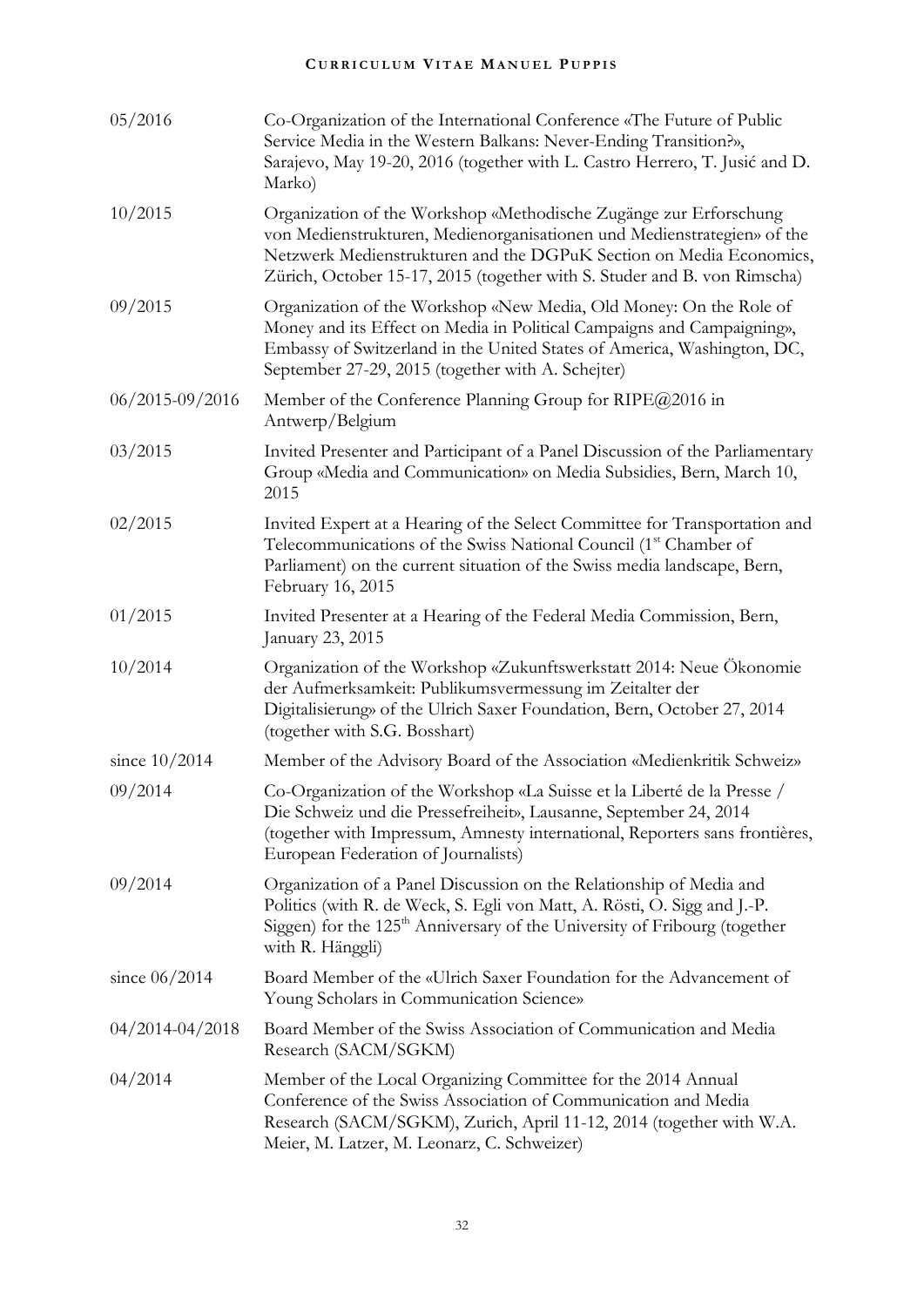| 03/2014             | Invited Representative of the Swiss Association of Communication and<br>Media Research (SACM/SGKM) to Testify at a Hearing of the Select<br>Committee for Transportation and Telecommunications of the Swiss<br>Council of States (2 <sup>nd</sup> Chamber of Parliament) on the Revision of the Radio<br>and Television Act (RTVA/RTVG), Bern, March 31, 2014 |
|---------------------|----------------------------------------------------------------------------------------------------------------------------------------------------------------------------------------------------------------------------------------------------------------------------------------------------------------------------------------------------------------|
| 01/2014             | Invited Expert for a Hearing of the Swiss Government (Department of the<br>Environment, Transport, Energy and Communication) on Media Subsidies,<br>Bern, January 27, 2014                                                                                                                                                                                     |
| since $11/2013$     | Board Member (Faculty Representative) of the Société des Anciens<br>Étudiants des Sciences Économiques et Sociales de l'Université de Fribourg<br>(Alumni SES)                                                                                                                                                                                                 |
| 09/2013             | Invited Presenter at a Hearing of the Federal Media Commission, Bern,<br>September 20, 2013 (together with C. Schweizer)                                                                                                                                                                                                                                       |
| 07/2013             | Invited Representative of the Swiss Association of Communication and<br>Media Research (SACM/SGKM) to Testify at a Hearing of the Select<br>Committee for Transportation and Telecommunications of the Swiss<br>National Council (1 <sup>st</sup> Chamber of Parliament) on the Revision of the Radio<br>and Television Act (RTVA/RTVG), Bern, July 4, 2013    |
| 05/2013             | Organization of the Workshop «Zukunftswerkstatt 2013: Organisation und<br>Erforschung von Medienwandel» of the Ulrich Saxer Foundation, Zurich,<br>May 31, 2013                                                                                                                                                                                                |
| $03/2013 - 07/2014$ | Board Member of «SwissGIS – the Swiss Center for Studies on the Global<br>Information Society»                                                                                                                                                                                                                                                                 |
| $10/2012 - 11/2016$ | Chair of ECREA's «Communication Law & Policy» Section (reelected in<br>2014 for a second term)                                                                                                                                                                                                                                                                 |
| 05/2012             | Organization of the Workshop «Zukunftswerkstatt 2012: Aussenblicke -<br>Medienorganisationen und Medienwandel in Soziologie und Management»<br>of the Ulrich Saxer Foundation, Zurich, May 11, 2012                                                                                                                                                            |
| 04/2012             | Organization of the Workshop «Public Service Online and Media<br>Regulation», Zurich, April 13, 2012 (together with O. Jarren, M. Künzler &<br>C. Schweizer)                                                                                                                                                                                                   |
| $01/2012 - 2016$    | Member of the Editorial Board of «Communication Theory»                                                                                                                                                                                                                                                                                                        |
| 2011-2015           | Member of the Advisory Group of the Research Project «Facing the<br>Coordination Challenge: Problems, Policies and Politics in Media and<br>Communications Regulation» funded by the Finnish Academy                                                                                                                                                           |
| 10/2011             | Member of the Swiss Delegation to the 34 <sup>th</sup> Meeting of the European<br>Platform of Regulatory Authorities (EPRA), Brussels, October 5-7, 2011                                                                                                                                                                                                       |
| 05/2011             | Organization of the Public Panel Discussion «Die schweizerische<br>Medienlandschaft im Umbruch», Zurich, May 24, 2011 (together with C.<br>Schweizer & P. Zwicky)                                                                                                                                                                                              |
| 05/2011             | Invited Expert for a Hearing of the Swiss Government (Department of the<br>Environment, Transport, Energy and Communication) on the Future of<br>Media Policy in Switzerland, Bern, May 17, 2011 (together with O. Jarren)                                                                                                                                     |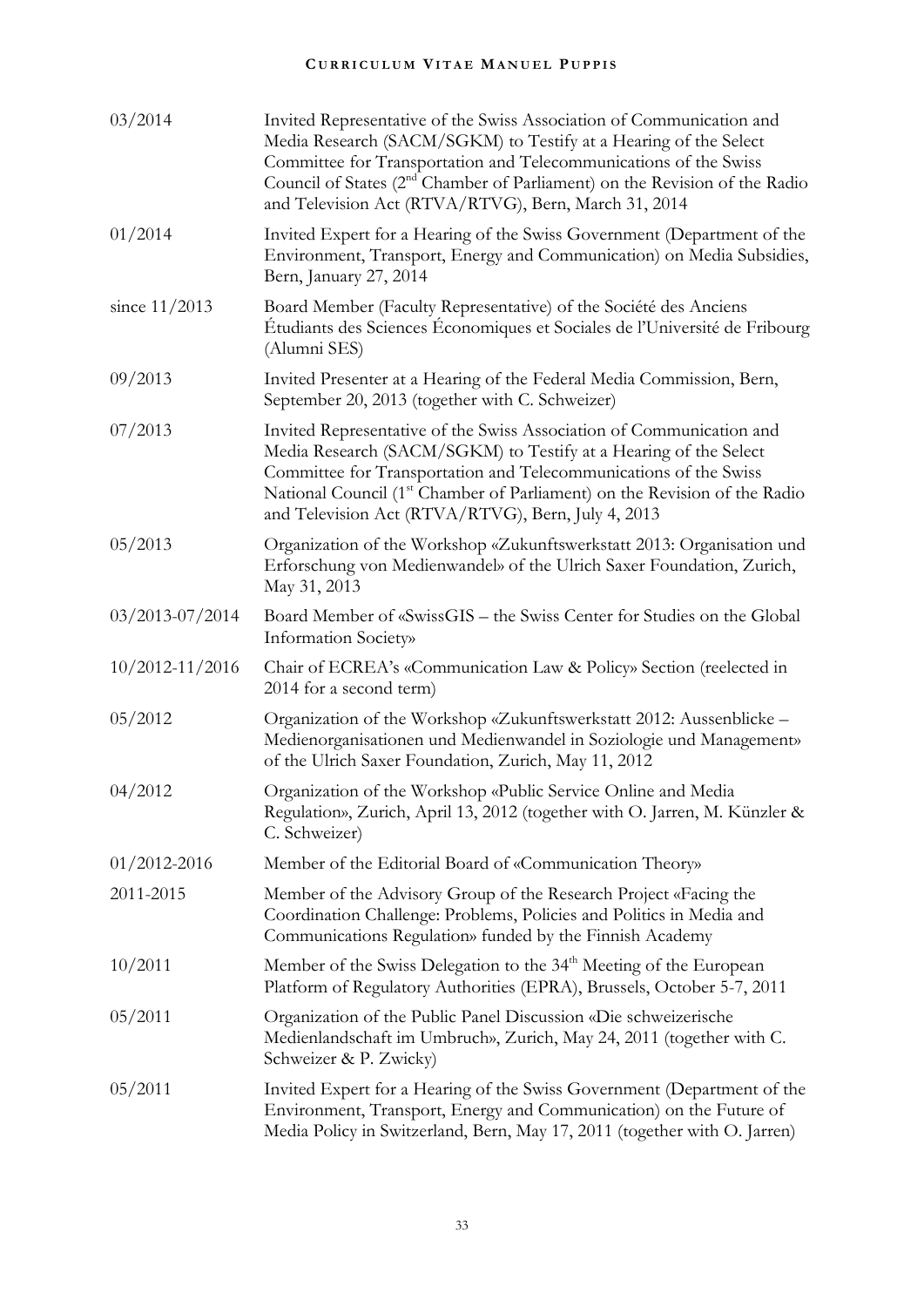| 05/2011             | Organization of the Workshop «Zukunftswerkstatt 2011: Media Change as<br>an Opportunity and a Challenge» of the Ulrich Saxer Foundation, Lugano,<br>May 8-9, 2011 (together with C. Porlezza)                                                                                                         |
|---------------------|-------------------------------------------------------------------------------------------------------------------------------------------------------------------------------------------------------------------------------------------------------------------------------------------------------|
| 04/2011             | Member of the Advisory Board of the Conference «20 Years of Television<br>without Frontiers and beyond. Private Television in Europe», organized by<br>the Institute for European Studies and the Center for Studies on Media<br>Information and Telecommunication of the Vrije Universiteit Brussels |
| 04/2011             | Organization of the Workshop «Media and Politics in Asia and Europe» of<br>the IPMZ and the University of Zurich's Research Priority Program «Asia<br>and Europe», Zurich, April 19, 2011 (together with G. Siegert, M. Brändli,<br>A. Malinar & K. Amirpur)                                          |
| 03/2011             | Invited Expert to Testify at a Hearing of the Select Committee for<br>Institutions of Higher Education, Research and Education of the Bavarian<br>Landtag (Parliament) on the Future of Local and Regional Television in<br>Bavaria, Munich, March 23, 2011                                           |
| 03/2011             | Consultant to the Center for Media and Communication Studies, Central<br>European University, Budapest, March 10-12, 2011                                                                                                                                                                             |
| $10/2010 - 10/2012$ | Vice Chair of ECREA's «Communication Law & Policy» Section                                                                                                                                                                                                                                            |
| since 09/2010       | Member of the Editorial Board of the «Journal of Information Policy»                                                                                                                                                                                                                                  |
| 09/2010             | Organization of the Workshop «Medienwandel und Medienkrise – Folgen<br>für Medienstrukturen und ihre Erforschung» of the Netzwerk Medien-<br>strukturen, Düsseldorf, September 17-18, 2010 (together with M. Künzler)                                                                                 |
| 02/2010             | Organization of the Seminar «Governance and Diversity: Comparing Media<br>Systems», New Delhi, February 16-18, 2010<br>(together with V. Parthasarathi)                                                                                                                                               |
| 02/2010             | Organization of the Workshop «Zukunftswerkstatt 2010: Methodik<br>vergleichender Medienforschung» of the Ulrich Saxer Foundation, Zurich,<br>February 8, 2010                                                                                                                                         |
| $01/2010 - 10/2011$ | Academic Advisor of the «Aktionsfeld Medien & Kommunikation» of the<br>Foundation «Lilienberg Unternehmerforum»                                                                                                                                                                                       |
| 11/2009             | Organization of the ECREA's Communication Law and Policy Section's<br>Workshop 2009 «New Directions in Communication Policy Research»,<br>Zurich, November 6-7, 2009 (together with N. Just)                                                                                                          |
| $09/2009 - 06/2014$ | Scientific Administrator of the «Ulrich Saxer Foundation for the<br>Advancement of Young Scholars in Communication Science»                                                                                                                                                                           |
| 06/2009-03/2010     | Member of the «Working Group on Equal Treatment and the<br>Advancement of Women», Institute of Mass Communication and Media<br>Research (IPMZ), University of Zurich/Switzerland                                                                                                                      |
| 06/2009             | Organization of the Workshop «CCMG@IPMZ: Communication Science<br>in India and Switzerland», Zurich, June 10, 2009 (together with H.<br>Bonfadelli & B. Hänsli)                                                                                                                                       |
| $05/2009 - 05/2015$ | Co-Chair of the «Netzwerk Medienstrukturen»                                                                                                                                                                                                                                                           |